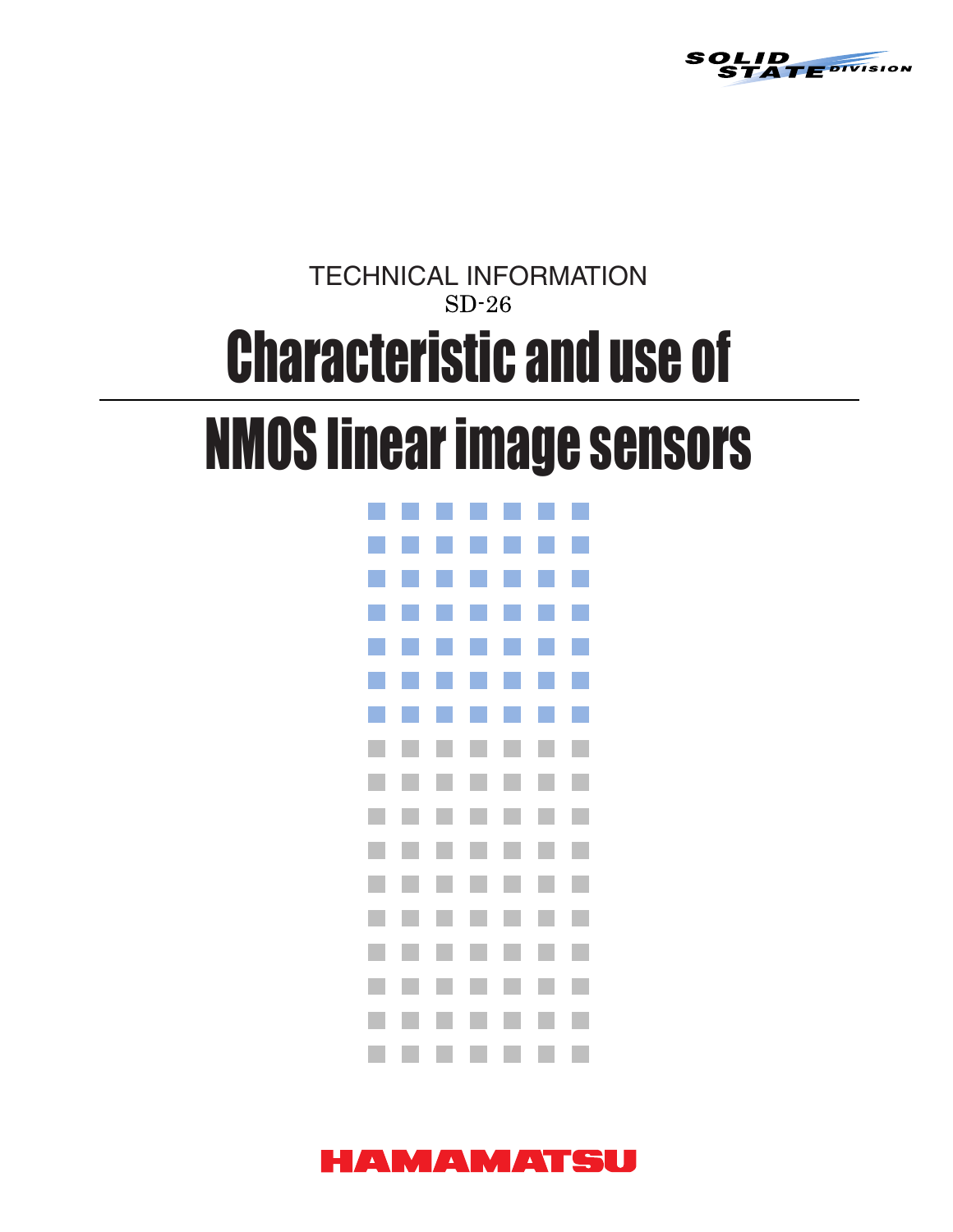# Contents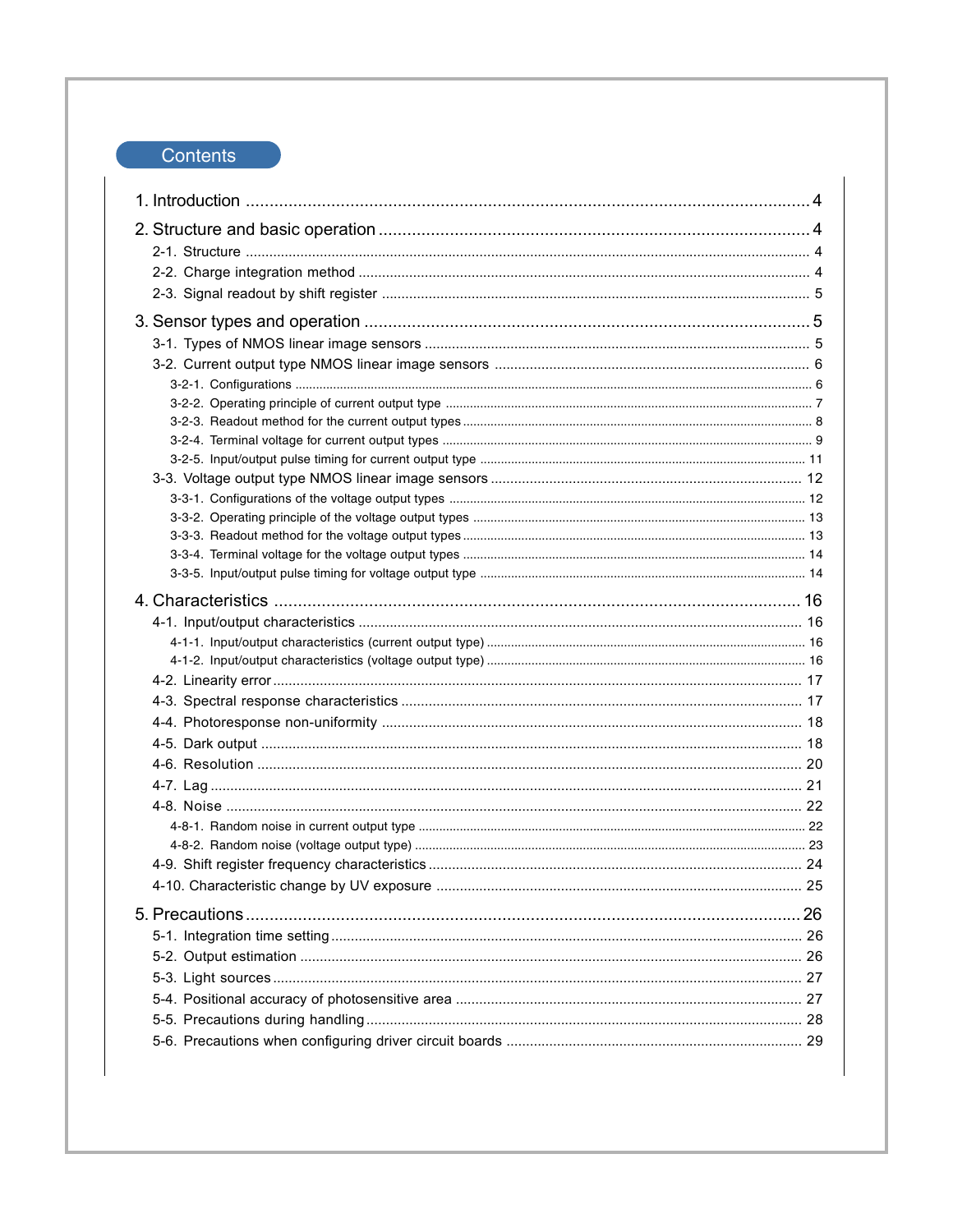|                                                                                            | 30 |
|--------------------------------------------------------------------------------------------|----|
|                                                                                            |    |
| 7-3. External current-integration circuit C7884 series for current-output image sensor  47 |    |
|                                                                                            |    |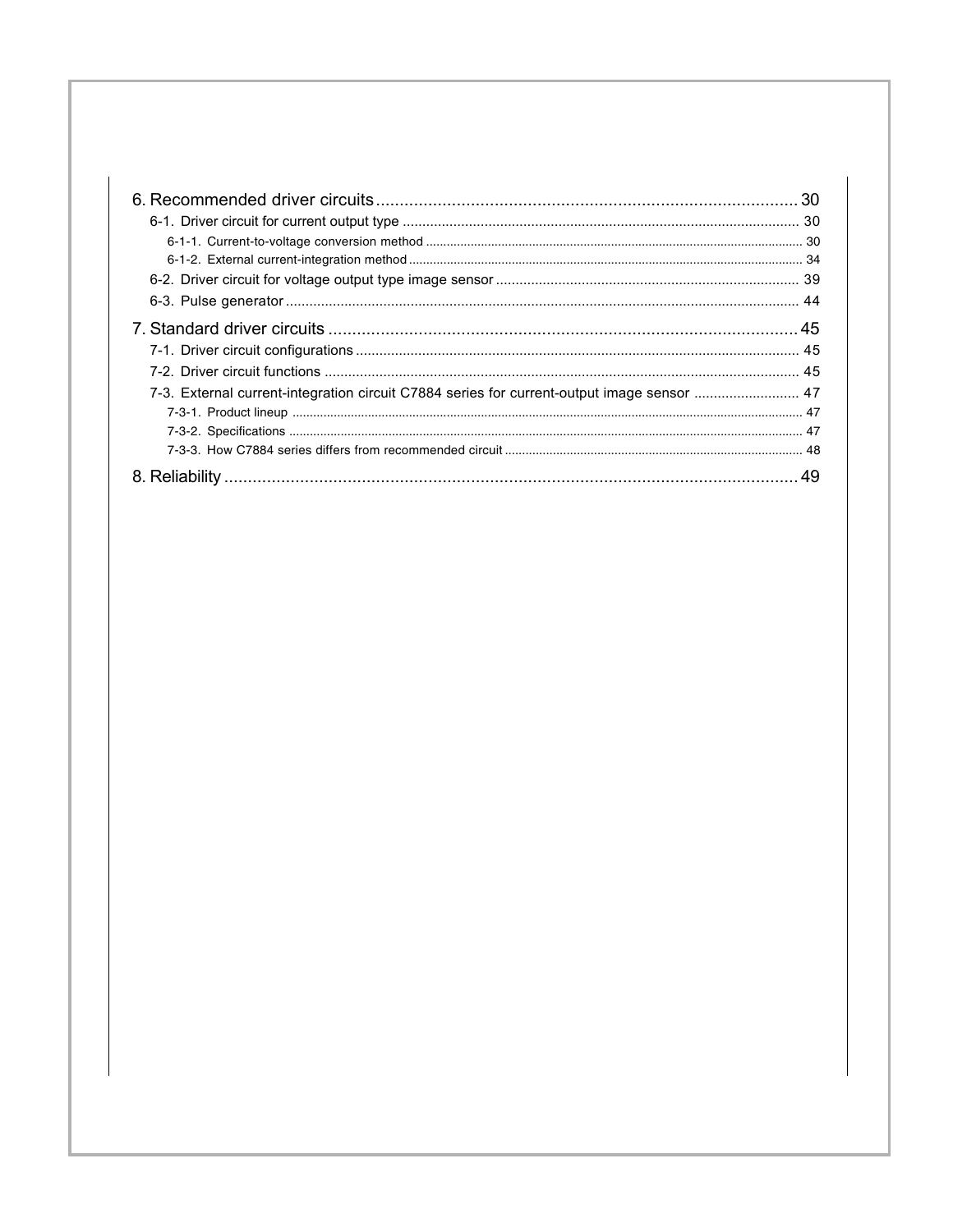○○○○○○○○○○○○○○○○○○○○○○○○○○○○○○

○○○○○○○○○○○○○○○○○○○○○○○○○○○○○○○○○○○○○○○○○○○○○○○○

# 1. Introduction

The NMOS linear image sensor is a self-scanning photodiode array designed specifically for detectors used in multichannel spectroscopy. The NMOS linear image sensor offers a number of features, for example, a large photosensitive area, high UV sensitivity, stable performance against UV exposure, wide dynamic range due to low dark current and high saturation charge, superior output linearity and uniformity, and also low power consumption. In addition to standard types with a quartz window, devices with a fiber optic plate are available allowing efficient optical coupling to other imaging devices. Applications include not only spectroscopy but also a diverse range of image readout systems.

# 2. Structure and basic operation

This section explains the structure and operations of NMOS linear image sensors.

## **2-1. Structure**

An NMOS linear image sensor, as shown in Figure 2-1, consists of a photosensitive section constructed with a photodiode array, a switch section that reads out the signal from the photodiode array, and a shift register that addresses these switches.





In contrast to the real-time signal readout method used for most photodiodes, the NMOS linear image sensor uses a charge integration method to read out the signal. In this method, an electrical charge generated by photoelectric conversion at the photodiode array is temporarily stored in the junction capacitance of each photodiode. The signal stored in each photodiode is read out through an output line (video line) by sequentially turning on the address switch connected to each photodiode at a delayed timing with respect to the preceding signal. The MOS shift register is used to produce the address pulses that turn on these switches. A typical output timing diagram is shown in Figure 2-2.

## **Figure 2-2 Output timing diagram**



## **2-2. Charge integration method**

In the real-time readout method used for most photodiodes, the signal output is proportional only to the incident light intensity. In the charge integration method, however, the signal output is obtained in proportion to the product of light intensity and integration time, that is, the signal output is proportional to the amount of light exposure. This means that the signal output level can be increased by making the integration time longer, enabling low-light-level detection even with a photodiode with small photosensitive area.

In NMOS linear image sensor operation, the integration time of each photodiode is the time interval between when one switch is turned on for signal readout, and the time at which the same switch is turned on for the next readout. This is equal to the time interval between each start pulse signal for the MOS shift register. If the incident light level changes within this integration time, the change cannot be read out. Strictly speaking, the start time for integration does shift slightly because the switch for each photodiode is time-sequentially turned on as the signal is read out. Therefore, if the light level varies with time, the signal output from each photodiode does not become constant even though the entire image sensor is uniformly illuminated.

There is an upper limit on the output charge since the junction capacitance in which a signal charge is stored is finite. This is called the saturation charge above which the signal output will not increase with excessive light.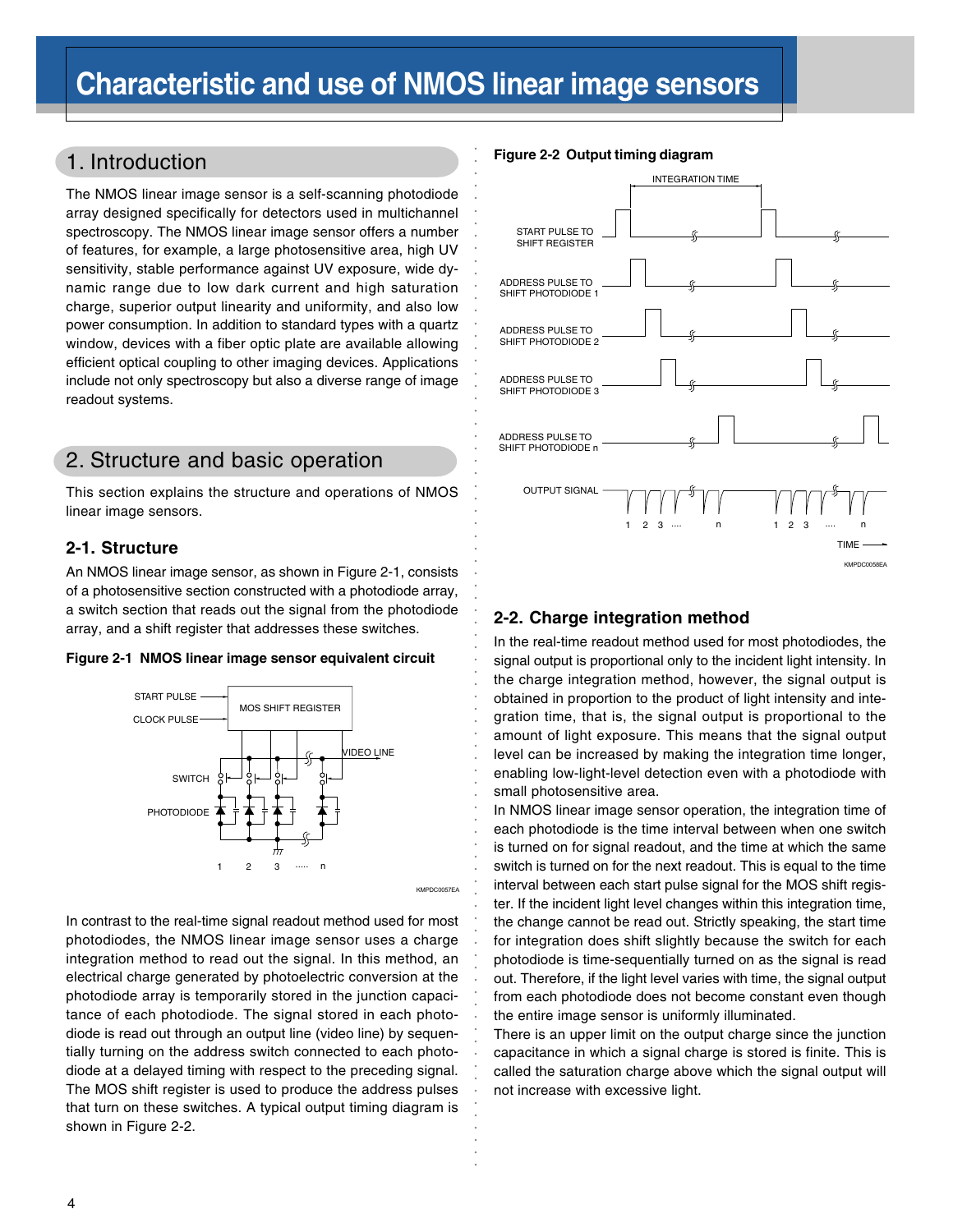## **2-3. Signal readout by shift register**

As stated above, NMOS linear image sensors use the charge integration method in which the signal from each photodiode is time-sequentially read out through one output line. It is not therefore necessary to connect an individual readout circuit to each photodiode. This means the external circuit configuration is made simple.

When an external start pulse is applied to the shift register while a two-phase clock pulse is being input, an address pulse is sequentially sent to turn on the address switch of the 1st channel photodiode and thus the signal stored in each photodiode is read out. If the next start pulse is introduced to the shift register before the signals of all channels are read out, then two address switches turn on at the same time, resulting in erroneous operation. Accordingly, the start pulse interval (integration time) must be set longer than the readout time required for all channels.

NMOS linear image sensors use a different readout method than for normal photodiodes. It is essential that the user understand these distinctions to make optimum settings to match operating conditions such as incident light level and integration time length.

# 3. Sensor types and operation

This section explains the types and configurations of Hamamatsu NMOS linear image sensors as well as their operating principles.

## **3-1. Types of NMOS linear image sensors**

Hamamatsu NMOS linear image sensors are available in the following two readout methods.

- 1. Current output type S3901 to S3904 series, etc.
- 2. Voltage output type S3921 to S3924 series

The current output type offers superior linearity when used with an external signal readout circuit operating in the current integration mode, making it ideally suited for use in applications where high accuracy is particularly needed. The current output type also gives a high-speed readout when used with the current-to-voltage conversion method.

The voltage output type NMOS linear image sensors use the same output section as the current output type, but further in-

**Table 3-1 Quick reference for Hamamatsu NMOS linear image sensors**

## **Current output type**

| . .<br>Type No. | Number of pixels | Pixel size<br>(pixel pitch $\times$ height)<br>$(\mu m)$ | Active area<br>$[mm(H) \times mm(V)]$ | Feature                                             |  |  |
|-----------------|------------------|----------------------------------------------------------|---------------------------------------|-----------------------------------------------------|--|--|
| S3901-128Q      | 128              |                                                          | $6.4 \times 2.5$                      |                                                     |  |  |
| S3901-256Q. F   | 256              | $50 \times 2500$                                         | $12.8 \times 2.5$                     |                                                     |  |  |
| S3901-512Q. F   | 512              |                                                          | $25.6 \times 2.5$                     |                                                     |  |  |
| S3904-256Q      | 256              |                                                          | $6.4 \times 2.5$                      |                                                     |  |  |
| S3904-512Q. F   | 512              | $25 \times 2500$                                         | $12.8 \times 2.5$                     |                                                     |  |  |
| S3904-1024Q. F  | 1024             |                                                          | $25.6 \times 2.5$                     | • Low power consumption                             |  |  |
| S3902-128Q      | 128              |                                                          | $6.4 \times 0.5$                      | • Superior output linearity<br>• Wide dynamic range |  |  |
| S3902-256Q      | 256              | $50 \times 500$                                          | $12.8 \times 0.5$                     |                                                     |  |  |
| S3902-512Q      | 512              |                                                          | $25.6 \times 0.5$                     |                                                     |  |  |
| S3903-256Q      | 256              |                                                          | $6.4 \times 0.5$                      |                                                     |  |  |
| S3903-512Q      | 512              | $25 \times 500$                                          | $12.8 \times 0.5$                     |                                                     |  |  |
| S3903-1024Q     | 1024             |                                                          | $25.6 \times 0.5$                     |                                                     |  |  |

○○○○○○○○○○○○○○○○○○○○○○○○○○○○

## **Voltage output type**

| Type No.      | Number of pixels | Pixel size<br>(pixel pitch $\times$ height)<br>$(\mu m)$ | Active area<br>$[mm(H) \times mm(V)]$ | Feature                   |  |  |
|---------------|------------------|----------------------------------------------------------|---------------------------------------|---------------------------|--|--|
| S3921-128Q    | 128              |                                                          | $6.4 \times 2.5$                      |                           |  |  |
| S3921-256Q    | 256              | $50 \times 2500$                                         | $12.8 \times 2.5$                     |                           |  |  |
| S3921-512Q, F | 512              |                                                          | $25.6 \times 2.5$                     |                           |  |  |
| S3924-256Q    | 256              |                                                          | $6.4 \times 2.5$                      |                           |  |  |
| S3924-512Q, F | 512              | $25 \times 2500$                                         | $12.8 \times 2.5$                     | • Boxcar output waveform  |  |  |
| S3924-1024Q   | 1024             |                                                          | $25.6 \times 2.5$                     | • Simple external readout |  |  |
| S3922-128Q    | 128              |                                                          | $6.4 \times 0.5$                      | circuit                   |  |  |
| S3922-256Q    | 256              | $50 \times 500$                                          | $12.8 \times 0.5$                     | • Wide dynamic range      |  |  |
| S3922-512Q    | 512              |                                                          | $25.6 \times 0.5$                     |                           |  |  |
| S3923-256Q    | 256              |                                                          | $6.4 \times 0.5$                      |                           |  |  |
| S3923-512Q    | 512              | $25 \times 500$                                          | $12.8 \times 0.5$                     |                           |  |  |
| S3923-1024Q   | 1024             |                                                          | $25.6 \times 0.5$                     |                           |  |  |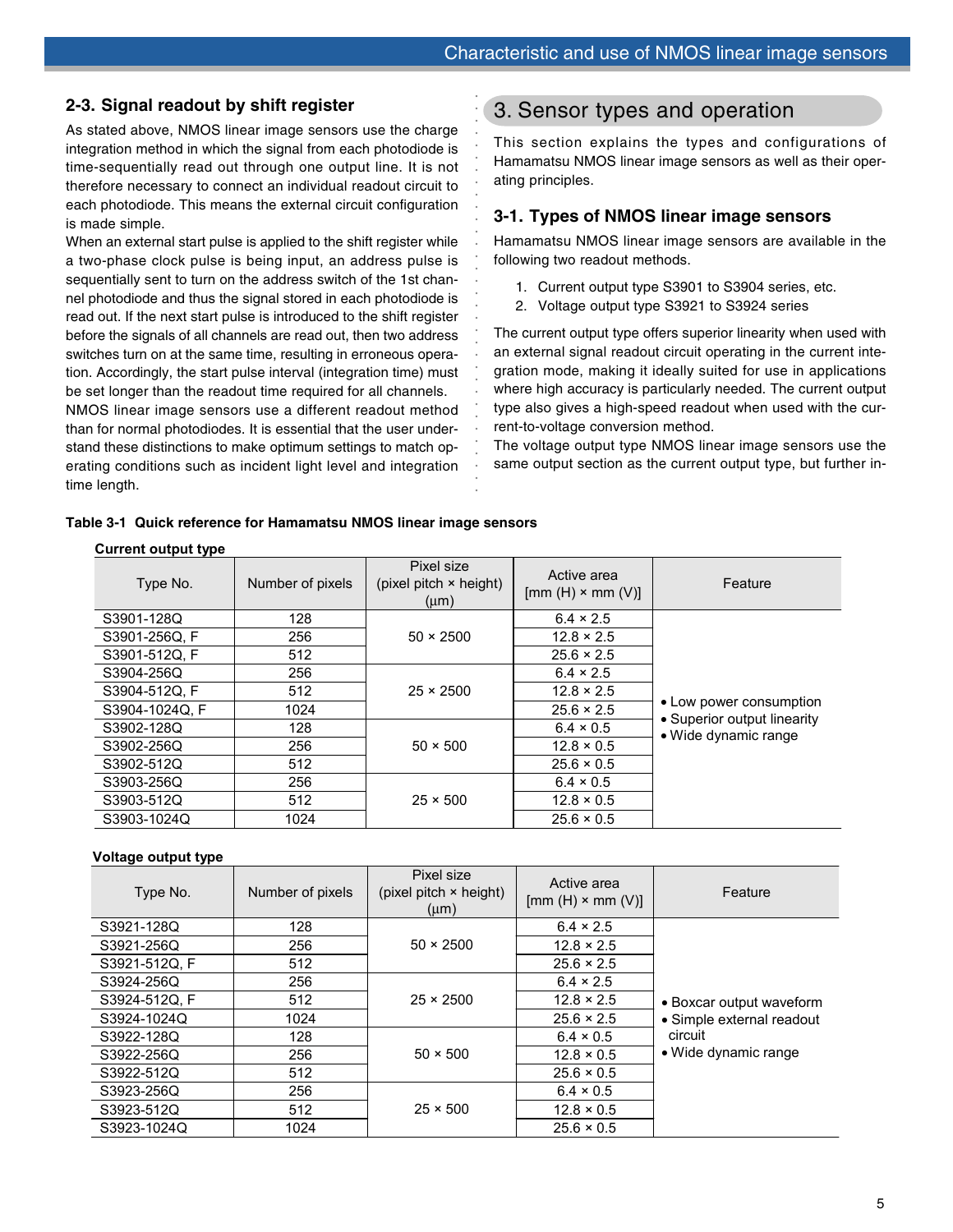clude a signal processing circuit that consists of a current integration circuit utilizing video line capacitance and an impedance conversion circuit. Although the linearity accuracy is slightly lower than the current output type operated in the current integration mode, the voltage output type can internally produce a low-impedance output signal with boxcar waveform. This allows signal readout with a simple external circuit.

Table 3-1 gives the major product line of Hamamatsu NMOS linear image sensors. Suffix "Q" of the type number means the image sensors have a quartz window, while suffix "F" indicates a fiber optic plate is used. The quartz window types ensure high sensitivity in the UV range and also provide stable operation for dark current and sensitivity performance even after extended periods of UV exposure. Image sensors having a fiber optic plate can be easily fiber-coupled to another optical element such as an image intensifier. For detection of X-rays from 10 keV to 100 keV, semi-custom devices ("FX" type) having a phosphor-coated fiber optic plate are also available in each family of current output and voltage output type NMOS linear image sensors. Furthermore, S8380/S8381 series devices with enhanced near infrared sensitivity are provided.

## **3-2. Current output type NMOS linear image sensors**

## **3-2-1. Configurations**

The current output type NMOS linear image sensor consists of a photosensitive section, readout switch section and shift register, integrated into a single chip. In addition, dummy photodiodes and anti-blooming switches are formed on the same chip. Figure 3-1 shows the equivalent circuit for the current output type and Figure 3-2 shows the pinout configurations. The pin designations and their functions are listed in Table 3-2.





### **Figure 3-2 Pinout (current output type)**



KMPDC0021EA

**Table 3-2 Pin description (current output type)**

|        | Terminal     | Function                 |  |  |
|--------|--------------|--------------------------|--|--|
|        | φ1           | Clock pulse 1            |  |  |
|        | φ2           | Clock pulse 2            |  |  |
| Input  | фst          | Start pulse              |  |  |
|        | Vscd         | Saturation control drain |  |  |
|        | Vscg         | Saturation control gate  |  |  |
|        | Vss          | Ground (anode potential) |  |  |
| Ground | Vsub         | Substrate potential      |  |  |
|        | <b>NC</b>    | No connection            |  |  |
|        | Active video | Signal output            |  |  |
| Output | Dummy video  | Switching noise output   |  |  |
|        | FOS          | End of scan              |  |  |

## **1) Shift register**

○○○○○○○○○○○○○○○○○○○○○○○○○○○○○○○○○○○○○○○○○○○○○○○○○○○○○

○○○○○○○○○○○○○○○○○○○○○○○○○○○○○○

The shift register is comprised of N-channel MOS transistors. Pins φ1, φ2 and φst in Figure 3-2 are input pulse terminals used to operate the shift register. When an external start pulse φst is supplied to the shift register with the two-phase clock pulse φ1 and φ2 being applied, the shift register begins operation and generates a train of address pulses to sequentially turn on the address switch beginning with the 1st channel. The shift register is designed for low power consumption to minimize temperature rise in the sensor elements. When one scan for all pixels is completed, an end-of-scan (EOS) pulse is output at a timing immediately after the last pixel is readout.

## **(2) Photosensitive section**

The photosensitive section is constructed with P-N junction photodiodes consisting of an N-type diffusion layer formed on a P-type silicon substrate. This section serves as a photoelectric converter that transforms light signals into electrical signals, and also temporarily stores the signal charge obtained. Pin Vss is connected to the anode (P-type silicon) of each photodiode.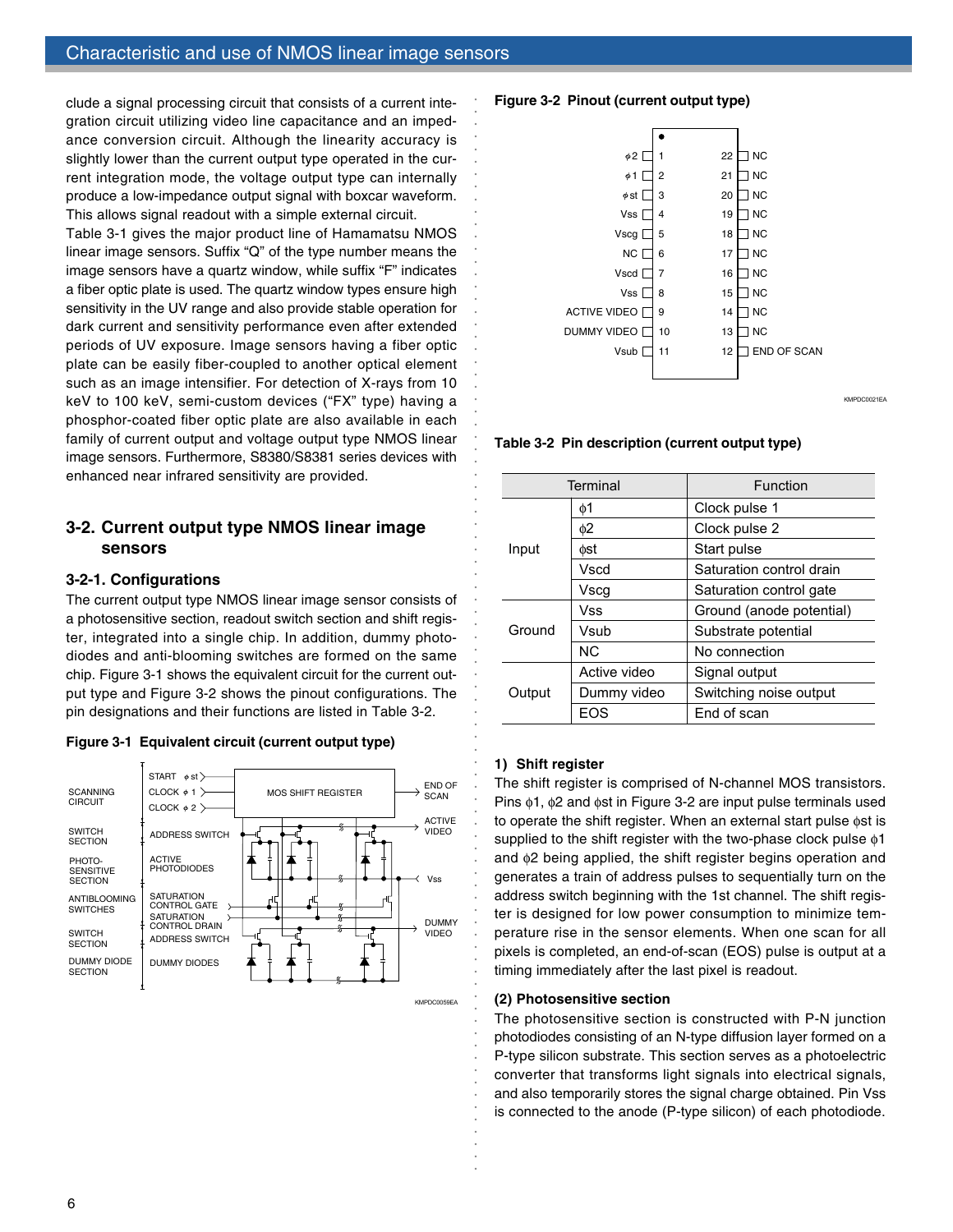The photodiode is designed and processed to provide high UV sensitivity yet low dark current. The structure of the photosensitive section is shown in Figure 3-3, in which "a" is the photodiode pitch, "b" is the width of the photodiode diffusion layer and "c" is the photodiode height.

**Figure 3-3 Active area structure (current output type)**





○○○○○○○○○○○○○○○○○○○○○○○○○○○○○○○○○○○○○○○○○○○○○○○○○○○○○

○○○○○○○○○○○○○○○○○○○○○○○○○○○○○○○○○

## **(3) Dummy photodiode**

Dummy photodiodes generate a spike noise signal used for external cancellation of spike noise in the current-to-voltage conversion readout method. These photodiodes are shielded with aluminum so that they are impervious to light.

## **(4) Readout switch**

The readout switch section consists of an address switch array made up of N-channel MOS transistors, with the source of each transistor connected to the cathode of a photodiode or dummy photodiode while the drain and gate are connected respectively, to the video line and address pulse input. Each photodiode in the photosensitive section is connected to the video line via the individual address switch. When an address pulse is applied from the shift register, the two address switches turn on at the same time, and the output signal including spike noise is derived from the active video line, while the spike noise signal is output from the dummy video line. When the image sensor is operated in the current-to-voltage conversion method, the output signal can be obtained with low spike noise, by performing external differential amplification of each signal from the two video lines. The spike noise appears via floating capacitance between the gate and drain of each address switch at the time that the address pulse is introduced.

#### **(5) Anti-blooming switch**

The anti-blooming switch section comprises a switch array constructed with N-channel MOS transistors, with the source of each transistor connected to the cathode of a photodiode while the drain and gate are connected respectively, to the saturation control drain Vscd and saturation control gate Vscg.

When a light higher than the saturation exposure enters a pho-

todiode, the photodiode cannot store a signal charge in excess of the saturation charge. Without saturation control, this causes the excess signal charge to overflow and diffuse into the adjacent photodiodes and the video line, resulting in deterioration of signal purity, so-called "blooming".

An anti-blooming switch is provided in Hamamatsu NMOS linear image sensors for each photodiode separately from the normal signal output line connected to the video line, in order to allow the excess charge to bleed off.

## **3-2-2. Operating principle of current output type**

Figure 3-4 shows the structure of one pixel comprised of a photodiode and a readout switch, and Figure 3-5 shows its equivalent circuit. Specific operations are described below.

#### **Figure 3-4 Readout section structure**



#### **Figure 3-5 Equivalent circuit of current-to-voltage conversion method**



The photodiode is a P-N junction photodiode consisting of an N-type diffusion area formed on a P-type silicon substrate. The readout switch consists of an N-channel MOS transistor, with its source connected to the cathode of a photodiode while the drain and gate are respectively connected to the video line and the address pulse input part from the shift register. The photodiode anode (silicon substrate) is connected to GND, and the video line is biased at the positive potential Vb.

When an address pulse from the shift register is input to the gate of the readout switch, the switch turns on. As a result, the photodiode cathode sets to the same potential as that of the video line and the photodiode is initialized and reverse-biased. Thus the photodiode junction capacitance Cj is fed with a charge, Qj=Cj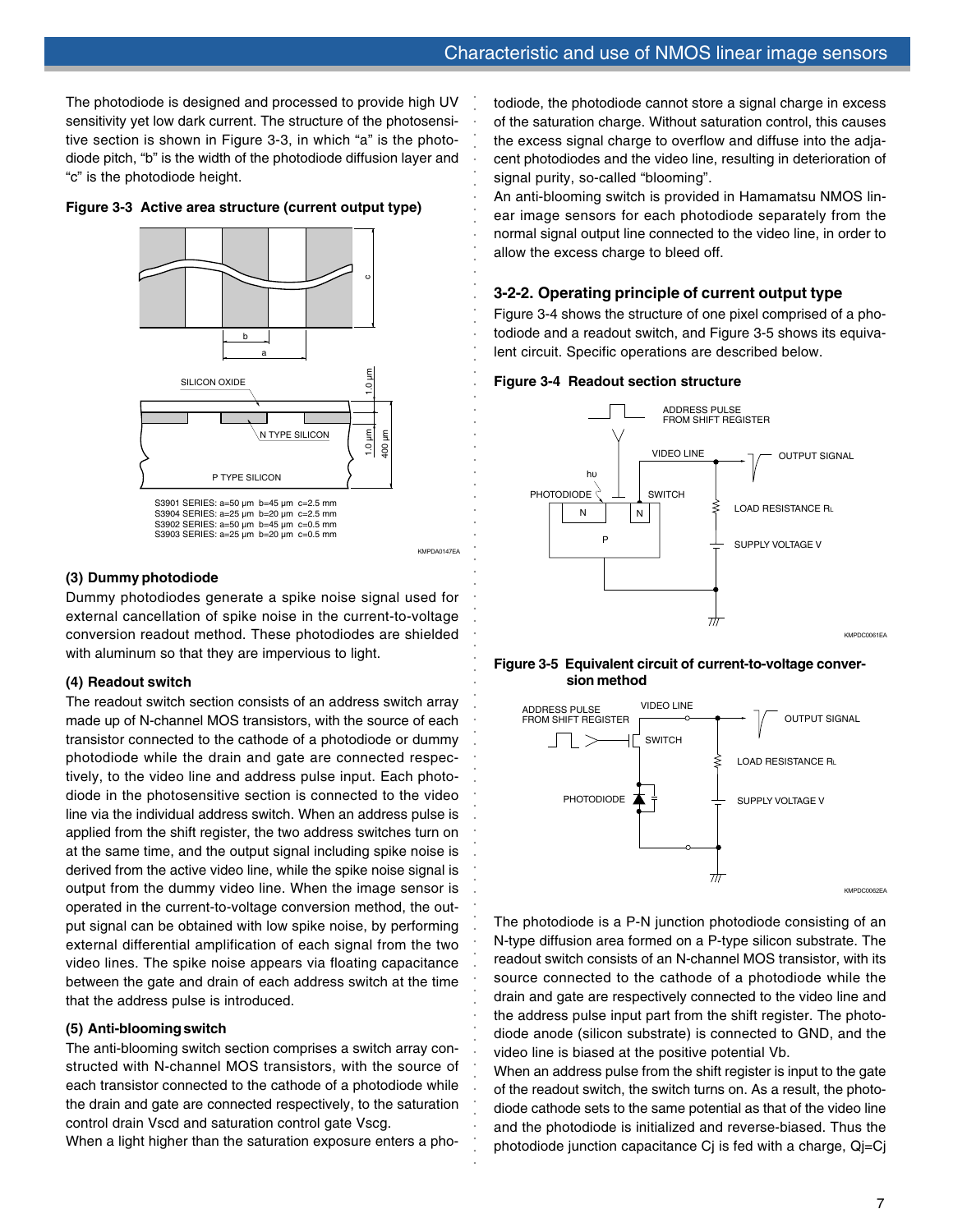$\times$  Vb, from the power supply. When the readout switch is off (open circuit) and the signal charge begins to accumulate, the charge stored in the photodiode junction capacitance Cj is discharged when the charge generated by light (photocurrent) occurs. As shown in Figure 3-6, the slope of the potential across the photodiode is a function of incident light. That is, the greater the light intensity the more electron-hole pairs are created and the faster the charge accumulates on Cj. Therefore photodiode potential approaches GND potential. The amount of this discharge increases in proportion to the incident light level, but the maximum amount is limited by the amount of charge initially stored. This corresponds to the saturation charge.

When an address pulse from the shift register is then input and the readout switch turns on, a charge equal to that discharged during the integration time is fed from the power supply through the load resistance RL, so that the photodiode is initialized again. At this point, a potential difference resulting from the charge current is developed across the load resistor RL, and is detected as an output voltage. This output has a differential waveform with a negative polarity with respect to the video line bias voltage Vb. This signal readout method is known as the current-to-voltage conversion and its simplified operating diagram is shown in Figure 3-6. In some cases, a feedback circuit using an operational amplifier is used, as shown in Figure 3-7.









In actual operation, the charge current gradually discharges due to the re-combination current in the depletion layer and the surface leakage current as well as the photocurrent described above. These currents which are unrelated to the illumination of light are referred to as the dark current and its output is called the dark output. (See section 4-5.)

#### **3-2-3. Readout method for the current output types**

#### **(1) Current-to-voltage conversion method**

○○○○○○○○○○○○○○○○○○○○○○○○○○○○○○○○○○○○○○○○○○○○○○○○○○○○○

○○○○○○○○○○○○○○○○○○○○○○○○○○○○○○

The previous section described signal readout operating principle, using current-to-voltage conversion as one example of light detection. In this method, the peak value of a differential output waveform is read out as a signal output. However, the output waveform taken at low output will not be identical pulse shape to that taken at a high output. The lower the amplitude of the output, the longer the time required to reach peak value. As a result, the ratio of peak value to the area of the differential waveform decreases. Since the amount of charge to be read out corresponds to the differential waveform area, when measuring the input/output characteristics by the current-to-voltage conversion method, its slope at low output is larger than that at high output. For this reason, this signal readout method is not suited for light detection where high accuracy at low output levels is required. This method does however offer the advantages of high-speed readout and simplified circuitry.

Figure 3-8 shows a recommended readout circuit. In order to eliminate spike noise, after performing current-to-voltage conversion, this circuit extracts the differential output between signals from the video line and dummy video line.

#### **Figure 3-8 Recommended readout circuit for current-tovoltage conversion method**



#### **(2) Current integration method**

There is another signal readout method in which the charged current is integrated in an external circuit to measure the amount of charge. This method enables high-precision signal detection even at low output levels. Figure 3-9 shows a typical current-integration circuit diagram using a charge amplifier. In this circuit, the feedback capacitance Cf in the charge amplifier is discharged by applying an external reset pulse immediately before the readout switch turns on. When the readout switch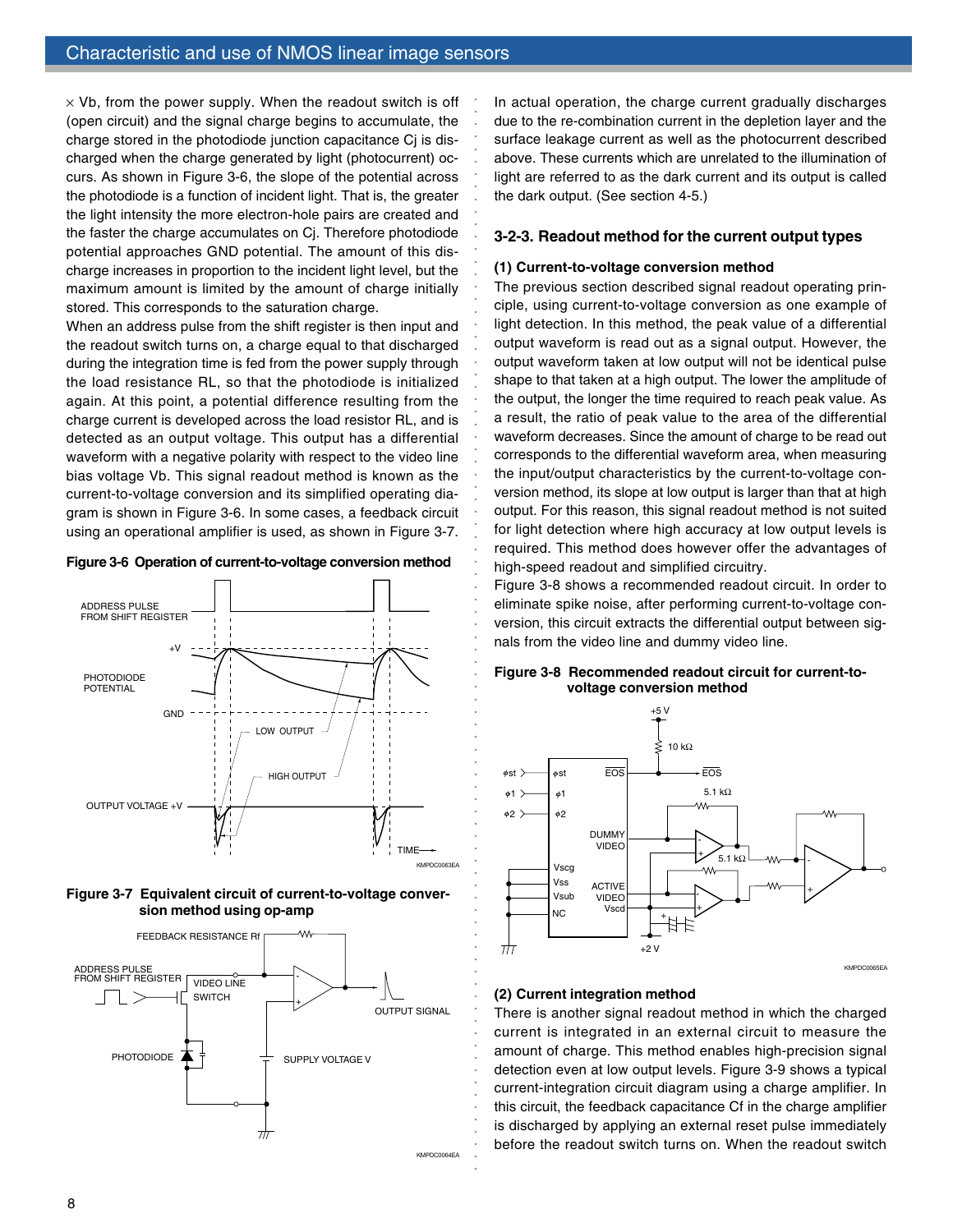has turned on, a charge which corresponds to the discharge during the integration time is supplied to the photodiode junction capacitance from the power supply, so that the photodiode is initialized. At the same time, the feedback capacitance Cf is also charged by this current. This, allows an integration waveform with positive polarity to be derived from the output terminal of the integration circuit. This output voltage Vout is proportional to the amount of charge Q, and expressed as Vout=Q/Cf. The output is a boxcar waveform, which facilitates signal processing. However, since this output waveform response is determined by the discharge time constant of the feedback capacitance Cf, the maximum readout frequency will be around 100 kHz.

Figure 3-10 shows a recommended readout circuit. For an evaluation circuit using this method, Hamamatsu provides C7884 series driver circuits. C7884 series includes a clamping circuit connected to the latter stage in order to reduce random noise components.

#### **Figure 3-9 Equivalent circuit of current-integration circuit using a charge amplifier**



**Figure 3-10 Recommended readout circuit for current integration method**



#### **3-2-4. Terminal voltage for current output types**

The recommended terminal voltage for a current output type NMOS linear image sensor is listed in Table 3-3.

The two-phase clock pulses  $\phi$ 1 and  $\phi$ 2 have positive polarity. Their recommended amplitude voltage  $V\phi$  is 5 V, with a minimum of 4.5 V and a maximum of 10 V. The start pulse φst also has positive polarity and its amplitude voltage Vost should be equal to the clock pulse voltage Vφ. No DC voltage is required for driving the shift register. The Vss, Vsub and NC terminals should be all grounded.

As explained in section 3-2-2, a positive bias voltage Vb should be applied to the video line. This corresponds to the voltage applied to the non-inverting input terminal of the operational amplifier in the current-to-voltage conversion or current integration method. The recommended voltage for Vb is the clock pulse voltage minus 3 V. For example, Vb should be 2 V when V $\phi$  is 5 V. The maximum voltage for Vb is V $\phi$ -2.5 V and the minimum voltage is 1.5 V.

○○○○○○○○○○○○○○○○○○○○○○○○○○○○○○○○○

○○○○○○○○○○○○○○○○○○○○○○○○○○○○○○○○○○○○○○○○○○○○○○○○○○○○○

The settable voltage range for Vb with respect to  $V\phi$  is shown in Figure 3-11. Using a higher voltage for Vφ widens the settable range for Vb. When Vb is set higher, the saturation charge will increase accordingly. This is accompanied by an increase in the dark current, which is however smaller than the increase in saturation charge. Conversely, when Vb is set to a lower value, the output waveform response is faster. These tendencies are shown in Figures 3-12 and 3-13. Figure 3-12 shows the characteristic dependence of the saturation charge and dark output on Vb, measured when  $V\phi$  is set to 10 V and normalized for the value at Vb=2 V. Figure 3-13 shows how Vb affects the time required for a differential waveform to reach the peak after input of a clock pulse, which is measured when S3901-512Q is driven with Vφ of 5 V and 10 V by the current-to-voltage conversion method. These facts indicate that the clock pulse voltage Vφ and video bias voltage Vb should be set to their optimum values depending on the ambient operating conditions.

It is recommended that the saturation control drain voltage Vscd, be the same value as for the video bias line voltage Vb. The saturation control gate Vscg should be grounded. When incident light intensity is so high that blooming occurs even with this setting, then setting Vcg at positive potential will enhance the blooming suppression effect. But note that the saturation charge lowers at the same time. This relation between the saturation control gate voltage Vscg and the saturation output charge is shown in Figure 3-14.

The end-of-scan signal is available as a negative polarity signal with respect to 5 V by connecting a 10 kΩ pull-up resistor to the EOS terminal, at φ2 timing immediately after the last pixel output is derived.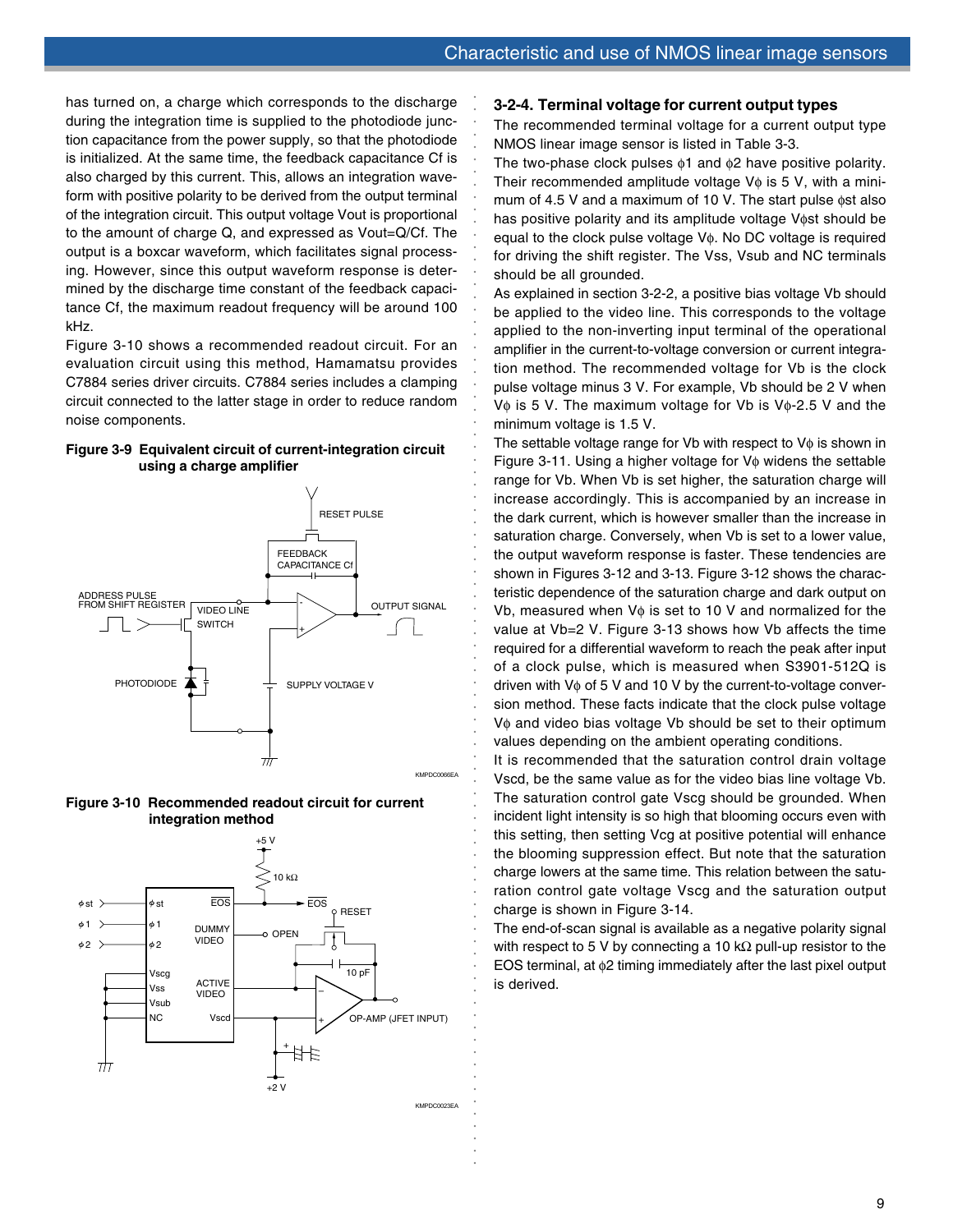| Input voltage                    |      | Symbol                   | Min.     | Typ.             | Max.             | Unit |  |
|----------------------------------|------|--------------------------|----------|------------------|------------------|------|--|
|                                  | High | Vφ1, Vφ2 (H)             | 4.5      | 5                | 10               |      |  |
| Clock pulse voltage              | Low  | $V\phi$ 1, $V\phi$ 2 (L) | 0        |                  | 0.4              |      |  |
| Start pulse voltage              | High |                          | V¢st (H) | 4.5              | Vф               | 10   |  |
|                                  | _OW  | Vost (L)                 | 0        |                  | 0.4              | v    |  |
| Video bias voltage               |      | Vb                       | 1.5      | $V_{\Phi} - 3.0$ | $V_{\Phi} - 2.5$ |      |  |
| Saturation control drain voltage |      | Vscd                     |          | Vb               |                  |      |  |
| Saturation control gate voltage  |      | Vscg                     |          |                  |                  |      |  |

○○○○○○○○○○○○○○○○○○○○○○○○○○○○○○○○○○○○○○○○○○○○○○○○○○○○○○○○○○

○○○○○○○

**Table 3-3 Recommended terminal voltage (current output type)**

## **Figure 3-11 Video bias voltage margin (current output type)**



**Figure 3-12 Saturated charge and dark output vs. video bias**



**Figure 3-13 Output response time vs. video bias voltage**



KMPDB0062EA

KMPDB0063EA

**Figure 3-14 Saturated charge vs. saturation control gate**

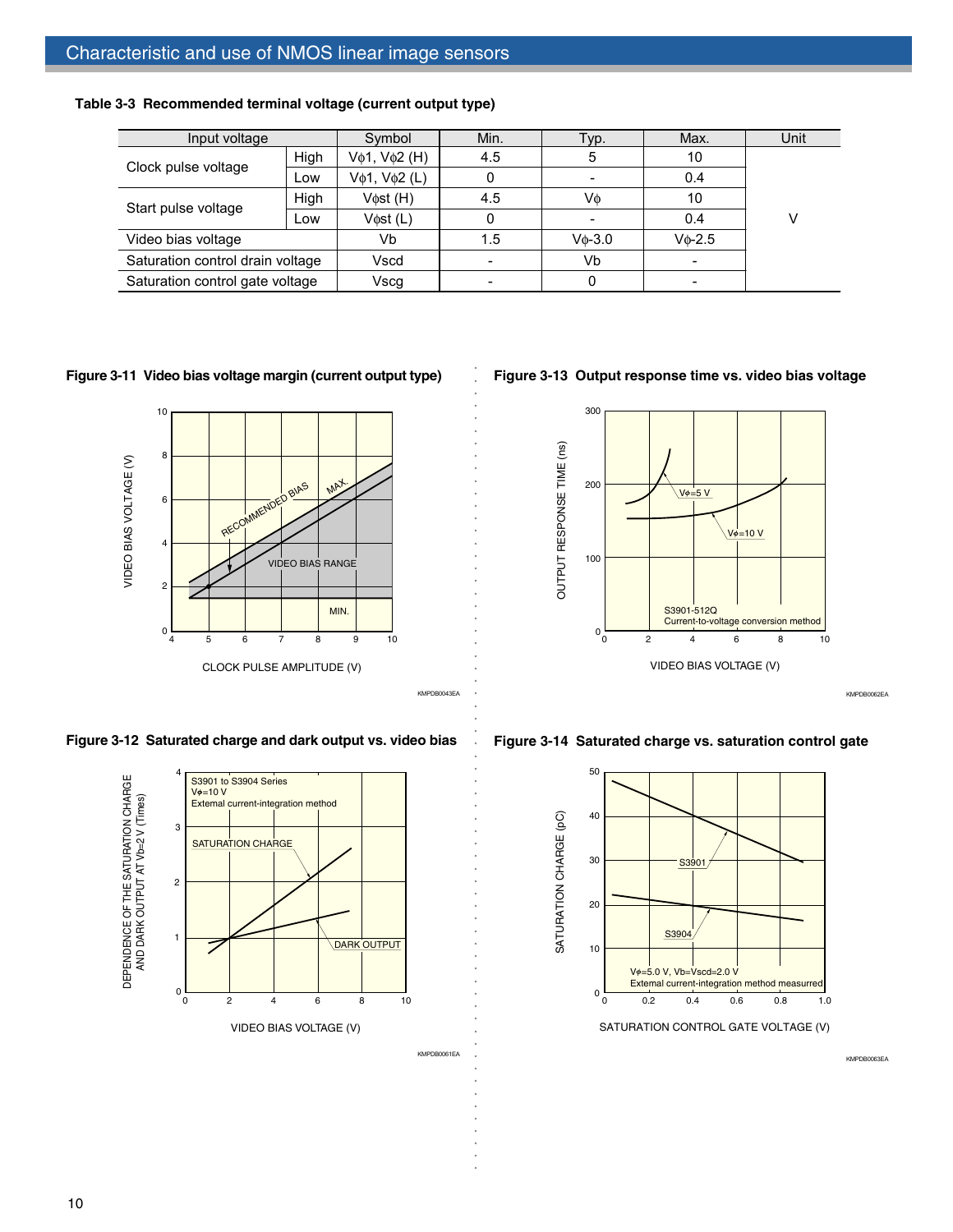## **3-2-5. Input/output pulse timing for current output type**

Figure 3-15 shows the input/output pulse timing diagram for a current output type image sensor. The clock and waveform conditions are listed in Tables 3-4 and 3-5, respectively.

The two-phase clock pulses φ1 and φ2 can be either in a completely separate or complementary relation. However, do not allow both pulses to turn "High" at the same time.

If the rise time and fall time of  $\phi$ 1 and  $\phi$ 2 are longer than 20 ns, insert clock spaces X1 and X2 which are longer than "rise time/ fall time - 20" (ns). The pulse width of  $\phi$ 1 and  $\phi$ 2 requires at least 200 ns for stable operation of the shift register. Since the video output signal is obtained at each rising edge of φ2, the clock pulse frequency equals the signal readout frequency (data rate).

The start pulse  $\phi$ st has the same amplitude as  $\phi$ 1 and  $\phi$ 2. The

shift register starts operating when the start pulse φst sets to "High" level, so the φst pulse interval determines the signal integration time. As with two-phase clock pulses, the start pulse also requires a pulse width of at least 200 ns, and must overlap with φ2 for at least 200 ns. Furthermore, φ2 must be changed only once from "High" to "Low" level during the "High" level of φst, in order to initiate correct shift register operation.

The photodiode potential of a current output type NMOS linear image sensor is reset within the readout period in which the address switch is turned on. This means that if the pulse width of φ2 synchronized with the address pulse is too short, a lag phenomenon may occur. Because φ1 is used only for scanning operation, it has advantageous characteristics in that the pulse width of  $φ2$  can be set longer than that of  $φ1$ . However, the duty ratio of φ1 and φ2 should be set to 1:1 when the image sensor is operated in the high-speed readout mode at 1 MHz or higher.

| Parameter                               |                |          | Symbol  | Min.                         | Typ.                     | Max.                     | Unit       |
|-----------------------------------------|----------------|----------|---------|------------------------------|--------------------------|--------------------------|------------|
| Operating frequency (Vb=2 V, Vo=5 V)    |                |          |         | 0.1                          | $\overline{\phantom{0}}$ | 2000                     | <b>kHz</b> |
|                                         | S3901          | $-128Q$  |         | $\overline{\phantom{a}}$     | 21                       | $\overline{\phantom{a}}$ |            |
|                                         | S3902          | $-256Q$  |         | $\overline{\phantom{a}}$     | 36                       | $\overline{\phantom{a}}$ | pF         |
| Clock pulse line capacitance            |                | $-512Q$  |         | $\overline{\phantom{a}}$     | 67                       | $\overline{\phantom{a}}$ |            |
| (at 5 V bias)                           | S3903          | $-256Q$  | $C\phi$ | ۰                            | 27                       | $\overline{\phantom{a}}$ |            |
|                                         | S3904          | $-512Q$  |         | $\overline{\phantom{a}}$     | 50                       | $\overline{\phantom{a}}$ | pF         |
|                                         |                | $-1024Q$ |         | $\overline{\phantom{a}}$     | 100                      | $\overline{\phantom{a}}$ |            |
|                                         | S3901          | $-128Q$  | Cscg    | $\overline{\phantom{a}}$     | 12                       | $\overline{\phantom{a}}$ | pF         |
|                                         | S3902          | $-256Q$  |         | $\overline{\phantom{a}}$     | 20                       | $\overline{\phantom{a}}$ |            |
| Saturation control gate                 |                | $-512Q$  |         | $\qquad \qquad \blacksquare$ | 35                       | $\overline{\phantom{a}}$ |            |
| capacitance<br>(at 5 V bias)            |                | $-256Q$  |         | $\overline{\phantom{a}}$     | 14                       | $\overline{\phantom{a}}$ |            |
|                                         | S3903<br>S3904 | $-512Q$  |         | $\overline{\phantom{a}}$     | 24                       | $\overline{\phantom{a}}$ | pF         |
|                                         |                | $-1024Q$ |         | $\overline{\phantom{a}}$     | 45                       | $\overline{\phantom{a}}$ |            |
|                                         | S3901          | $-128Q$  |         | $\overline{\phantom{a}}$     | 7                        | $\overline{\phantom{a}}$ |            |
|                                         | S3902          | $-256Q$  |         | $\overline{\phantom{a}}$     | 11                       | $\overline{\phantom{a}}$ | pF<br>pF   |
| Video line capacitance<br>(at 2 V bias) |                | $-512Q$  | Cv      | $\overline{\phantom{a}}$     | 20                       | -                        |            |
|                                         |                | $-256Q$  |         | $\overline{\phantom{a}}$     | 10                       | $\overline{\phantom{a}}$ |            |
|                                         | S3903          | $-512Q$  |         | $\overline{\phantom{0}}$     | 16                       | $\overline{\phantom{a}}$ |            |
|                                         | S3904          | $-1024Q$ |         | $\overline{\phantom{0}}$     | 30                       | $\overline{\phantom{a}}$ |            |

○○○○○○○○

○○○○○○○○○○○○○○○○○○

#### **Table 3-4 Clock characteristics (current output type)**

#### **Table 3-5 Pulse waveform conditions (current output type)**

| Parameter                                 |             | Symbol                                             | Min.                     | Typ.                     | Max. | Unit |
|-------------------------------------------|-------------|----------------------------------------------------|--------------------------|--------------------------|------|------|
| Start pulse rise time / fall time         |             | tros, tfos                                         |                          | 20                       |      |      |
| Start pulse width                         |             | tpws                                               | 200                      |                          |      |      |
| Clock pulse rise time / fall time         |             | $tr\phi$ 1, $tr\phi$ 2<br>tf $\phi$ 1, tf $\phi$ 2 |                          | 20                       |      |      |
| Clock pulse width                         |             | $tpw\phi1$ ,<br>tpw $\phi$ 2                       | 200                      |                          |      |      |
| Start pulse to clock pulse 2 overlap time |             | toov                                               | 200                      | $\overline{\phantom{0}}$ |      |      |
| Clock pulse space                         |             | X1, X2                                             | trf - 20                 |                          |      |      |
|                                           | S3901-128Q  |                                                    |                          | 80                       |      |      |
|                                           | S3901-256Q  |                                                    |                          | 120                      |      | ns   |
|                                           | S3901-512Q  |                                                    | $\overline{\phantom{0}}$ | 160                      |      |      |
|                                           | S3902-128Q  |                                                    | $\overline{\phantom{a}}$ | 70                       |      |      |
|                                           | S3902-256Q  |                                                    | $\overline{\phantom{a}}$ | 110                      | ٠    |      |
| Video delay time<br>(50 % of saturation)  | S3902-512Q  | tvd                                                |                          | 140                      |      |      |
| $Vb = 2 V, V0 = 5 V$                      | S3903-256Q  |                                                    | $\overline{\phantom{a}}$ | 80                       |      |      |
|                                           | S3903-512Q  |                                                    |                          | 120                      |      |      |
|                                           | S3903-1024Q |                                                    |                          | 160                      |      |      |
|                                           | S3904-256Q  |                                                    | $\overline{\phantom{a}}$ | 100                      |      |      |
|                                           | S3904-512Q  |                                                    |                          | 150                      |      |      |
|                                           | S3904-1024Q |                                                    | $\overline{\phantom{a}}$ | 200                      |      |      |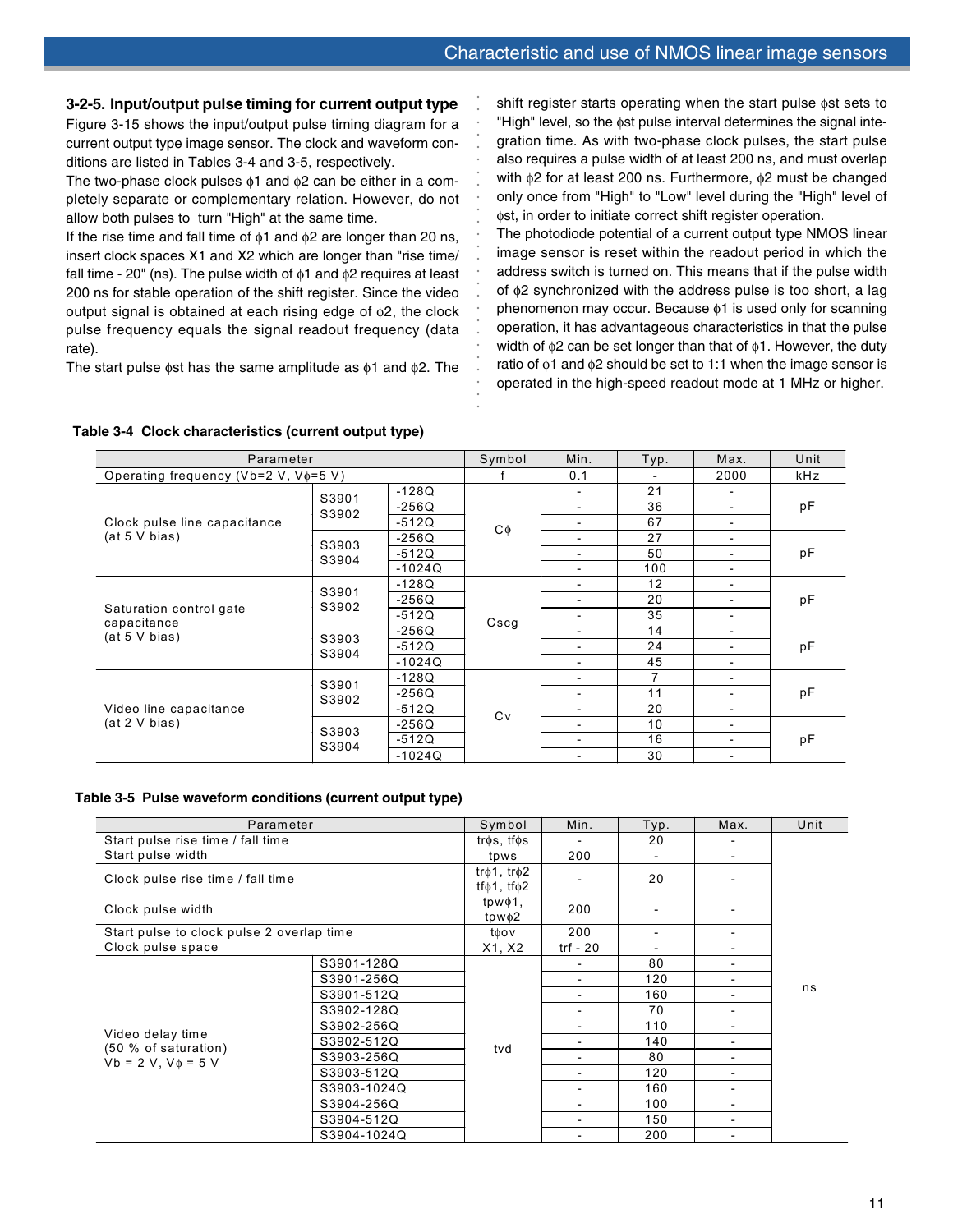When the signal from a current output type image sensor is read out with an external current integration circuit, a reset pulse φreset is required in addition to the above clock pulses in order to reset the integration capacitance. However, it is possible to share the φ1 and φreset by using a timing pulse as shown in Figure 3-16, without impairing the above pulse conditions. To maintain a constant photodiode reset potential, the rise of φreset must be separated from the fall of φ2 for at least 50 ns. In this case, it is also essential that the photodiode potential reset time and readout time have the pulse width of  $\phi$ 2 set longer than that of φ1. Note however, if the φreset pulse width is too short, the integration capacitance does not completely reset and conversely, a lag resulting from the external circuit will occur.

#### **Figure 3-15 Pulse timing diagram (current output type)**







## **3-3. Voltage output type NMOS linear image sensors**

## **3-3-1. Configurations of the voltage output types**

The voltage output type NMOS linear image sensor consists of a photosensitive section, readout switch section, shift register and output signal processing section, all integrated into a single chip. This type of image sensor provides an output with boxcar waveform. Figure 3-17 shows the equivalent circuit of the voltage output type. Figures 3-18 and 3-19 respectively show the

structure of the photosensitive section and the pinout configurations. The pin designations and their functions are listed in Table 3-6.

The structure and configurations are identical to the current output type except for the output signal processing section. The pin designations for the input/output terminals such as φst, φ1, φ2, Vscd, Vscg, Vss, Vsub, NC and EOS, and their functions are exactly the same for the current output type. The Vdd and Reset V terminals are for voltage input to the output signal circuit, and Resetφ is a pulse input terminal. The output signal processing section consists of a switching transistor array for reset connected to the video line and a source follower circuit for impedance conversion. Both are comprised of N-channel MOS transistors. The Vscd and Reset V terminals are common since they are internally connected in the chip.



○○○○○○○○○○○○○○○○○○○○○○○○○○○○○○○○○○○○○○○○○○○○○○○○○○○○○

○○○○○○○○○○○○○○○○○○○○○○○○○○○○○○



**Figure 3-18 Active area structure (voltage output type)**



S3921 SERIES: a=50 µm b=45 µm c=2.5 mm S3924 SERIES: a=25 µm b=20 µm c=2.5 mm S3922 SERIES: a=50 µm b=45 µm c=0.5 mm S3923 SERIES: a=25 µm b=20 µm c=0.5 mm

KMPDA0148EA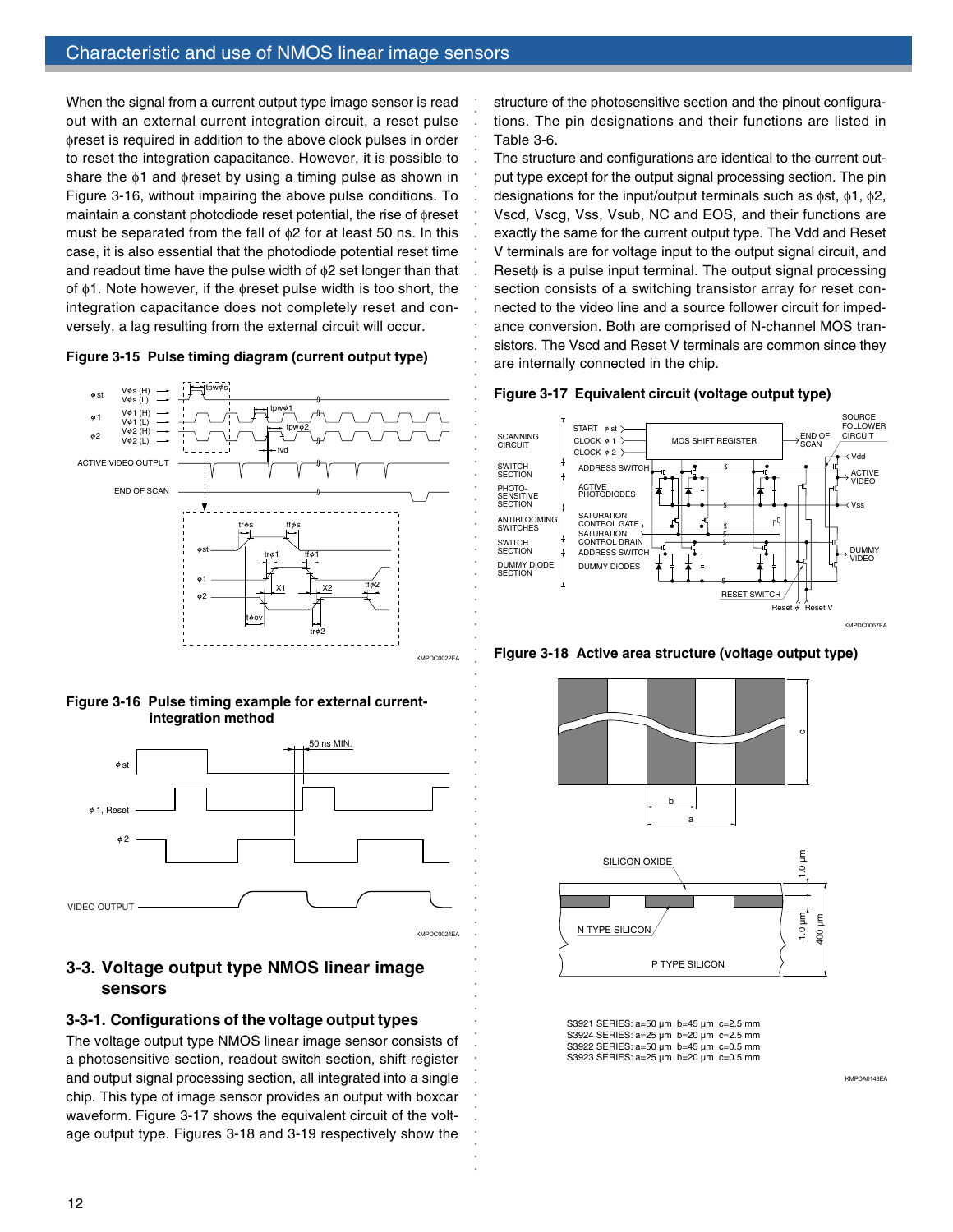#### **Figure 3-19 Pinout (voltage output type)**





#### **Table 3-6 Pin description (voltage output type)**

|        | Terminal     | Function                      |  |  |
|--------|--------------|-------------------------------|--|--|
|        | ф1           | Clock pulse 1                 |  |  |
|        | 62           | Clock pulse 2                 |  |  |
|        | фst          | Start pulse                   |  |  |
| Input  | Vscd         | Saturation control drain      |  |  |
|        | Vscq         | Saturation control gate       |  |  |
|        | Reset V      | Reset voltage                 |  |  |
|        | $Reset \phi$ | Reset pulse                   |  |  |
|        | Vdd          | Source follower drain voltage |  |  |
|        | Vss          | Ground (anode potential)      |  |  |
| Ground | Vsub         | Substrate potential           |  |  |
|        | NC.          | No connection                 |  |  |
|        | Active video | Signal output                 |  |  |
| Output | Dummy video  | Switching noise output        |  |  |
|        | EOS          | End of scan                   |  |  |

## **3-3-2. Operating principle of the voltage output types**

Figures 3-20 shows the structure of one pixel comprised of a photodiode, a readout switch, and its equivalent circuit. This section describes specific readout operations using these figures.

When the address and reset switches simultaneously turn on at a certain time, the video line and photodiode potential are initialized. This reset switch consists of an MOS transistor, with its source connected to the Reset V terminal, its gate to the Reset $\phi$ terminal and the drain to the video line. Each time an output signal from one pixel is read out, a reset pulse is input to the Resetφ terminal so that the video line and photodiode potentials are initialized to the reset voltage Vr which is applied to the Reset V terminal. Both the address and reset switches then turn off, and the stored charge in the photodiode is discharged from the light output and dark output during the integration time. Next, when only the address switch turns on, charge redistribution occurs by capacitive dividing between the video line and photodiode. This supplies a charge into the photodiode from the video line until the photodiode and video line potentials are equalized. This change in the video line potential is input to the gate of the source follower circuit, causing a change in the cur-

rent flowing through the transistor used as a load. As a result, a voltage signal is read out from the output terminal. After this, the reset switch turns on while the address switch stays on, and the video line and photodiode potentials are again initialized. This readout method is referred to as video line integration

since it uses the video line capacitance. The dummy video line operates in the same manner. A constant voltage is applied, inside the chip, to the gate of the transistor used as a load. The output is available in negative polarity with respect to a certain constant voltage (approx. 1.5 V) which is determined by the source follower circuit characteristics and the reset voltage.

#### **Figure 3-20 Readout section structure**

○○○○○○○○○○○○○○○○○○○○○○○○○○○○○○○○○

KMPDC0025EA

○○○○○○○○○○○○○○○○○○○○○○○○○○○○○○○○○○○○○○○○○○○○○○○○○○○○○



#### **3-3-3. Readout method for the voltage output types**

The voltage output type provides an output signal with boxcar waveform of negative polarity with respect to the positive potential, so an external circuit is used to perform inverting amplification and offset cancellation.

A recommended readout circuit is shown in Figure 3-21. The gain of this circuit is Rf/Rs. To prevent loading of the internal source follower a resistor of 10 k $\Omega$  or more should be used. Offset cancellation is performed by adjusting the variable resistor on the non-inverting input side of the operational amplifier.

#### **Figure 3-21 Recommended readout circuit (voltage output type)**

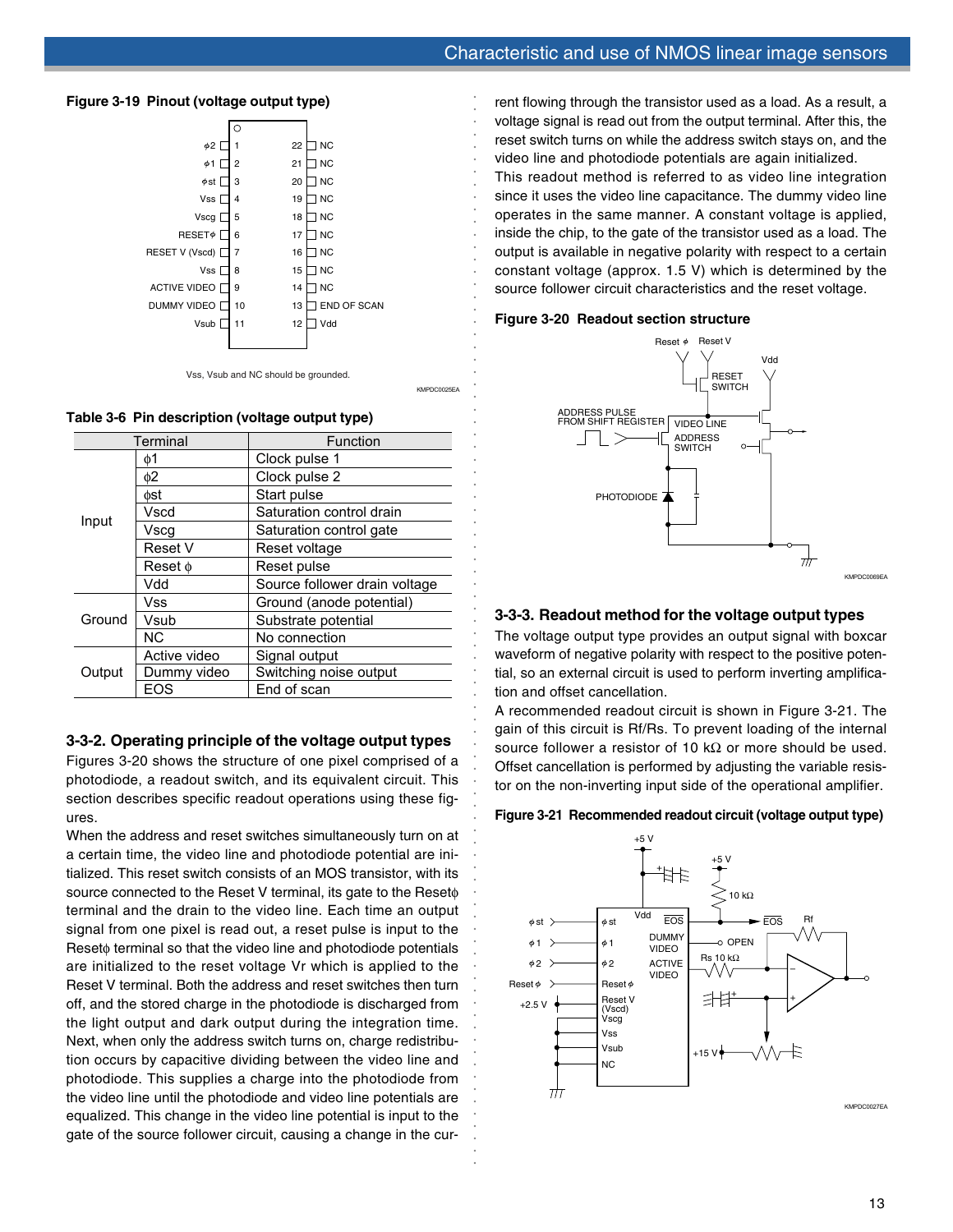#### **3-3-4. Terminal voltage for the voltage output types**

The recommended terminal voltage for a voltage output type NMOS linear image sensor is listed in Table 3-7.

| Input voltage                    |      |              | Min. | Typ.            | Max.            | Unit |
|----------------------------------|------|--------------|------|-----------------|-----------------|------|
|                                  | High | Vφ1, Vφ2(H)  | 4.5  | 5               | 10              |      |
| Clock pulse voltage              | Low  | Vφ1, Vφ2(L)  | 0    |                 | 0.4             |      |
|                                  | High | V¢st(H)      | 4.5  | Vф              | 10              |      |
| Start pulse voltage              | Low  | Vost(L)      |      |                 | 0.4             |      |
|                                  | High | $Vr\phi$ (H) | 4.5  | Vφ              | 10              | v    |
| Reset pulse voltage              | Low  | $V$ rφ (L)   | 0    |                 | 0.4             |      |
| Source follow drain voltage      |      | Vdd          | 4.5  | Vф              | 10              |      |
| Reset voltage                    |      | Vr           | 2.0  | $V_{\Phi}$ -2.5 | $V_{\Phi}$ -2.0 |      |
| Saturation control drain voltage |      | Vscd         |      | Vb              |                 |      |
| Saturation control gate voltage  |      | Vscq         |      | 0               |                 |      |

○○○○○○○○○○○○○○○○○○○○○○○○○○○○○○○○○○○○○○○○○○○○○○○○○○○○○○○○

**Table 3-7 Recommended terminal voltage (voltage output type)**

As with the current output type, the recommended amplitude voltage of φ1 and φ2, Vφ1 and Vφ2 is 5 V, with a maximum value of 10 V and a minimum value of 4.5 V. The amplitude voltage of φst and Vφst should be equal to the clock pulse voltage Vφ. The Vss, Vsub and NC terminals should all be grounded.

Each photodiode of voltage output type image sensors is initialized via the reset switch connected to the Reset V terminal voltage Vr. This voltage corresponds to the video bias Vb for the current output type. The recommended reset voltage Vr for voltage output type equals a value obtained by subtracting 2.5 V from the clock pulse voltage Vφ. For example, Vr should be 2.5 V when  $V\phi$  is 5 V. The maximum voltage for Vr is V $\phi$ -2.5 V and the minimum voltage is 2 V. The settable voltage range for Vr with respect to V $φ$  is shown in Figure 3-22. As with the current output type, using a higher voltage for Vφ widens the settable range for Vr. When Vr is set higher, the saturation charge will increase accordingly. Conversely, when Vr is set to a lower value, the output response is faster. These facts indicate that the clock pulse voltage Vφ and reset voltage Vr should be set to their optimum values depending upon the ambient operating conditions. The reset pulse should be CMOS compatible with positive polarity and its amplitude voltage Vr $\phi$  should be equal to the clock pulse voltage Vφ.





KMPDB0047EA

○○○○○○

A constant voltage should be applied to the drain of the source follower circuit in the output signal processing section, from the Vdd terminal. The voltage Vdd should be equal to the clock pulse voltage Vφ. The saturation control drain voltage Vscd should be equal to the reset voltage Vr, and the saturation control gate voltage Vscg should be grounded.

## **3-3-5. Input/output pulse timing for voltage output type**

Figure 3-23 shows the input/output pulse timing for a voltage output type NMOS linear image sensor. The clock characteristics and waveform conditions are listed in Tables 3-8 and 3-9, respectively.

#### **Figure 3-23 Pulse timing diagram (voltage output type)**

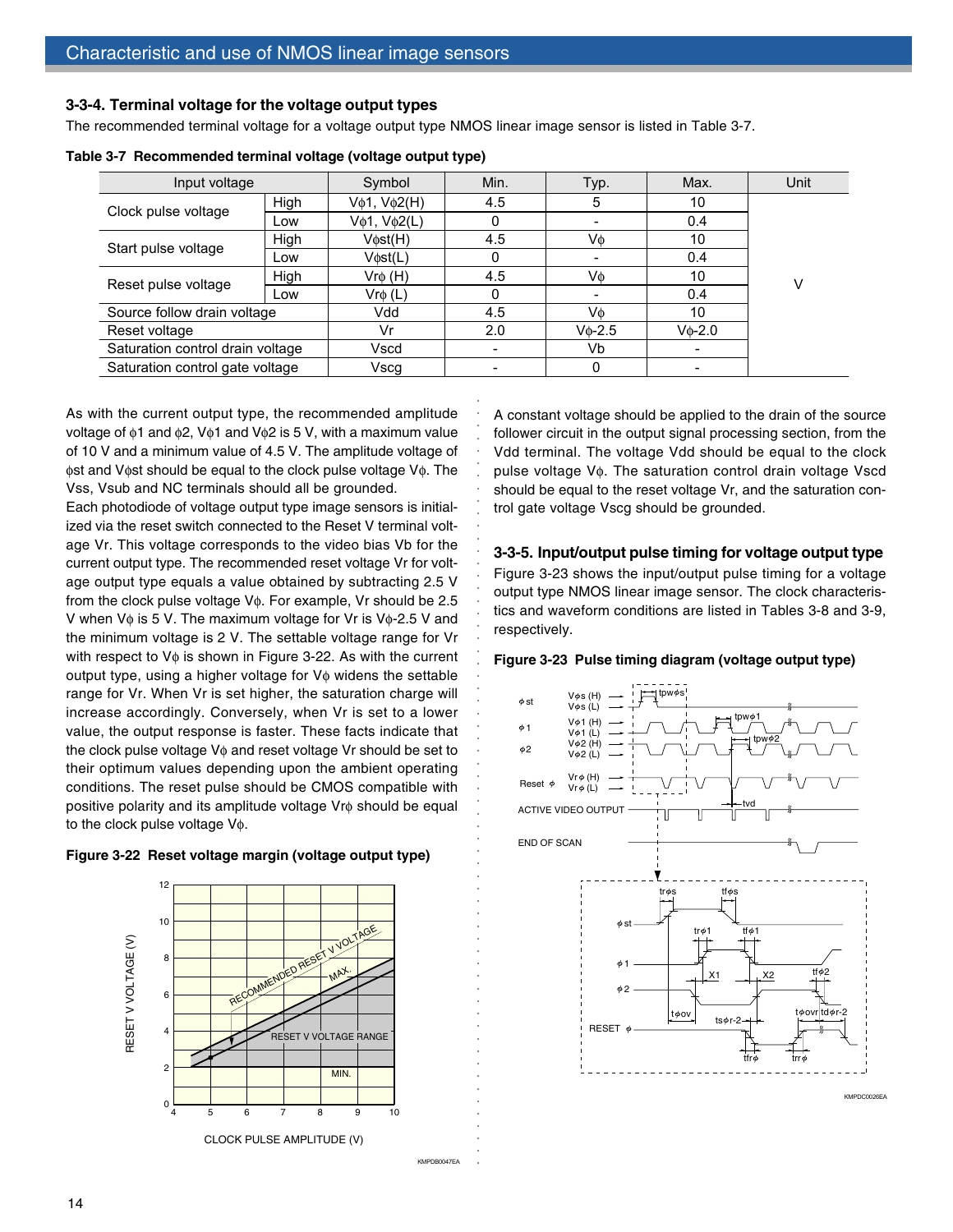The timing for clock pulses  $\phi$ 1 and  $\phi$ 2 and the start pulse  $\phi$ st are exactly the same as those for the current output type. The signal is obtained during the period from the rise of  $\phi$ 2 to the rise of  $\phi$ r. Unlike the current output type, the reset operation of the voltage output type is done during the period when the address and reset switches are simultaneously turned on. For this reason, the reset pulse must overlap with the clock pulse φ2. More specifically, the reset pulse should rise during the "High" level of φ2 and fall during the "Low" level of φ2.

If this overlap time is too short, the photodiode reset is not com-<br>plete, resulting in occurrence of lag. Because  $\phi$ 1 is used only for<br>scanning operation, it has advantageous characteristics in that<br>the pulse width of plete, resulting in occurrence of lag. Because φ1 is used only for scanning operation, it has advantageous characteristics in that the pulse width of  $\phi$ 2 can be set longer than that of  $\phi$ 1 as shown in the timing diagram of Figure 3-24, just as with the current output type NMOS linear image sensors. However, the pulse width of φ1 and φ2 should be set to at least 200 ns. In order to maintain a constant photodiode reset potential, the rise of φ2 must be delayed at least 50 ns from the fall of the reset pulse.

| Parameter                                         |       |          |      | Min. | Typ. | Max. | Unit |
|---------------------------------------------------|-------|----------|------|------|------|------|------|
| Operating Frequency (Vr=2.5 V, Vo=Vdd=5 V)        |       |          |      | 0.1  |      | 500  | kHz  |
|                                                   | S3921 | $-128Q$  |      | 21   |      |      |      |
|                                                   | S3922 | $-256Q$  |      |      | 36   |      | рF   |
| Clock pulse line capacitance                      |       | $-512Q$  |      |      | 67   |      |      |
| (5 V bias)                                        | S3923 | $-256Q$  | Cφ   |      | 27   |      |      |
|                                                   | S3924 | $-512Q$  |      |      | 50   |      | рF   |
|                                                   |       | $-1024Q$ |      |      | 100  |      |      |
| Reset pulse line capacitance (5 V bias)           |       |          | Cr   |      | 6    |      | pF   |
|                                                   | S3921 | $-128Q$  |      |      | 12   |      |      |
|                                                   | S3922 | $-256Q$  |      |      | 20   |      | рF   |
| Saturation control gate capacitance<br>(5 V bias) |       | $-512Q$  |      |      | 35   |      |      |
|                                                   | S3923 | $-256Q$  | Cscg |      | 14   |      |      |
|                                                   | S3924 | $-512Q$  |      |      | 24   |      | рF   |
|                                                   |       | $-1024Q$ |      |      | 45   |      |      |

## **Table 3-8 Clock characteristics (voltage output type)**

## **Table 3-9 Pulse waveform conditions (voltage output type)**

| Parameter                                                                      |                |          | Symbol                                               | Min.      | Typ. | Max. | Unit |  |
|--------------------------------------------------------------------------------|----------------|----------|------------------------------------------------------|-----------|------|------|------|--|
| Start pulse rise time / fall time                                              |                |          | $tr$ $\phi$ s, tf $\phi$ s                           |           | 20   |      |      |  |
| Start pulse width                                                              |                |          | tpws                                                 | 200       |      |      |      |  |
| Clock pulse rise time / fall time                                              |                |          | tr $\phi$ 1, tr $\phi$ 2<br>tf $\phi$ 1, tf $\phi$ 2 |           | 20   |      |      |  |
| Clock pulse width                                                              |                |          | tpwo1, tpwo2                                         | 200       |      |      |      |  |
| Reset pulse rise time / fall time                                              |                |          | $trr\phi$ , $trr\phi$                                |           | 20   |      |      |  |
| Start pulse to clock pulse overlap time                                        |                |          | toov                                                 | 200       |      |      |      |  |
| Clock pulse 2 to reset pulse overlap time                                      |                |          | toovr                                                | 660       | -    |      |      |  |
| Clock pulse 2 to reset pulse delay time                                        |                |          | tdor-2                                               | 50        | ۰    |      | ns   |  |
| Clock pulse space                                                              |                |          | X1, X2                                               | trf $-20$ |      |      |      |  |
| Clock pulse to reset pulse space                                               |                |          | $t$ s $\phi$ r-2                                     | 0         |      |      |      |  |
|                                                                                |                | $-128Q$  |                                                      |           | 100  |      |      |  |
|                                                                                | S3921<br>S3922 | $-256Q$  |                                                      |           | 150  |      |      |  |
| Video delay time<br>(50 % of Saturation)<br>$Vr = 2.5 V$ , $V\phi = Vdd = 5 V$ |                | $-512Q$  | tvd                                                  |           | 200  |      |      |  |
|                                                                                | S3923          | $-256Q$  |                                                      | -         | 100  |      |      |  |
|                                                                                |                | $-512Q$  |                                                      |           | 150  |      |      |  |
|                                                                                | S3924          | $-1024Q$ |                                                      |           | 200  |      |      |  |

#### **Figure 3-24 Pulse timing example (recommended circuit for voltage output type)**



KMPDC0028EA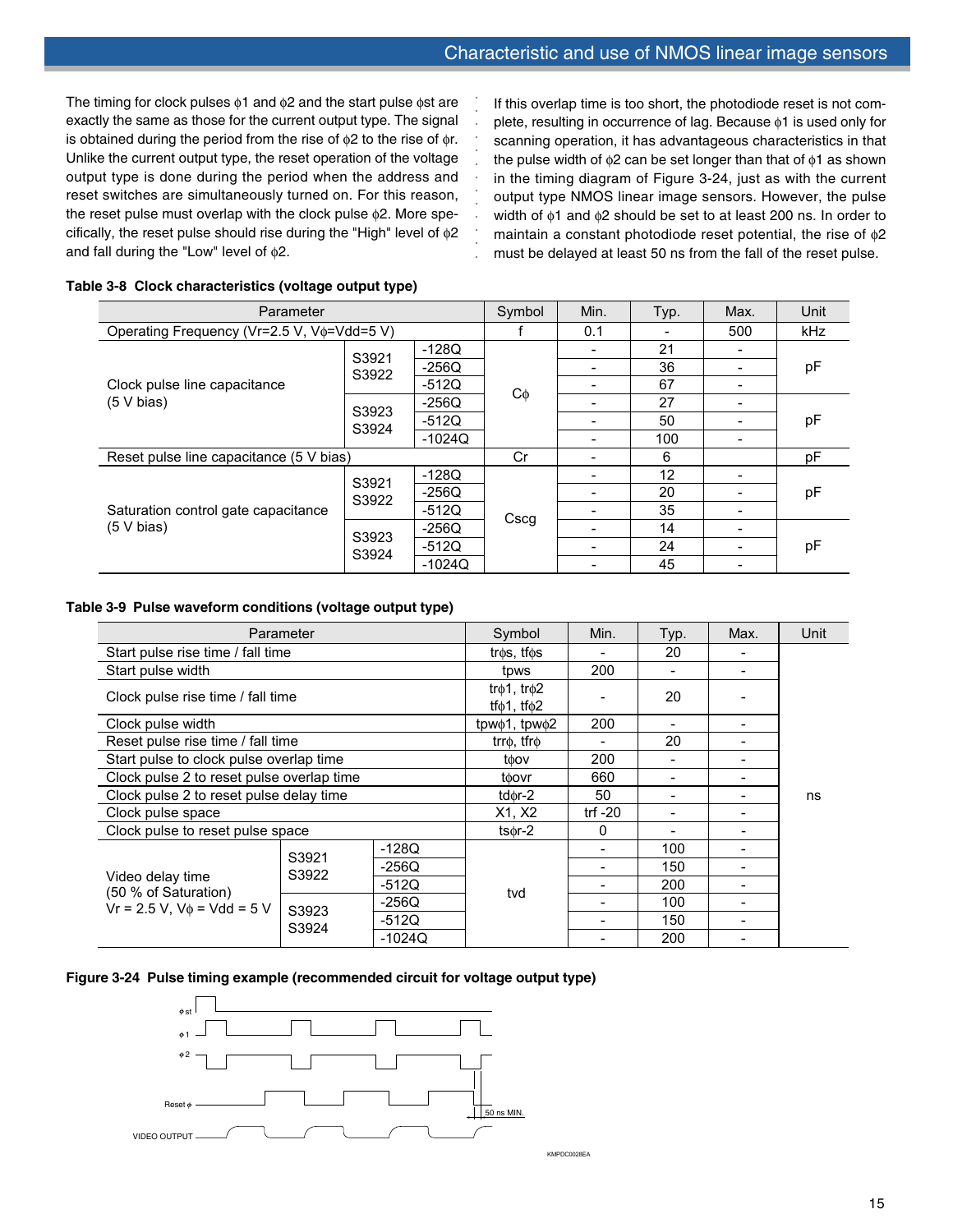# 4. Characteristics

This section explains the basic characteristics of NMOS linear image sensors as well as typical data actually measured. These measurements are made with driver circuits specifically designed for NMOS linear image sensors, which are introduced in Section 6.

## **4-1. Input/output characteristics**

The relation between the light level incident to the image sensor and the signal output is referred to as the input/output characteristics. As stated in Section 2, NMOS linear image sensors are operated by the charge integration readout method, so the incident light level can be expressed as incident light exposure  $(l \times s)$ , which is a product of illuminance  $(l \times s)$  and integration time (s).

## **4-1-1. Input/output characteristics (current output type)**

The output signal from a current output type NMOS linear image sensor can be represented in units of charge (pC). Figure 4-1 shows a graph of input/output characteristics for S3901 to S3904 series NMOS linear image sensors, plotted on a logarithmic scale. Since the upper limit of the output charge is determined by the amount of charge that can be stored in the photodiode junction capacitance, the input/output characteristics are saturated as the output charge reaches the upper limit or break point, even though the incident light level is excessively increased. The incident light level at that point is called the saturation exposure, and the output charge is called the saturation charge. The light source used is a tungsten lamp operated at 2856 K (standard "A" light source). Note that sensitivity is wavelength-dependent and therefore differs depending on the light source used. The output will not vary even if the number of pixels or the video line capacitance is changed.







The output signal from a voltage output type NMOS linear image sensor can be represented in units of voltage (mV). As is

the case with the current output type, there is a saturation point or break point in the input/output characteristics. The incident light level at that point is called the saturation exposure, and the output voltage is called the saturation output voltage. As explained in Section 3-3-2, the output voltage is determined by charge redistribution between the photodiode and video line when the address switch turns on. Therefore, the sensitivity and saturation output voltage differ, depending on the video line capacitance (the number of pixels), even though the photodiode size is identical. In addition, the source follower circuit has an upper limit in the output voltage, which also affects the final saturation output voltage. When an image sensor is operated under the recommended conditions (reset voltage=2.5 V, Vdd=Vφ=5 V), the upper limit in the output of the source follower circuit will be about 1.3 V.

Typical input/output characteristics of S3921/S3922 series and S3924/S3923 series are shown in Figures 4-2 and 4-3. The output voltage is measured at the output terminal of the image sensor and the standard A light source is used.

○○○○○○○○○○○○○○○○○○○○○○○○○○○○○○○○○○○○○○○○○○○○○○○○○○○○○

○○○○○○○○○○○○○○○○○○○○○○○○○○○○○○

KMPDB0064FA









KMPDB0066EA

KMPDB0065EA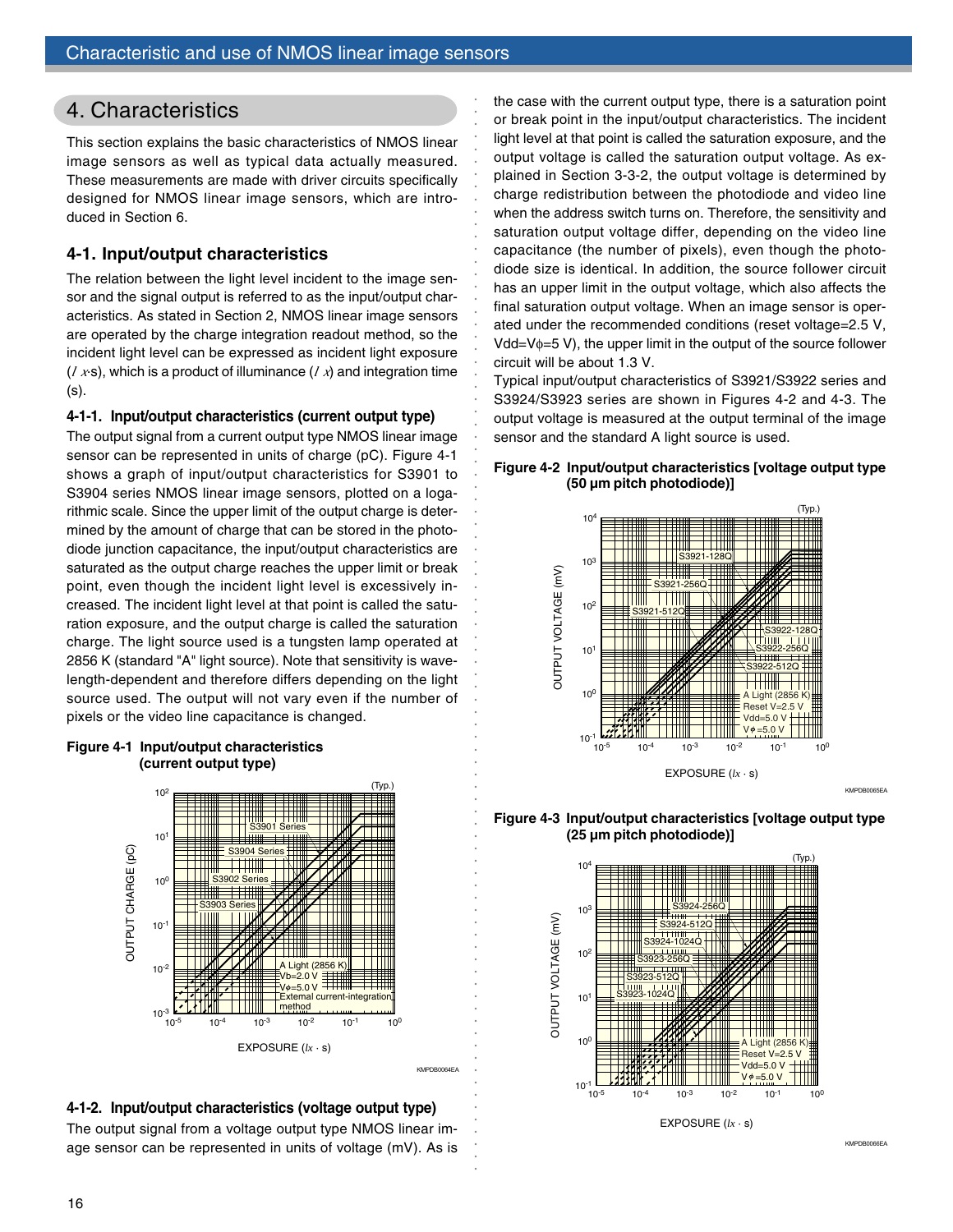## **4-2. Linearity error**

The slope of the input/output characteristics, the  $\gamma$  value, plotted on the logarithmic graph in the preceding section is approximately 1. But in actual measurement, the input/output characteristics slightly deviate from the linearity  $(y=1)$ . This deviation is known as the linearity error. The deviation from  $\gamma=1$ ,  $\Delta X$ , at a certain point, is expressed as a percentage with the deviation divided by the output X.

In the case of the current output type image sensors, as long as the output is within 95 % of the saturation charge, the linearity error can be held to a small value by using an external circuit in the current-integration readout mode, making it well suited in applications requiring high accuracy. At an output larger than 95 % of the saturation charge, part of the output begins to flow into the anti-blooming switch. The resultant output becomes smaller than  $\gamma=1$  and the resulting linearity error is more than -1 %.

○○○○○○○○○○○○○○○○○○○○○○○○○○○○○○○○○

○○○○○○○○○○○○○○○○○○○○○○○○○○○○○○○○○○○○○○○○○○○○○○○○○○○○○

The output from a voltage output type image sensor is determined by the video line capacitance and photodiode junction capacitance. However, the junction capacitance is voltage-dependent and therefore increases as the output reaches saturation. As a result, the output drops below  $\gamma=1$ , causing a larger linearity error. Figure 4-4 shows typical linearity error in the voltage output type NMOS linear image sensor. This reveals that the linearity error is -2 % at a light exposure which is 10 % of the saturation level, and that above this, the linearity error increases ranging from -2 % to more than -50 %. The voltage output type offers ease of use yet has the disadvantage that linearity error becomes larger as the output reaches saturation.





## **4-3. Spectral response characteristics**

When light strikes a photosensitive section having with P-N junctions, the electrons within the valence band are stimulated. If the light energy is greater than the band gap Eg of silicon, the electrons are pulled into the conduction band, generating electron/hole pairs or carriers. These generated carriers diffuse toward the depletion layer of the photodiode. In the depletion layer the electric field accelerates the carriers to pass through

the P-N junction, resulting in an accumulated signal to be read out. If the light energy is smaller than the band gap energy Eg, it cannot be detected. This limiting wavelength  $\lambda$  (nm) can be given by: λ=1239.5/Eg (eV)

The band gap energy Eg for silicon is 1.12 eV at room temperatures, so that the limiting wavelength will be approximately 1100 nm. This means that the silicon photodiode cannot detect light wavelengths longer than 1100 nm.

The light absorption coefficient for silicon differs depending on light wavelength. The longer the light wavelength, the smaller the absorption coefficient. In other words, incident light at longer wavelengths penetrates deeper into the silicon substrate, generating carriers in deep positions within it. Since these carriers have a limited life, they can only diffuse a certain distance after being generated. This means that, even when the same amount of light enters the image sensor, the probability that the generated carriers will reach the depletion layer and eventually be detected as an output signal varies with the depth of the carrier generation or with the incident light wavelength. In addition, how the incident light undergoes interference, reflection and absorption on the surface protective coating of the photodiode such as the silicon oxide layer, also depends on the wavelength and affects the sensitivity.

The relation between the incident light wavelength and the sensitivity is known as the spectral response characteristic. Even among silicon sensors, the spectral characteristics differ depending on the silicon substrate used and the depth of the P-N junction formed. Figure 4-5 shows typical spectral response characteristics of S3904-1024Q and S3904-1024F NMOS image sensors. The peak and valley positions in the spectral response are slightly different from process lot to lot. Hamamatsu NMOS image sensors are uniquely processed to form a junction capacitance that enhances UV sensitivity. Types with suffix "Q" have a quartz window for high sensitivity in the UV range. Furthermore, in order to reduce the adverse effect of infrared light on spatial resolution and to minimize the sensitivity ratio between short wavelength and long wavelength, Hamamatsu NMOS image sensors use a well structure capable of suppressing sensitivity on the long wavelength side. This type of NMOS image sensor provides peak response at a wavelength of near 600 nm.

The spectral response varies with the sensor element temperature. This is mainly because light absorption coefficient increases with a rise in temperature, so sensitivity varies linearly with respect to the temperature. Figure 4-6 shows the rate of change in sensitivity per °C (temperature coefficient) in NMOS image sensors, as a function of wavelength. If we let the temperature coefficient at a certain wavelength be  $C\lambda$  (%/°C), then the sensitivity drops by  $C\lambda \Delta T$  each time temperature lowers by ΔT (°C). The longer the wavelength, the larger the change of sensitivity. This tendency is more noticeable at wavelengths longer than the peak response wavelength.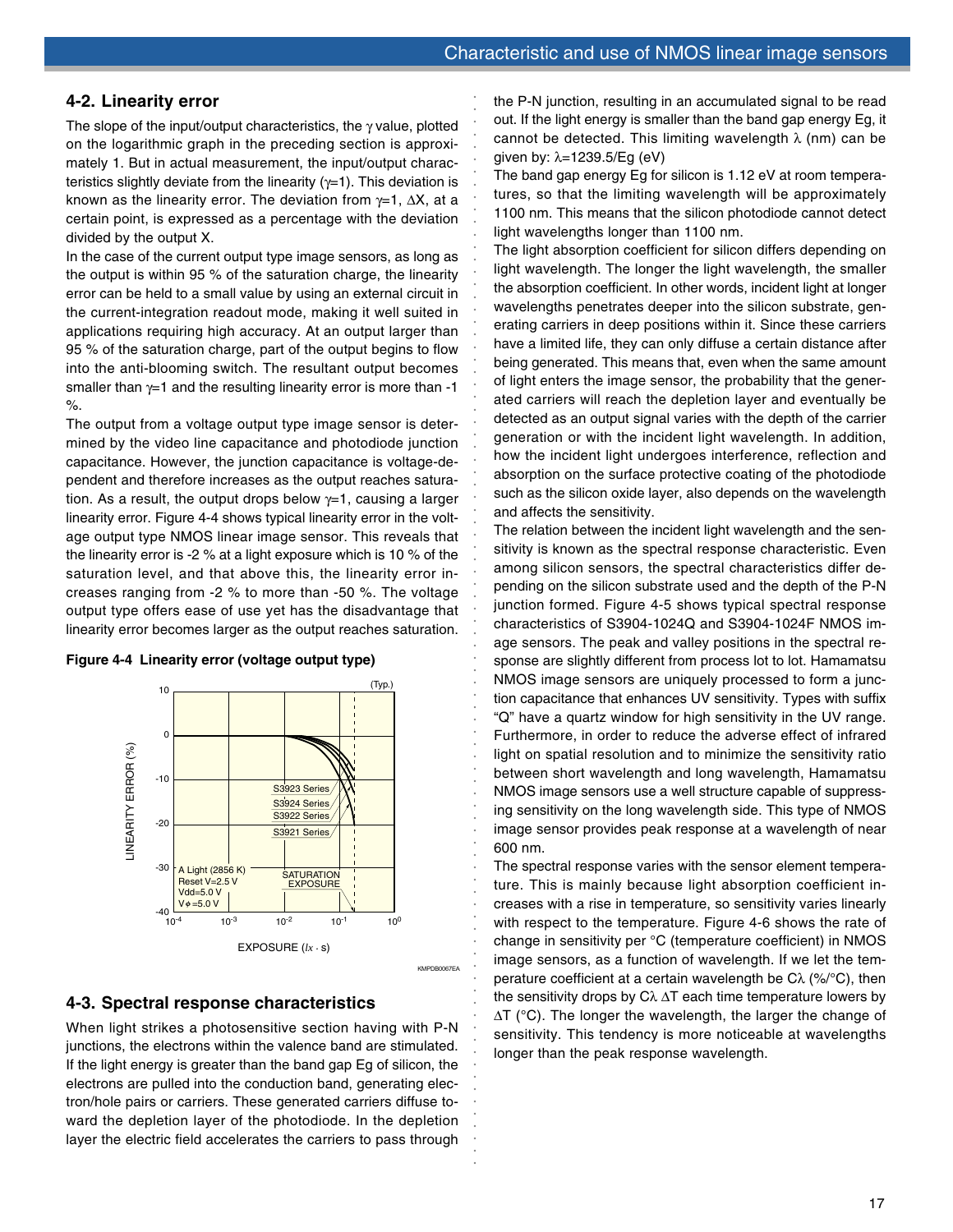#### **Figure 4-5 Spectral response**



**Figure 4-6 Temperature dependence of spectral response**



## **4-4. Photoresponse non-uniformity**

Each of the photodiodes arrayed in an image sensor is carefully fabricated to provide uniform performance, but each also exhibits some small non-uniformity in terms of sensitivity. This may be due to crystal flaws in the silicon substrate, variations in the wafer process and diffusion in the manufacturing process. This non-uniformity is often called the photoresponse non-uniformity (PRNU) and, for Hamamatsu NMOS image sensors, it is defined in the equation below by measuring the outputs of all pixels when the entire photosensitive area of each photodiode is uniformly illuminated.

## $PRNU = (\Delta X/\overline{X})$  100 (%)

Where X is the average output of all pixels, ΔX is the absolute value of the difference between the average output and the maximum (or minimum) output. The average output in this measurement is adjusted to 50 % of the saturation output, and a standard "A" light source is used. The outputs from the first and the last pixels are excluded from this PRNU measurement because their pixel arrangement and input pulse continuity differ from other intermediate pixels. Figure 4-7 is an example of

PRNU in all pixels of S3901-512Q which has a photodiode height of 2.5 mm. It shows that the PRNU with respect to the normal average output is within  $\pm 1$  %, achieving good output uniformity. The maximum non-uniformity for Hamamatsu NMOS image sensors is specified as being within  $\pm 3$  %.

In addition to the element properties, scratches and dust on the faceplate may reduce the light transmission to certain pixels, causing output uniformity to deteriorate. So sufficient care concerning these points is needed when handling image sensors.

#### **Figure 4-7 Non-uniformity**



KMPDB0070EA

## **4-5. Dark output**

○○○○○○○○○○○○○○○○○○○○○○○○○○○○○○○○○○○○○○○○○○○○○○○○○○○○○

○○○○○○○○○○○○○○○○○○○○○○○○○○○○○○

Like other types of light sensors, NMOS image sensors exhibit a small output even when no incident light is present. This is known as the dark output (dark current), and is chiefly caused by discharge of the stored charge in each photodiode due to the recombination current within the photodiode depletion layer and/or the surface leakage current. Because the upper limit of the output is determined by the saturation charge, a large dark output narrows the output range of light detection. As with sensitivity, the dark output is non-uniform and is derived together with the light output. This means it is important to reduce the dark output to a minimal level compared to the light output unless performing signal processing that subtracts the dark output from each pixel.

The dark output charge is expressed as the product of dark current and integration time, and thereby increases in proportion to the integration time. The integration time must be determined by taking the magnitude of the dark output into account. When the signal of a current output type NMOS linear image sensor is read out with an external current-integration circuit, if we let the dark output be Vd (V) and the integration capacitance be Cf (pF), then the dark output charge Qd (pC) is given by Cf. Vd. While, if we let the integration time be Ts (s), the dark current Id (pA) is given as follows:

#### $ID = Cf \cdot Vd/Ts$

As the temperature rises, the number of carriers thermally excited into the valence band from the conduction band increase, causing dark current to increase exponentially with the element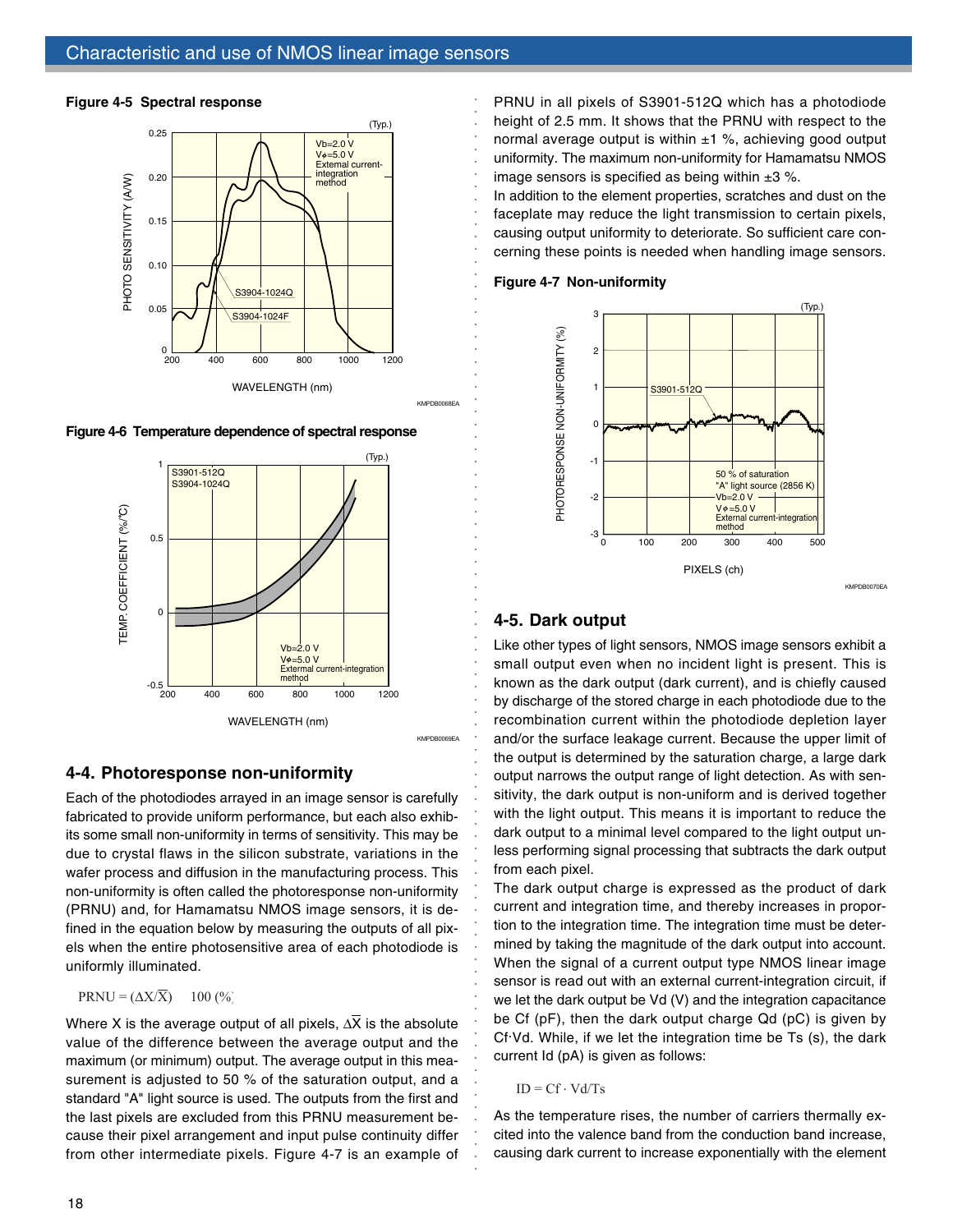temperature. In Hamamatsu NMOS image sensors for example, the dark current doubles for every 5 °C increase in temperature. This equals a temperature dependence of 1.15 times per  $°C$ , in other words if the temperature varies by  $\Delta T$ ( $^{\circ}$ C), then the dark current will be (1.15)<sup> $\Delta$ T</sup> times. Accordingly, the upper limit of the image sensor operating temperature is restricted by the magnitude of the dark output. In applications requiring high measurement accuracy, temperature control of the image sensor is necessary. For instance, cooling the image sensor with a thermoelectirc cooling element will effectively reduce the dark current and allow longer integration time, thus allowing measurements at even lower light levels.



## **Figure 4-8 Dark current vs. temperature (current output type)**





Figure 4-8 shows typical dark current temperature characteristics of S3901 to S3904 series. Their specified dark current values (typical and maximum values) at 25 °C are listed in Table 4-1. Figure 4-9 and Figure 4-10 show the dependence of dark charge as a function of integration time for various temperatures for S3901 and S3904 series respectively. Figure 4-11

shows an example of dark current uniformity in S3904-1024Q. Hamamatsu NMOS image sensors are designed to minimize the dark output as well as its non-uniformity. But dark output uniformity is usually not as good as photoresponse uniformity, and some slight erratic data may appear in some cases.

#### **Figure 4-10 Dark output charge vs. integration time (S3904 Series)**

○○○○○○○○○○○○○○○○○○○○○○○○○○○○○○○○○

○○○○○○○○○○○○○○○○○○○○○○○○○○○○○○○○○○○○○○○○○○○○○○○○○○○○○

KMPDB0071EA



KMPDB0073E

**Figure 4-11 Dark current uniformity (S3904-1024Q)**



KMPDB0074EA

**Table 4-1 Dark current (current output type)**

| Type No.     | Dark current<br>Ta=25 $^{\circ}$ C<br>(pA) |      |  |  |  |
|--------------|--------------------------------------------|------|--|--|--|
|              | Typ.                                       | Max. |  |  |  |
| S3901 Series | 0.2                                        | 0.6  |  |  |  |
| S3902 Series | 0.08                                       | 0.15 |  |  |  |
| S3903 Series | 0.04                                       | 0.08 |  |  |  |
| S3904 Series | 0.1                                        | 0.3  |  |  |  |

External current-integration method

Measured with C7884 at Vb=2 V and Vφ=5 V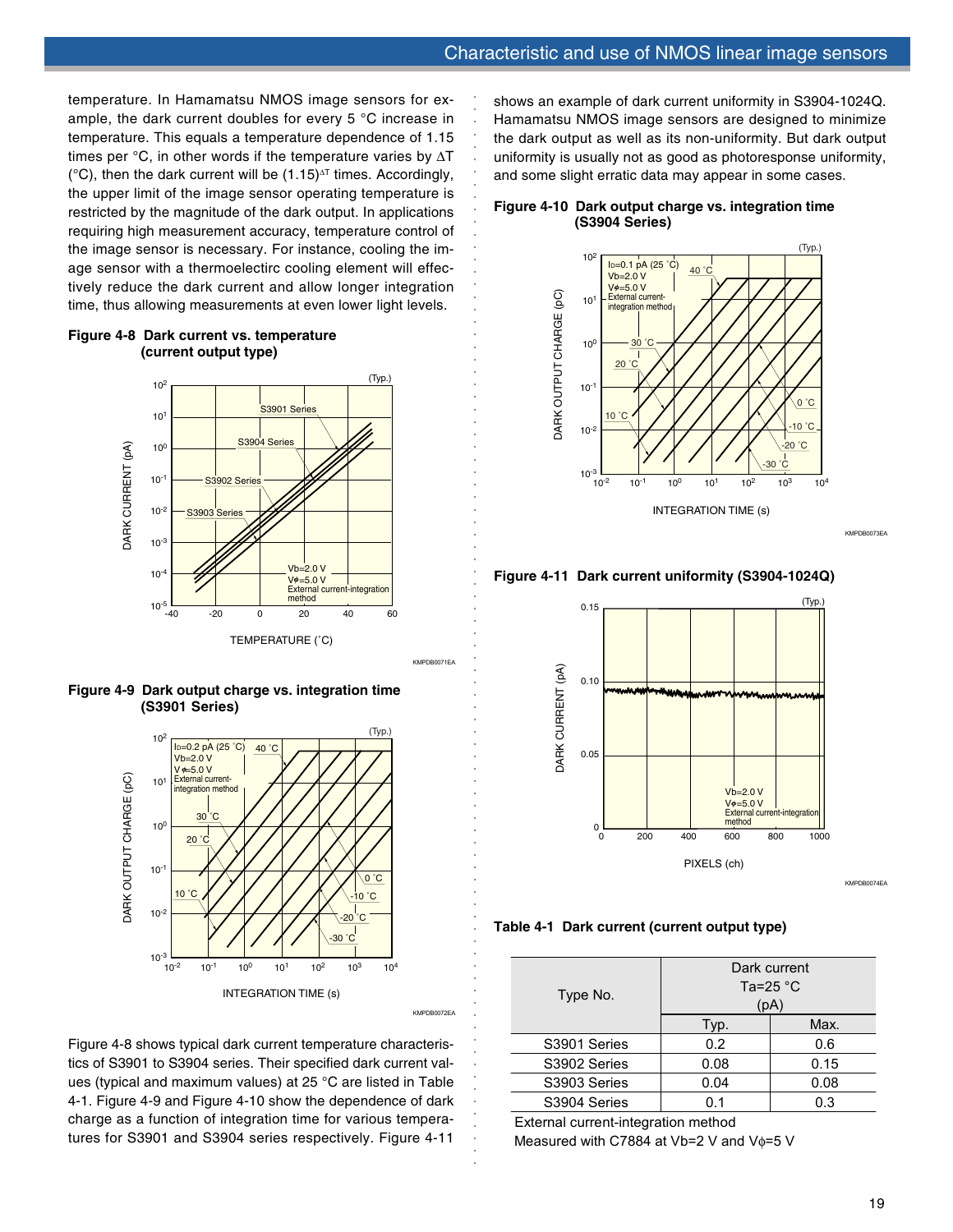## **4-6. Resolution**

Resolution is the ability of an image sensor to discern and reproduce the details of an incident pattern. Since the photosensitive area of NMOS image sensors is not continuous but consists of many discrete pixels regularly arranged, the output of an incident image is derived as separate pixels. Therefore, when a test pattern having a series of black-and-white square wave stripes at progressively smaller spacing is viewed with an NMOS image sensor, the difference between the black and white signal levels in the output gets smaller as the stripe spacing decreases. The extent of this output modulation versus the incident pattern is called the contrast transfer function (CTF) and is defined as follows:

$$
CTF = \frac{V_{WO} - V_{BO}}{V_{W} - V_{B}} \times 100 (%)
$$

where VW and VB are the black and white image outputs, and VWO and VBO are respectively the actual outputs of the white level and black level. As stated, the CTF is measured with a square wave pattern. On the other hand, the ratio of the output modulation versus the input from a sine wave pattern is defined as the modulation transfer function (MTF).

The fineness or detail existing between black-and-white stripes of the incident pattern is expressed in spatial frequency of the incident image. The spatial frequency is the number of stripes per unit length and is equivalent to the reciprocal of the length from one white pattern to another white pattern in Figure 4-12. Usually, the spatial frequency is expressed in units of "line pairs per millimeters (lp/mm)". As seen in the figure, the finer the incident pattern or the higher the spatial frequency, the lower the CTF (or contrast transfer function) will be.

Resolution of Hamamatsu NMOS image sensors is defined by the MTF (or modulation transfer function). In our actual MTF measurements, the output of a certain pixel is measured while light is passed through a slit to scan the photosensitive area, and this is then converted to obtain the relation between the spatial frequency and MTF by means of Fourier transform. Figures 4-13 and 4-14 respectively show the output response of S3901-512Q and S3904-1024Q, measured when the photosensitive area is scanned with a slitted light. The abscissa indicates the distance of movement of the slitted light with respect to the center of the photodiode under measurement, so "0" means that the slitted light is striking the center of the photodiode. Figures 4-15 and 4-16 show the MTF characteristics of the output response obtained in Figures 4-13 and 4-14 respectively.

It can be seen from the figures that the resolution is wavelengthdependent. The longer the wavelength, the poorer the resolution or MTF. This is because photoelectric conversion at longer wavelengths occurs in deeper positions inside the substrate and thus the distance of diffusion in the horizontal direction is made longer, so that the generated charge may leak into the adjacent pixels until it reaches the depletion layer of the P-N junction. To suppress these effects and minimize deterioration in the resolution at longer wavelengths, Hamamatsu NMOS image sensors use a well structure in which the carriers generated in deep positions inside the substrate are captured by the substrate. Figures 4-13 and 4-14 prove that the half-width of the output response is 80 % of the photodiode pitch when the photosensitive area is scanned with a slit of light at 600 nm.



○○○○○○○○○○○○○○○○○○○○○○○○○○○○○○○○○○○○○○○○○○○○○○○○○○○○○

○○○○○○○○○○○○○○○○○○○○○○○○○○○○○○



**Figure 4-13 Output response to slitted incident light (S3901-512Q)**



**Figure 4-14 Output response to slitted incident light (S3904-1024Q)**



KMPDB0076EA

KMPDB0075EA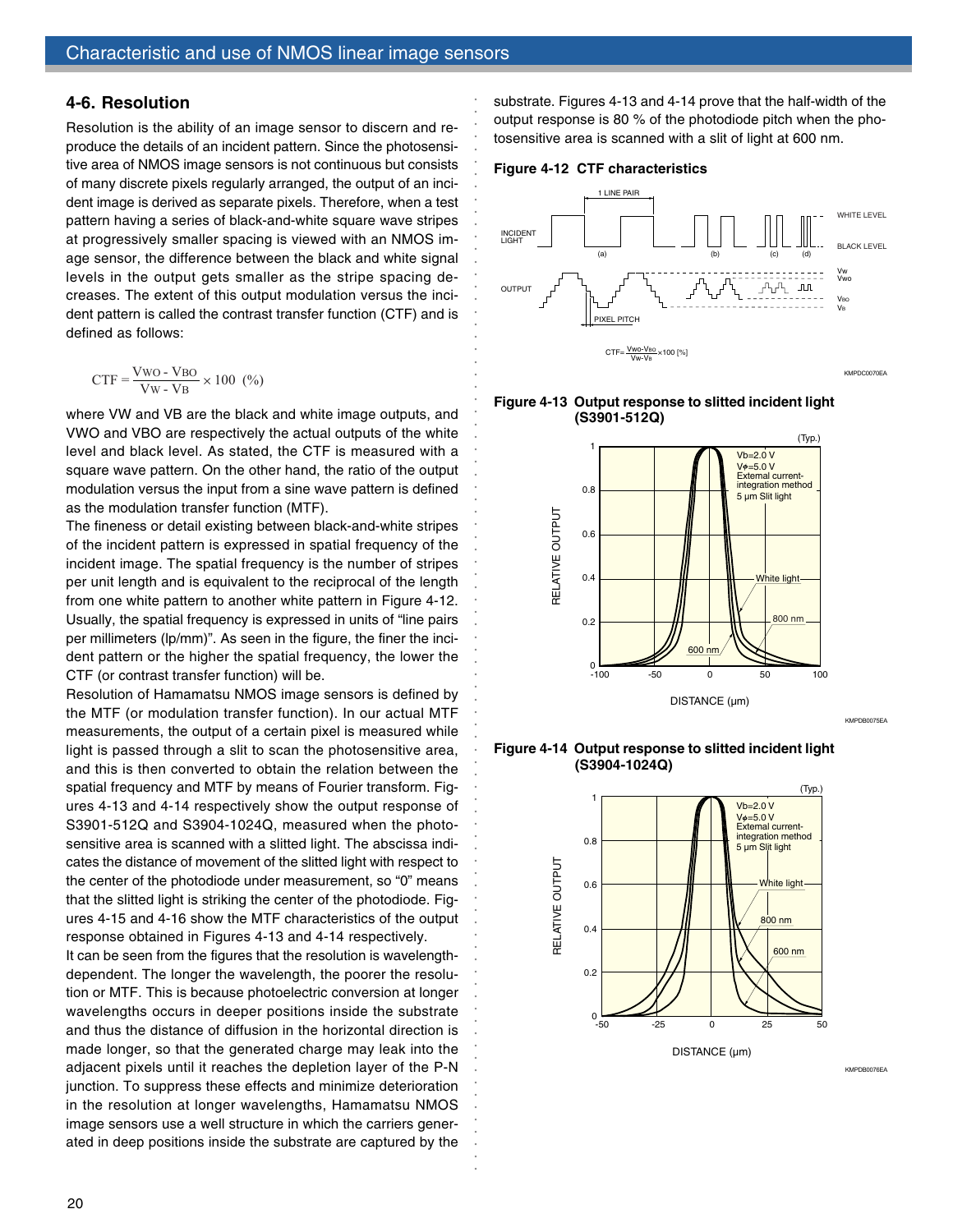

SPATIAL FREQUENCY (Line pair/mm)

**Figure 4-16 MTF (S3904-1024Q)**

**Figure 4-15 MTF (S3901-512Q)**



SPATIAL FREQUENCY (Line pair/mm)

#### KMPDB0078EA

○○○○○○○○○○○○○○○○○○○○○○○○○○○○○○○○○○○○○○○○○○○○○○○○○○○○○

## **4-7. Lag**

Lag is a phenomenon in which part of the signal persists in the next scan after an output signal has been read out by one scan. This is also called the time lag. A specific example is shown in Figure 4-17. When the incident light is switched from "on" to "off" at time T, the output signal is read out by the first scan after time T as the image sensor has been illuminated during the integration time. At the second scan ideally, no output signal should be read out, since the image sensor has not been illuminated during the preceding integration time. But, unless all the output signals are completely read out at the first scan, the unread signal will be read out at the next scan. In this way, lag occurs since the signal readout cannot follow a steep change in incident light, thus degrading the signal accuracy with respect to time.

Lag is caused by incomplete initialization of photodiodes. As stated in Section 2, the reset of a photodiode is performed by charging the photodiode capacitance from the power supply while the address switch is turned on and by setting the photodiode potential to a certain positive potential. Since the charg-

ing constant is determined by the photodiode capacitance Cp and the ON resistance Ron of the address switch, the charge cannot be completely injected if the address time is too short, so that the photodiode is set to a voltage lower than its correct reset potential. A charge is then fed to reach the actual reset potential from this low potential even if no incident light is present. Consequently, a signal is derived due to the stored charge at the next readout.

## **Figure 4-17 Lag**

○○○○○○○○○○○○○○○○○○○○○○○○○○○○○○○○○

KMPDB0077EA



Due to this, the lag is closely related to the reset time, so the higher the readout speed, the larger the amount of lag. Figure 4- 18 shows examples of the relation between lag and reset time, measured when the outputs of S3901/S3904 series are read out in the current-to-voltage conversion method. In this measurement, incident light is switched from "on" to "off" and the output of a certain channel is readout, then the subsequent output of the same channel at the next scan is measured. The amount of lag is defined as the rate of the output at the second scan divided by the output that should be ideally obtained with the first scan, and is usually expressed as a percentage. The amount of lag decreases exponentially as the reset time is set longer. Figure 4-18 proves that, even for S3901 series with its large photodiode area, the amount of lag decreases below 0.1 % when the reset time is set to 2.5 µs or longer.

As stated above, the reset time for the current output type image sensors corresponds to the time that the address switch is turned on (or the time that clock pulse φ2 is being fed in). To the contrary, the reset operation for the voltage output type image sensors is performed while the address switch is turned on and also an external reset pulse is applied to the reset switch. Thus reset time corresponds to the overlap time of the clock pulse φ2 and reset pulse. Figure 4-19 shows an example of how the amount of lag relates to the overlap time of φ2 and reset pulse for S3921/S3924 series. The figure shows that the amount of lag decreases exponentially as the overlap time lengthens, for example the amount of lag for S3921-512Q decreases to below 0.1 % when the reset time is set to 2  $\mu$ s or longer.

The discussion above refers to a situation that the incident light level steeply has decreased. When the incident light conversely increases, a similar phenomenon occurs producing a signal output which is smaller than the ideal output. If the amount of unread signal is too large, a lag may appear in not only the first scan but also the subsequent scans, so that several scans may be required before reaching a normal output state. At this point,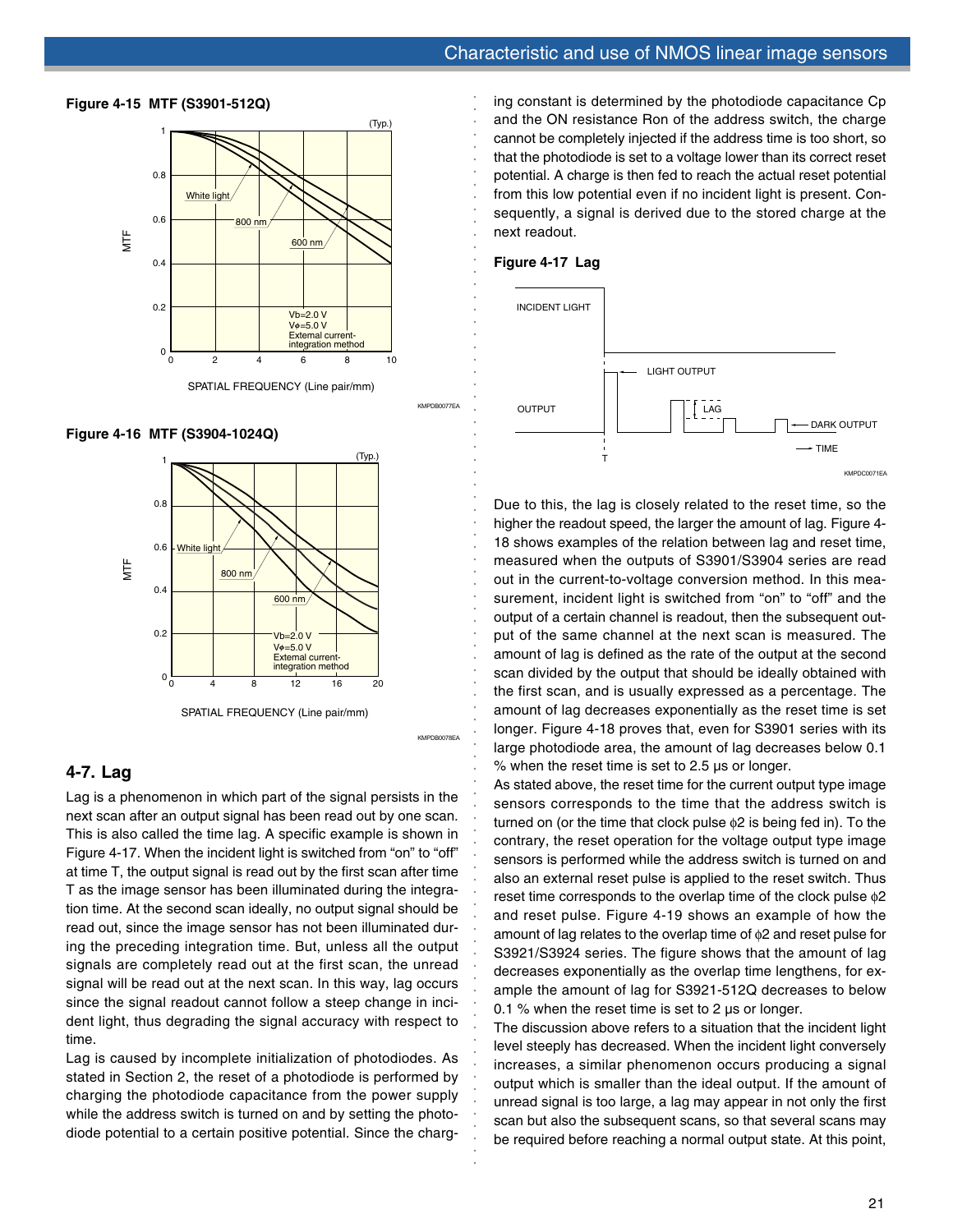when there is sufficient time for signal processing with respect to a change in the incident light, a dummy scan is effective in eliminating lag effects. In this method, after the signal has changed, dummy scans are repeated until the output reaches the normal steady state, and data is then read out.

#### **Figure 4-18 Lag (current output type)**





**Figure 4-19 Lag (voltage output type)**



## **4-8. Noise**

NMOS image sensor noise is largely divided into fixed pattern noise and random noise.

Fixed pattern noise includes spike noise and dark current. Spike noise is a switching noise occurring on the video line via the drain to gate capacitance of the MOS switch when an address pulse is input. The magnitude of these noises is constant when the readout conditions are specified, so they can be subtracted from each pixel on signal processing software.

In contrast, random noise is traceable to erroneous fluctuations of voltage, current or electrical charge which are caused in the signal output process. This random noise may occur inside the image sensor and also in the readout circuit. When the fixed pattern noise is subtracted by an external circuit, random noise determines the lower limit of light detection of the image sensor, or the lower limit of dynamic range. Taking performance during actual operation into account, Hamamatsu NMOS image sensors are tested and evaluated by measuring the total random noise derived from the readout circuit, not from the image sensor only. The following sections discuss random noise of the current output type and voltage output type NMOS image sensors, evaluated with the recommended driver/amplifier circuits available from Hamamatsu. The noise level is expressed in equivalent input noise or ENI, which is a value converted into input charge units to the image sensor. These units are the rootmean-square value for the number of electrons (electrons r.m.s.).

## **4-8-1. Random noise in current output type**

When a current output type NMOS linear image sensor is read out by the external current-integration method, the following 5 types of random noise components may be included in the output.

(1) Dark current shot noise

○○○○○○○○○○○○○○○○○○○○○○○○○○○○○○○○○○○○○○○○○○○○○○○○○○○○○

KMPDB0079EA

○○○○○○○○○○○○○○○○○○○○○○○○○○○○○○

- (2) Photodiode reset noise
- (3) Reset noise due to readout circuit integration capacitance
- (4) Readout circuit current noise
- (5) Readout circuit voltage noise

Figure 4-20 shows a typical noise level when the signal of a current output type NMOS image sensor is read out by an external current-integration circuit. Here the abscissa indicates the sum of the photodiode capacitance and video line capacitance. This noise measurement is made at a readout speed of 64  $\mu$ s per pixel, an integration time of 100 ms and a sensor element temperature of 15 °C. The noise level is 2000 to 3500 (electrons r.m.s.) depending on the pixel size and the number of pixels.

In general, reset noise (3) occurring when the integration capacitance is reset, is predominant in current-integration circuits. However, this component can be greatly reduced by introduction of a clamping circuit that holds the signal at a constant potential immediately after reset has been performed. Consequently, the readout circuit voltage noise (5) and photodiode reset noise (2) become significant sources of random noise. The readout circuit voltage noise increases in proportion to the sum of the video line capacitance and photodiode capacitance, while the photodiode reset noise increases in proportion to the square root of the photodiode capacitance. The reset noise component makes up a large portion of the total noise, especially for S3901/S3904 series NMOS image sensors which have a large photodiode area.

The dark current shot noise (1) results from fluctuations due to erratic generation of the dark output charge. This noise level is small under the above conditions, but increases with increasing dark output charge. Therefore, it differs depending on operating conditions such as integration time and temperature (dark current value). Figure 4-22 shows the noise level (theoretical value) of S3904-1024Q as a function of the dark output charge.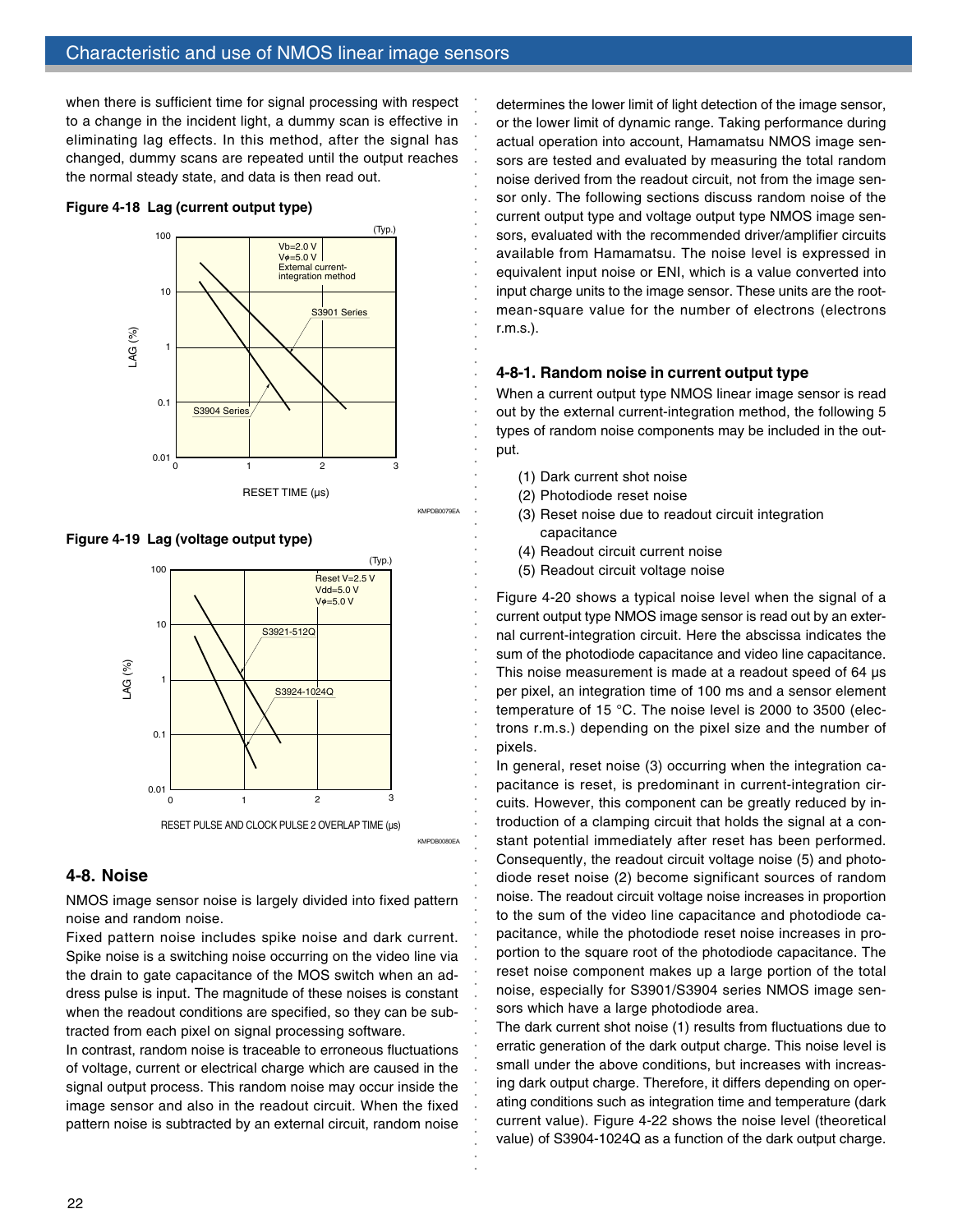The dark current shot noise component makes up a larger portion of the noise, and as the dark output charge increases, resulting in more total noise. In addition to the above noise sources, there is shot noise due to photon-excited charges produced when light strikes the image sensor. This is caused by fluctuations due to the random arrival of photons. Consequently, the noise level as shown in Figure 4-20 may not be attained depending on the actual operating environment.

Since the upper limit of the dynamic range is determined by the saturation output charge while the lower limit depends on the charge equal to the noise level shown in Figure 4-20, the dynamic range can be figured out from these values. Table 4-2 shows the dynamic range for the current output type image sensors.

## **Figure 4-20 Noise level (Current output types)**



SUM OF PHOTODIODE CAPACITANCE AND VIDEO LINE CAPACITANCE (pF)

KMPDB0081EA

○○○○○○○○○○○○○○○○○○○○○○○○○○○○○○○○○○○○○○○○○○○○○○○○○○○○○

○○○○○○○○○○○○○○○○○○○○○○○○○○○○○○○○○

**Figure 4-21 Noise level vs. dark output charge (Theoretical value for S3904-1024Q)**



KMPDB0082EA

#### **Table 4-2 Dynamic range of current output types**

| Type No.  | DR.                 | <b>ADC</b> |
|-----------|---------------------|------------|
| S3901-128 | $9.5 \times 10^{4}$ |            |
| $-256$    | $9.1 \times 10^{4}$ | 16         |
| $-512$    | $8.7 \times 10^{4}$ |            |
| S3902-128 | $2.5 \times 10^{4}$ |            |
| $-256$    | $2.4 \times 10^{4}$ | 15         |
| $-512$    | $2.3 \times 10^{4}$ |            |
| S3903-256 | $1.2 \times 10^{4}$ |            |
| $-512$    | $1.0 \times 10^{4}$ | 14         |
| $-1024$   | $0.9 \times 10^{4}$ |            |
| S3904-256 | $4.4 \times 10^{4}$ |            |
| $-512$    | $4.2 \times 10^{4}$ | 15         |
| $-1024$   | $4.0 \times 10^{4}$ |            |

## **4-8-2. Random noise (voltage output type)**

When the signal of a voltage output type NMOS linear image sensor is read out by the external inverting amplification method, the following 6 types of random noise components may be included in the output.

- (1) Dark current shot noise
- (2) Photodiode reset noise
- (3) Video line reset noise
- (4) Readout circuit current noise
- (5) Readout circuit voltage noise
- (6) Johnson noise of resistors used in inverting amplifier of readout circuit

Figure 4-22 shows a typical noise level when the signal of a voltage output type NMOS linear image sensor is read out by an external inverting amplification circuit. Here the abscissa indicates the sum of the photodiode capacitance and video line capacitance. This noise measurement is made at a readout speed of 64 µs per pixel, an integration time of 100 ms and a sensor element temperature of 15 °C. The noise level is proportional to the sum of the photodiode capacitance and video line capacitance, and ranges from 2000 to 5500 (electrons r.m.s.). The dominate noise sources are, readout circuit current noise (4), Johnson noise (6), and video line reset noise (3). The readout circuit voltage noise and Johnson noise are proportional to the sum of the photodiode capacitance and video line capacitance. The video line reset noise is proportional to the square root of the video line capacitance. Just as with current output type image sensors, dark current shot noise of (1) and photoninduced shot noise will vary depending on the operating conditions.

Since the upper limit of the dynamic range is determined by the saturation output charge while the lower limit depends on the charge equal to the noise level shown in Figure 4-22, the dynamic range can be figured out from these values. Table 4-3 shows the dynamic range for the voltage output type image sensors.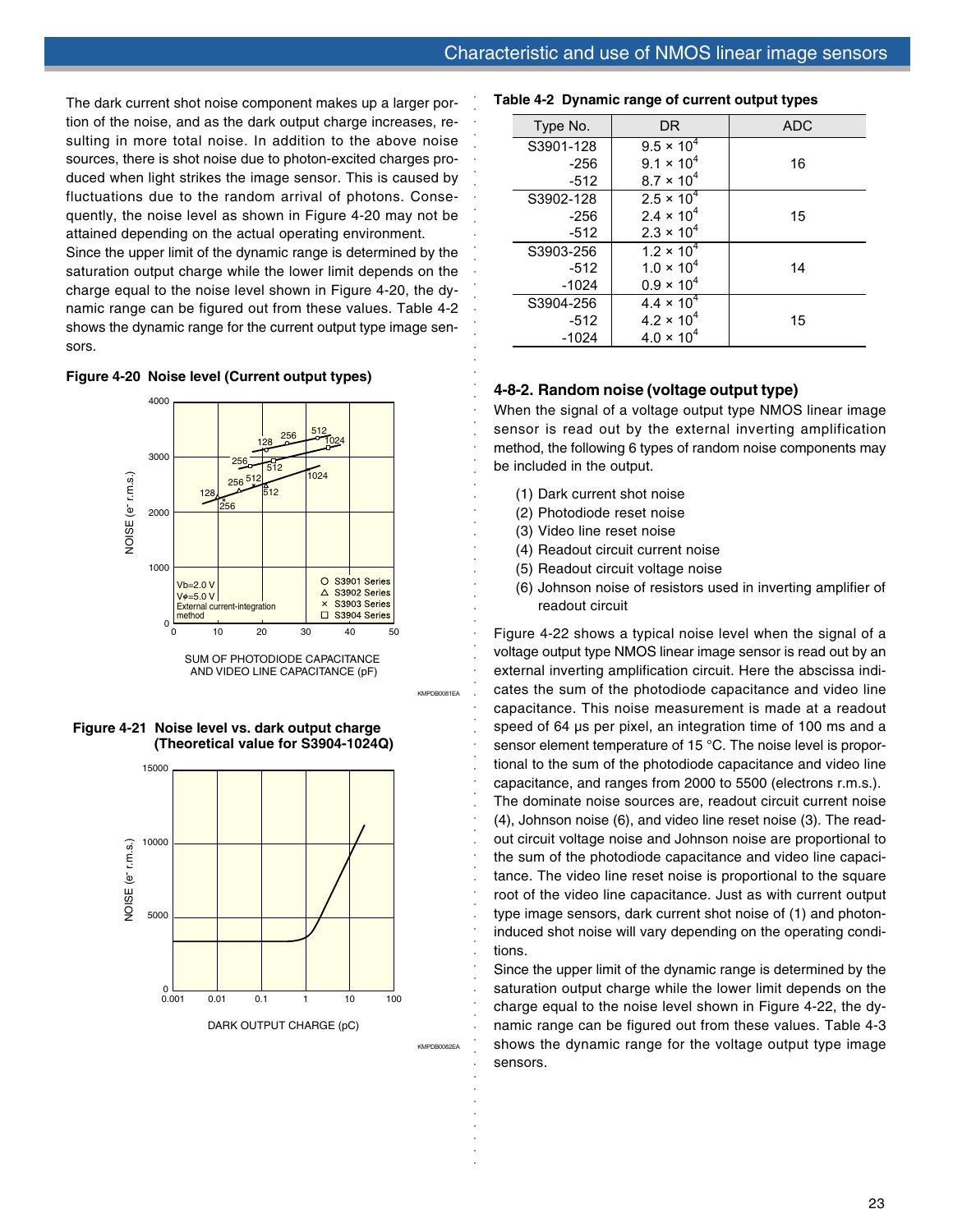

**Table 4-3 Dynamic range (voltage output type)**

| $\omega$ $\epsilon$ $\sim$ $\omega$ $\mu$ $\omega$ $\mu$ $\omega$ $\mu$ $\omega$ $\mu$ $\omega$ $\mu$ $\omega$ $\mu$ $\omega$ $\mu$ $\omega$ $\mu$ $\omega$ $\mu$ |                     |            |  |  |  |  |  |  |
|-------------------------------------------------------------------------------------------------------------------------------------------------------------------|---------------------|------------|--|--|--|--|--|--|
| Type No.                                                                                                                                                          | DR.                 | <b>ADC</b> |  |  |  |  |  |  |
| S3921-128                                                                                                                                                         | $4.7 \times 10^{4}$ |            |  |  |  |  |  |  |
| $-256$                                                                                                                                                            | $4.5 \times 10^{4}$ | 15         |  |  |  |  |  |  |
| $-512$                                                                                                                                                            | $4.1 \times 10^{4}$ |            |  |  |  |  |  |  |
| S3922-128                                                                                                                                                         | $2.4 \times 10^{4}$ |            |  |  |  |  |  |  |
| $-256$                                                                                                                                                            | $2.1 \times 10^{4}$ | 15         |  |  |  |  |  |  |
| $-512$                                                                                                                                                            | $1.7 \times 10^{4}$ |            |  |  |  |  |  |  |
| S3923-256                                                                                                                                                         | $1.4 \times 10^{4}$ |            |  |  |  |  |  |  |
| $-512$                                                                                                                                                            | $1.1 \times 10^{4}$ | 14         |  |  |  |  |  |  |
| $-1024$                                                                                                                                                           | $0.7 \times 10^{4}$ |            |  |  |  |  |  |  |
| S3924-256                                                                                                                                                         | $3.9 \times 10^{4}$ |            |  |  |  |  |  |  |
| $-512$                                                                                                                                                            | $3.0 \times 10^{4}$ | 15         |  |  |  |  |  |  |
| $-1024$                                                                                                                                                           | $2.7 \times 10^{4}$ |            |  |  |  |  |  |  |

## **4-9. Shift register frequency characteristics**

The shift register of NMOS linear image sensors consists of Nchannel MOS transistors and operates when an external start pulse and two-phase clock pulses are applied. The clock pulse must have an amplitude higher than a certain voltage. This is because a voltage higher than the threshold voltage Vth must be applied to the gate of MOS transistors which constitute the shift register, in order to turn on the MOS transistors. This minimum clock pulse voltage required for shift register operation varies with the operating frequency, so the maximum operating frequency exists according to the clock pulse voltage. This limitation of the operating frequency occurs because, as the operating frequency increases, the pulse response in the scanning circuit required for shift register operation does not end within the clock time and disables normal operation of the shift register. At this point, increasing the clock pulse voltage lowers the ON resistance of MOS transistors and makes the pulse response faster, thus enabling proper operation. In this way, the higher the clock pulse voltage, the higher the maximum operating frequency will be. The maximum operating frequency for Hamamatsu current output type NMOS image sensors is specified as a 2 MHz data rate (readout frequency) at a clock pulse voltage of 5 V.

The frequency characteristics of the minimum operating clock

pulse voltage also vary with the sensor element temperature. The threshold voltage Vth and pulse response that determine the lower limit of the operating clock voltage vary with temperature, but in different manners. The threshold voltage Vth for MOS transistors drops with increasing temperature and the minimum clock pulse voltage required to turn on MOS transistors drops. In contrast, the pulse response become slower as temperature increases because the ON resistance of MOS transistors and the diffusion resistance inside the scanning circuit increase, and the maximum operating frequency decreases but the minimum operating clock voltage increases.

Figures 4-23 and 4-24 show minimum operating clock pulse voltage vs. readout frequency at different temperatures from -40 °C to +50 °C while the duty ratio of two-phase clock pulses is set to 1:1. When the readout frequency is low, the threshold voltage Vth is predominant in determining the minimum operating clock pulse voltage, and the lower the temperature, the higher the minimum operating clock pulse voltage becomes. On the other hand, in high-speed operation the pulse response is the dominant factor, and the higher the temperature, the higher the minimum operating clock pulse voltage becomes.

#### **Figure 4-23 Minimum operating clock pulse voltage vs. readout frequency (S3901-512Q)**

○○○○○○○○○○○○○○○○○○○○○○○○○○○○○○○○○○○○○○○○○○○○○○○○○○○○○

○○○○○○○○○○○○○○○○○○○○○○○○○○○○○○



**Figure 4-24 Minimum operating clock pulse voltage vs. readout frequency (S3904-1024Q)**



READOUT FREQUENCY (MHz)

KMPDB0084EA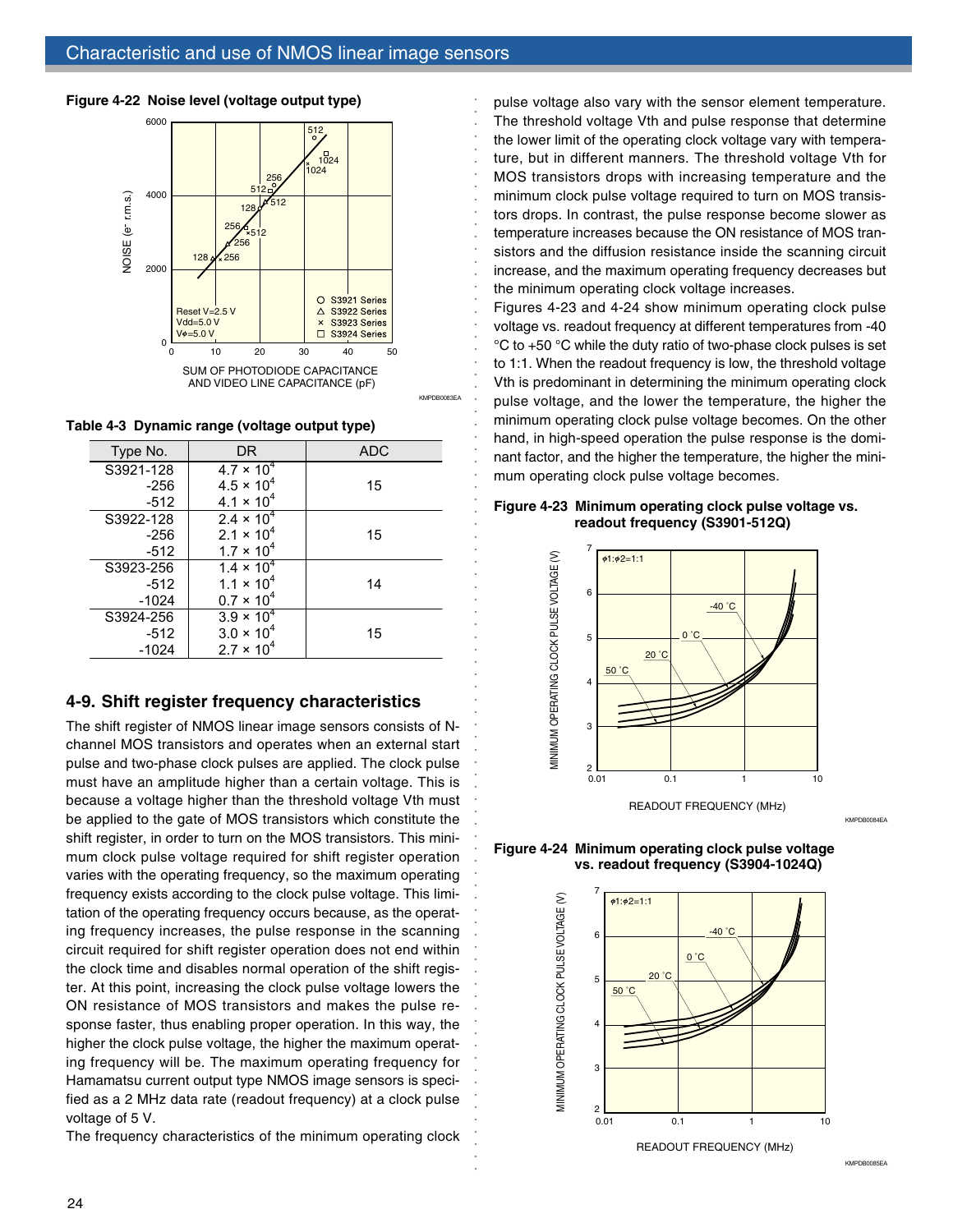## **4-10. Characteristic change by UV exposure**

Silicon photodiodes characteristics tend to deteriorate after continuous exposure to UV (ultraviolet) radiation, for example dark current may increase or sensitivity may drop. This deterioration is attributed to an increase in the interface state, which occurs when binding of Si and H, O or OH at the Si-SiO<sub>2</sub> interface is broken by input of high-energy UV radiation. This then causes the surface leakage current to rise, leading to an increased dark current. At the same time, the photon-generated charge is trapped by this state, so the photon-generated current reduces, resulting in lowered sensitivity. This is particularly noticeable for light at shorter wavelengths because it is absorbed near the surface of the substrate.

Figures 4-25 and 4-26 respectively show spectral response and dark current characteristics of S3901-512Q, measured after exposure to UV radiation from a mercury lamp (1100 Joules/ cm2 at 254 nm).

Spectral response measured before UV exposure is also plotted in Figure 4-25 indicating there is no sensitivity drop even after UV exposure. Figure 4-26 shows dark current variations in percentage, with 100 % being equal to the initial value measured before UV exposure. It is clear that the dark current increase is suppressed to 2.5 times the initial value even after a UV exposure of 1100 Joules/cm<sup>2</sup>.

Hamamatsu NMOS linear image sensors are designed to provide stable characteristics even after a long-term UV exposure making them ideally suited for use in spectrophotometry where sensors are likely to be used for the detection of UV radiation.

#### **Figure 4-25 UV sensitivity after UV exposure (S3901-512Q)**



KMPDB0187EA

○○○○○○○○○○○○○○○○○○○○○○○○○○○○○○○○○○○○○○○○○○○○○○○○○○○○○

○○○○○○○○○○○○○○○○○○○○○○○○○○○○○○○○○

**Figure 4-26 Dark current change under UV exposure (S3901-512Q)**



UV EXPOSURE (Joule/cm2)

KMPDB0188EA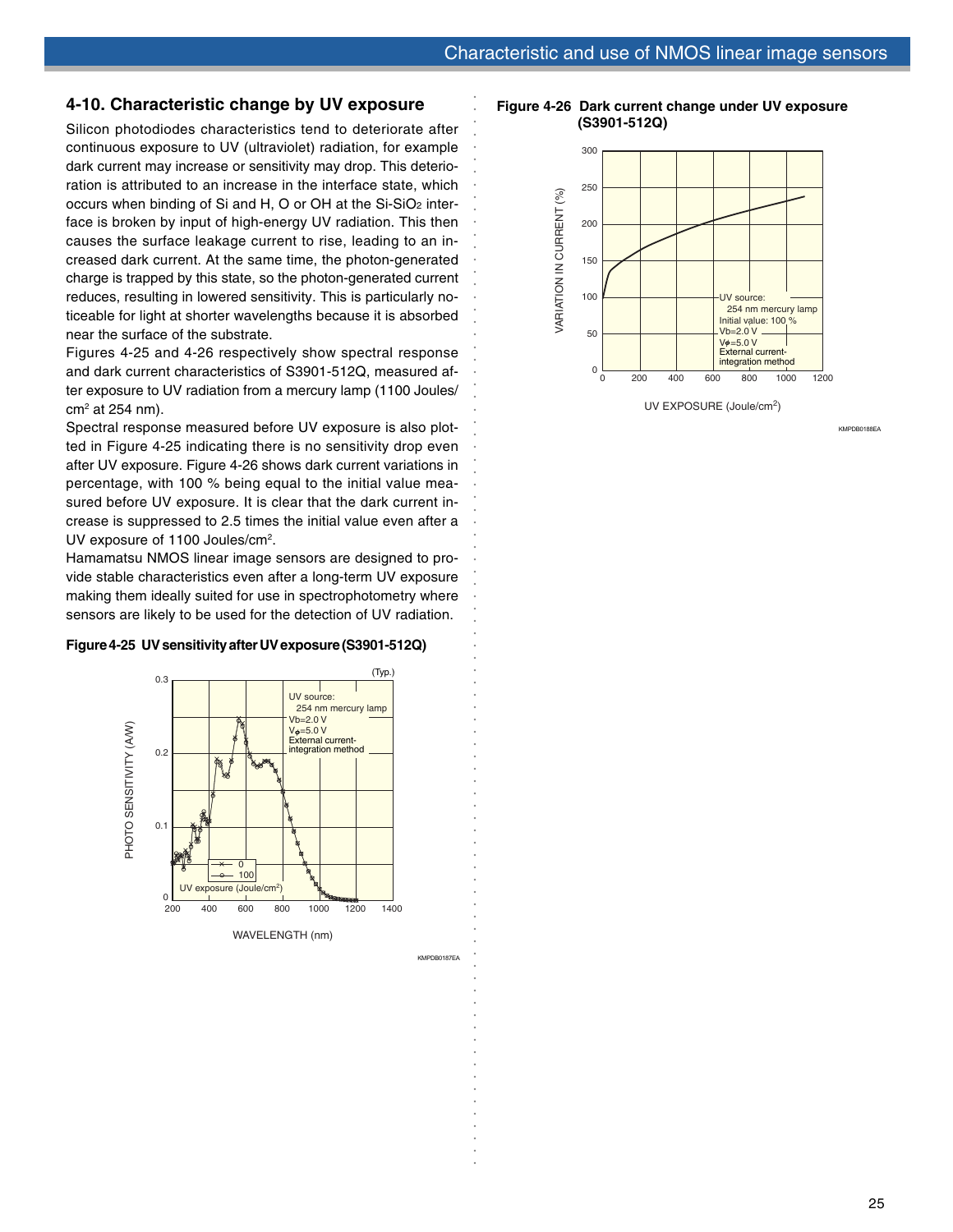# 5. Precautions

## **5-1. Integration time setting**

The integration time corresponds to the time interval between start pulses φst. This means that the integration time does not vary even if the operating frequency of the shift register is changed. The integration time can only be changed by varying the interval between the input of one start pulse and the input of the next start pulse.

When setting the integration time, its maximum and minimum times are limited by incident light intensity, dark current level, and readout time. Therefore, an optimum integration time must be selected by taking these factors into account.

## **(1) Incident light intensity**

The output of an NMOS linear image sensor is proportional to the quantity of incident light, in other words, the product of the light intensity and the integration time. Since the maximum charge that can be stored in each photodiode is finite, it is not possible to read out a signal change exceeding the saturation output charge. In addition, such an over-saturation charge may cause blooming phenomenon, resulting in adverse effects on image sensor characteristics.

For the above reasons, the maximum integration time must be set in consideration of the incident light intensity, so that no saturation occurs in the signal output.

## **(2) Dark current level**

The dark output is proportional to the product of the dark current and the integration time. Since the saturation output charge is constant, an increase in dark output narrows the range of light detection. The dark output also exhibits non-uniformity, so the dark output component of each pixel must be subtracted, otherwise light detection accuracy degrades with increasing dark output.

The allowable level of the dark output depends on the characteristics to be required. The allowable level of the dark output should first be determined and then the integration time set so that dark output does not exceed the required value. Because the dark output is also temperature-dependent, the integration time should be adjusted according to changes in the ambient temperature.

For example, let us consider the integration time settings needed to make measurements using S3904 series NMOS linear image sensor under conditions where the allowable dark output is 1 % of the saturation charge. Since the dark current at a saturation charge of 20 pC and operating temperature of 25 °C is typically 0.1 pA, the maximum integration time T becomes 2 seconds as calculated from the equation below. If the sensor element temperature rises to 35 °C, the dark current increases to 0.4 pA. The maximum integration time for the same allowable dark output (1 % of the saturation charge) will be 500 ms.

 $T = (Qsat \times allowedbe value) / ID$ 

#### $=(20 \times 0.01) / 0.1 = 2$  (s)

#### **(3) Readout time**

When a start pulse is input, the shift register starts operation. The next start pulse cannot be input until the last pixel is scanned for output (readout time). If a start pulse is input during the readout time again, the output signals from the first scan and the second scan are mixed. In view of the these facts, it is obvious that integration time cannot be set shorter than the readout time required to scan all pixels, so the minimum integration time is limited by the readout time. Therefore, the minimum integration time is determined by the readout frequency and number of pixels.

For example, when an NMOS linear image sensor with 1024 pixels is operated at a readout frequency of 50 kHz, the readout time required for all pixels is

 $20 \text{ }\mu\text{s} \times 1024 = 20.48 \text{ ms}$ 

aaaaaaaaaaaaaaaaaaaaaaaaaaaaaaaaaaaaaaaaaaaaaaaaaaaaa

aaaaaaaaaaaaaaaaaaaaaaaaaaaaaaaaaa

The integration time cannot be set shorter than this value. The readout frequency for Hamamatsu NMOS linear image sensors is matched with the clock pulse frequency. The maximum readout frequency is determined by the maximum operating frequency of the shift register. But it should be noted that image sensor characteristics such as the amount of lag may vary depending the reset time for each pixel as explained previously, even when the image sensor is operated at a frequency lower than the maximum readout frequency. Accordingly, readout time must be selected by taking into account operating and readout conditions as well as the characteristics necessary for the device application.

## **5-2. Output estimation**

If the illuminance of light falling on the photosensitive surface is known, the output charge can be estimated from the spectral response characteristics.

Taking as an example a situation in which S3904 series (pixel pitch 25 µm, pixel height 2.5 mm) is illuminated with light at a wavelength of 500 nm and a faceplate illuminance of 1  $\mu$ W/cm<sup>2</sup>. If the integration time is set, for example, to 100 ms, then the incident exposure is given by

Input light exposure = illuminance  $[W/cm^2] \times$  integration time [s]  $= 1 \times 10^{-6} \times 0.1$  [W  $\cdot$  s/cm<sup>2</sup>]  $= 0.1$  [ $\mu$ J/cm<sup>2</sup>]

Next, let us figure out the sensitivity of S3904 series in response to incident light at 500 nm. Spectral response in Figure 4-5 is represented in sensitivity per unit area, which is 0.2 A/W at 500 nm. If the entire photodiode is illuminated, the sensitivity of S3904 series is given as follows:

Sensitivity = 0.2 [A/W]  $\times$  0.25  $\times$  25  $\times$  10<sup>-4</sup> [cm<sup>2</sup>]  $= 1.25 \times 10^{-4}$  [cm<sup>2</sup>  $\cdot$  A/W]  $= 125$  [cm<sup>2</sup>  $\cdot \mu$ C/J]

Thus the output charge is given by the product of input light exposure and sensitivity, as follows:

Output charge = input light exposure × sensitivity  
= 
$$
0.1 \times 125 = 12.5
$$
 [pC]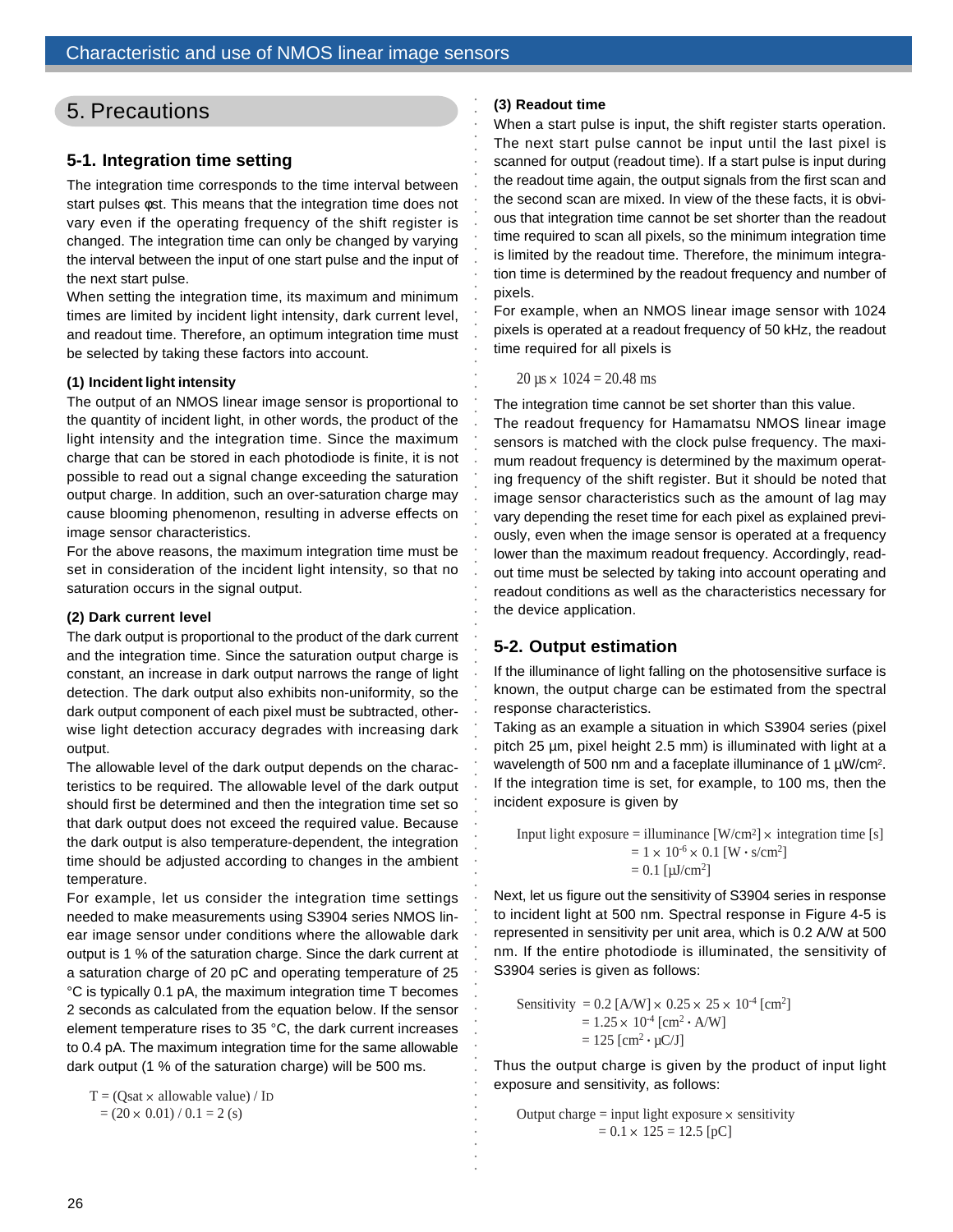Since the saturation charge of S3904 series is 20 pC, an output charge equal to about 60 % of the saturation charge can be obtained under the above conditions. The output charge is proportional to the integration time and as described previously, the integration time is limited by the output saturation time, so that the maximum integration time in this case will be  $20/12.5 \times$  $100 = 160$  ms.

The output charge can also be estimated for image sensors with different photosensitive areas or different light wavelengths, by substituting the numerical values in the above equations.

## **5-3. Light sources**

Since NMOS linear image sensors have spectral response characteristics, their sensitivity differs depending on light wavelength of the light source to be used. This means that light intensity and integration time must be adjusted according to the light source. Input/output characteristics of Hamamatsu NMOS linear image sensors are measured using a standard "A" light source (tungsten lamp at 2856 K color temperature).

When a tungsten lamp or deuterium lamp is used as the light source, attention should be paid to the output stability after the lamp turns on and to the output variations resulting from the lamp service life. In some cases, the sensor element temperature may rise due to the lamp heating up, causing the dark output and apparent sensitivity to increase. In addition, the sensor element temperature may rise due to repeated opening and closing of the shutter located between the lamp and the sensor, thus increasing the dark output and apparent sensitivity as well. Therefore, in applications requiring high accuracy, some means to minimize temperature change in the sensor element is essential. Such means would include, for example, radiating heat from the light source, widening the distance between light source and sensor element, and temperature control of the sensor element.

In the measurement of light from an AC-operated light source such as a fluorescent lamp, if the frequency is too low, lighting fluctuation may appear in the output as flicker effects. Therefore, such a lamp must be operated at a high frequency of about 50 kHz or more, and not at the normal frequency used in commercial power lines. In high frequency lighting, the lighting duration is sufficiently short compared to the integration time, so flicker effects on the output are reduced.

In measurement of pulsed light from an LED and other light sources, if changes in light intensity occur within the integration time, the NMOS linear image sensor operating in the chargeintegration mode cannot detect these changes separately. The changes within the integration time are output as one signal.

When the light source is positioned too close to the image sensor, non-uniformity in the incident light level, which results from the light source output characteristics and/or the installation method, may appear in the image sensor output. In such cases, the light source must be positioned farther away from the sensor or a diffuser plate should be interposed between them so that the incident light becomes uniform. When focusing on an image with a lens system, the quantity of light near the image sensor might sometimes be reduced. This problem (so-called shading)

can be corrected by placing a slit with an aperture pattern which is inverse to the output pattern, in the optical path.

When the incident light includes long wavelength components, resolution and output uniformity may be degraded because long wavelength light is absorbed at deeper positions within the sensor substrate. To minimize these effects, Hamamatsu NMOS linear image sensor are designed to suppress sensitivity to long wavelengths. In addition, use of an infrared-cut filter further reduces these effects. On the other hand, light of short wavelengths has higher incident energy and may cause damage inside the sensor substrate, leading to an increased dark current and lowered sensitivity. Due to the improved manufacturing process, Hamamatsu NMOS linear image sensors are engineered to resist UV radiations. However, the NMOS linear image sensor should not be exposed to UV radiations unnecessarily except during measurement, because the longer the UV exposure time, the larger the deterioration of characteristics becomes.

aaaaaaaaaaaaaaaaaaaaaaaaaaaaaaaaa

aaaaaaaaaaaaaaaaaaaaaaaaaaaaaaaaaaaaaaaaaaaaaaaaaaaaaa

## **5-4. Positional accuracy of photosensitive area**

Photodiodes are arrayed in geometrical precision on the silicon chip of an NMOS linear image sensor, providing a high degree of position detection accuracy. However, due to factors such as mounting precision of the chip onto the package or dimensional precision of the ceramic package itself, the distance from the package to the photosensitive position is specified within a certain tolerance with respect to a reference position.

Figure 5-1 shows outline drawings of an NMOS linear image sensor together with the positional accuracy of the photosensitive area. Drawing (1) of Figure 5-1 shows a top view of the image sensor, and (2) is a side view in the scanning direction, while (3) is another side view along the plane perpendicular to the scanning direction. In Hamamatsu NMOS linear image sensors, the positional accuracy in the scanning direction is specified as the distance between the first pixel position and the package center, as shown in (1). The height of the photosensitive surface is specified as the distance from the surface of the quartz window to the chip surface. The package size and the position of the photosensitive area differ according to the pixel size and number of pixels.

As stated, the position of the photosensitive area is within a certain tolerance. This means that the positional accuracy may differ slightly from image sensor to image sensor. In critical applications requiring high measurement accuracy, the image sensor should be installed in equipment having an alignment mechanism for making fine-adjustments to the positions in the X, Y and Z directions and also to the chip surface angle θ with respect to the package, so that the tolerance of each image sensor can be compensated.

The photosensitive position tolerance with respect to the leads becomes even larger when involving package lead brazing precision which is about ±0.2 mm. Also note the direction of height, since the leads are not always brazed perfectly parallel to the package. For this reason, the photosensitive area might become tilted with respect to the board if the image sensor is installed using the leads as a reference. To avoid this, fit in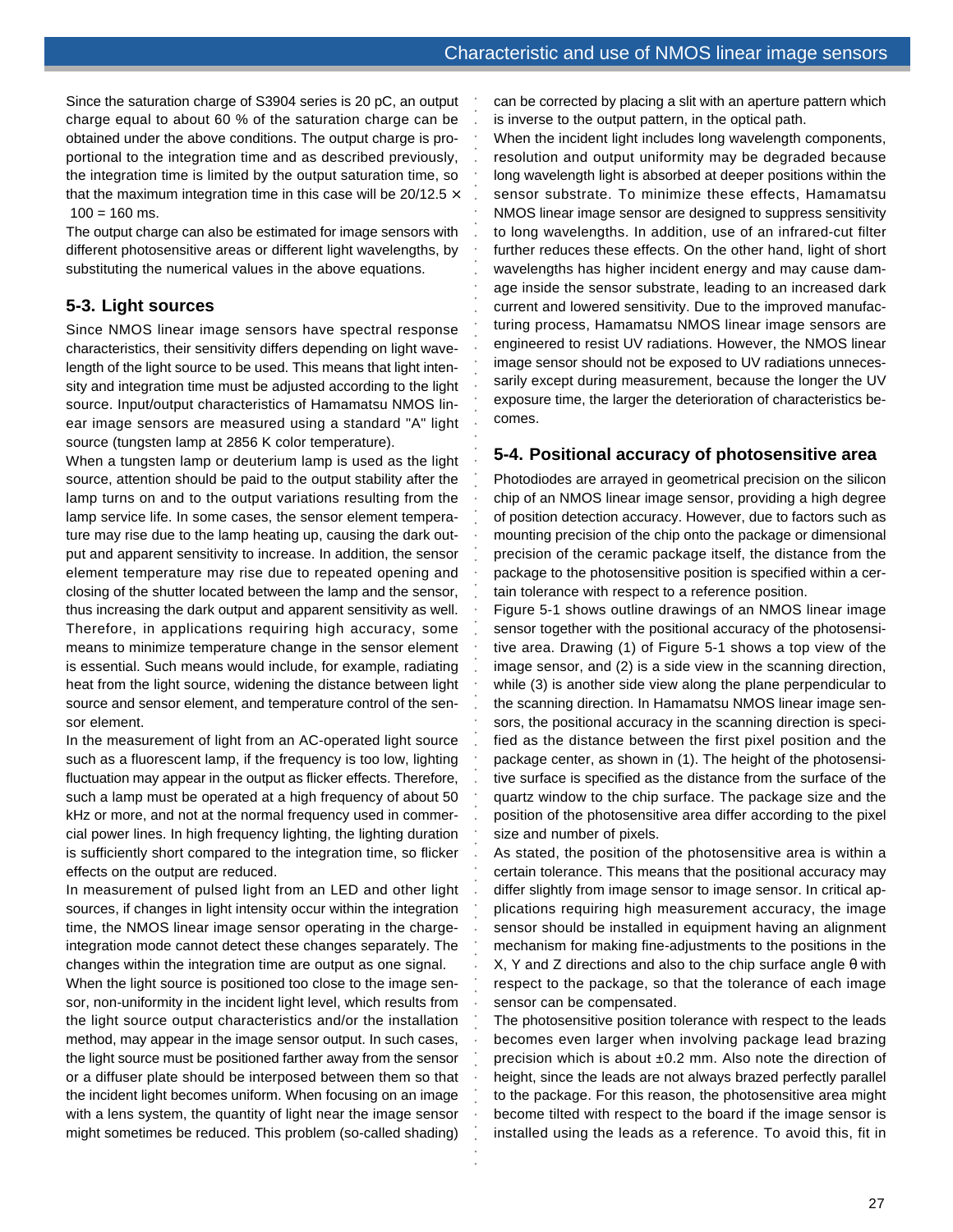spacers between the board and package to make it level so that the package surface can be used as a reference for installing the image sensor. The table below and Figure 5-1 show the dimensional and positional tolerance of Hamamatsu NMOS linear image sensors.

| Type No.        | Top<br>view | a   | b             | Side<br>view |
|-----------------|-------------|-----|---------------|--------------|
| S3901/S3921-128 | A           |     |               | D            |
| -256            | В           | 2.5 | $5.0 \pm 0.2$ | D            |
| $-512$          | С           |     |               | Е            |
| S3902/S3922-128 | A           |     |               | D            |
| -256            | В           | 0.5 | $5.2 \pm 0.2$ | D            |
| -512            | С           |     |               | Е            |
| S3903/S3923-256 | А           |     |               | D            |
| -512            | в           | 0.5 | $5.2 \pm 0.2$ | D            |
| $-1024$         | C           |     |               | E            |
| S3904/S3924-256 | А           |     |               | D            |
| -512            | в           | 2.5 | $5.0 \pm 0.2$ | D            |
| -1024           |             |     |               | F            |

## **Figure 5-1 Dimensional outlines (Unit: mm)**

**(1) Package top view**

**A**







KMPDA0076EA

aaaaaaaaaaaaaaaaaaaaaaaaaaaaaaaaaa

**(2) Package side view**



## **(3) Chip height (all types)**

aaaaaaaaaaaaaaaaaaaaaaaaaaaaaaaaaaaaaaaaaaaaaaaaaaaaa



## **5-5. Precautions during handling**

Pay special attention to the following points to ensure correct use of NMOS linear image sensors.

KMPDA0077EA

## **(1) Absolute maximum ratings**

As with other electronic devices, NMOS linear image sensors have maximum ratings specified for the supply voltage, storage temperature and operating temperature that must not be exceeded even momentarily. Always use a NMOS linear image sensor within the maximum ratings. For example, the maximum ratings for Hamamatsu NMOS linear image sensors with a quartz window are specified as 15 V for the supply voltage, -40 to +85 °C for storage temperature, and -30 to +65 °C for the operating temperature.

## **(2) Installation**

When installing an image sensor into the socket on the circuit board, note the correct pin positions. If the image sensor is mistakenly mounted in a reversed or incorrect position, it may be damaged when power is applied. After making sure the image sensor has been installed correctly, turn on the power supply.

## **(3) Electrostatic countermeasures**

Although NMOS linear image sensors are provided with safety measures to guard against static electricity, careful handling is required. For example, always wear cotton gloves and antistatic clothing to prevent electrostatic damage due to electrical charges from friction etc. Furthermore, electrostatic measures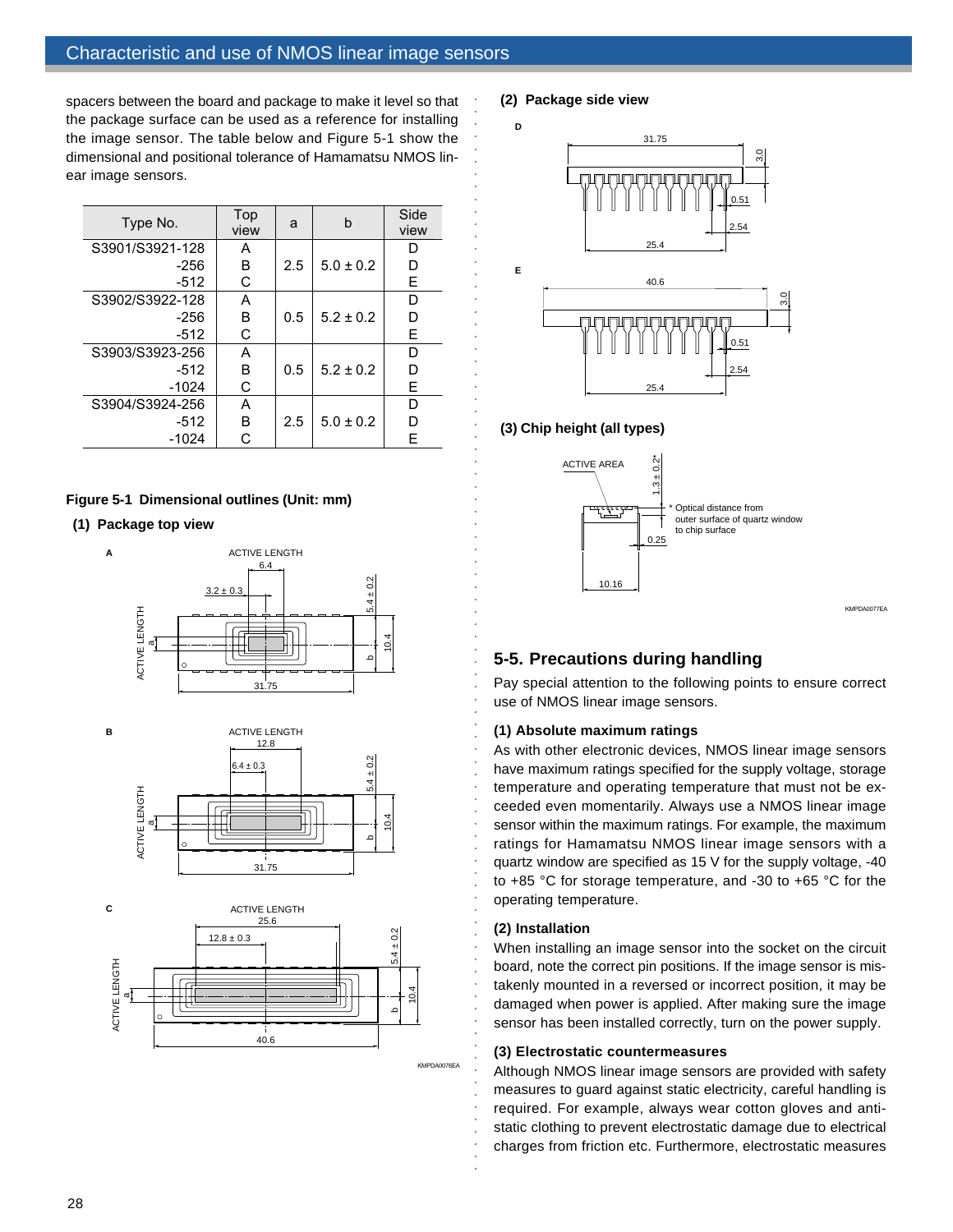should be implemented to protect the image sensor, for example, grounding of items in the work environment and tools.

## **(4) Faceplate (window)**

Grime or scratches on the faceplate may degrade uniform sensitivity. If fingerprints or oil from hands adhere to the faceplate, the window transmittance may be lowered, causing performance deterioration. Never touch the faceplate window with bare hands. Before using the image sensor, the faceplate should be cleaned. Use a soft cloth or cotton swab moistened with ethyl alcohol to wipe off the faceplate. Do not use dry cloth or cotton swabs as these may generate static electricity. When packaging or transporting the equipment in which the image sensor is installed, take sufficient care to keep the faceplate protected from dust, grime and scratch.

## **5-6. Precautions when configuring driver circuit boards**

The following points require particular attention when configuring driver circuit boards because the driver and readout circuits are influenced by image sensor light input section and these circuits are also characterized by a mix of digital and analog circuitry.

## **(1) Image sensor mounting side**

The image sensor should be installed on the rear side opposite to the component-mounted side. This is to facilitate adjustment of mounted components even after the image sensor has been installed in an optical system. For example, the variable resistors can be easily accessed from the rear side during image sensor operation.

## **(2) Circuit board**

The mounting holes of the circuit board should be slightly larger than the screw diameter to allow fine-adjustment of the sensitive area position when mounting the circuit board. The circuit board material used should be warp-resistant so that the focal point will not shift. Moreover, the board should be resistant to heat radiation from the light source.

## **(3) Circuit components**

As stated earlier, the dark current and sensitivity of an image sensor vary greatly with sensor element temperature. To minimize the temperature rise or variations in the sensor, use circuit components which generate as little heat as possible. If components which generate heat must be used, locate these components away from the image sensor and also provide effective heat dissipation measures.

## **(4) Grounding**

To prevent the digital circuit noise from intruding into the analog circuit via ground, isolate the digital circuit from the analog circuit, and use a thick ground line having lower resistance. The NC (no connection) terminals should all be grounded.

## **(5) Digital signal**

An NMOS linear image sensor can be operated with a CMOS level input clock pulses. The input clock pulse line should be separated from the video signal line and power supply line as much as possible, because constant voltage variations occur within it. The input pulses should be fed to the sensor element at the specified timing. In high-speed operation, the clock voltage hold time particularly affects shift register operation. So care is required so that rise and fall times are not delayed.

## **(6) Analog signal**

aaaaaaaaaaaaaaaaaaaaaaaaaaaaaaaaa

The wiring width and length from the video output terminal to the amplifier should be kept as short as possible. Further, use the same wiring width and length of signal line for the active video side and for the dummy video side, so that their capacitance matches. To avoid noise intrusion into the output signal, the video signal line should be located away from the digital signal lines subject to constant voltage variations, such as the clock line. Also, the lines should not cross each other at the front or rear of the circuit board.

## **(7) Supply voltage**

The video bias voltage and reset voltage determine the photodiode reset potential, and the clock pulse amplitude determines the ON resistance of the address switch. Therefore, if these supply voltages for the image sensor fluctuate, the output characteristics become unstable. The power supplies used must provide good voltage regulation and also the image sensor supply voltage should be insensitive to variations in the external voltage supply. The supply voltage for the image sensor should be stable even if voltage fluctuations accompanying the operation of the circuit components occur in the power supply line. The power supply line for the sensor element should be separated as much as possible from digital signal lines such as clock line on which constant voltage variations occur.

## **(8) Others**

aaaaaaaaaaaaaaaaaaaaaaaaaaaaaaaaaaaaaaaaaaaaaaaaaaaaaa

Make sure circuitry is reliably shielded because noise can be generated by factors such as mechanical action in the equipment in which the image sensor and driver circuit board are installed, and this noise then mixes with the output signal.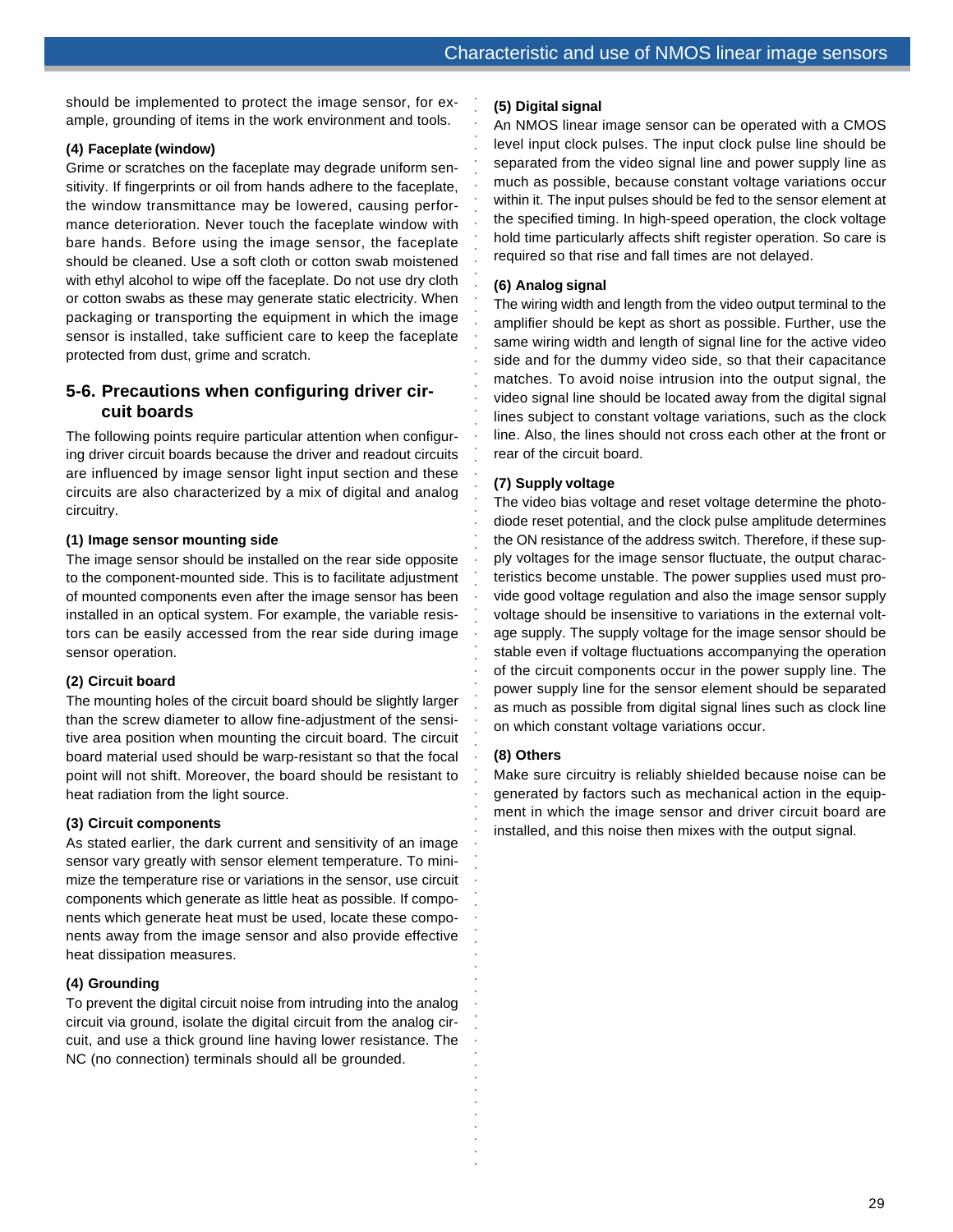# 6. Recommended driver circuits

## **6-1. Driver circuit for current output type**

## **6-1-1. Current-to-voltage conversion method**

## **(1) Recommended circuit configuration**

This type of driver circuit basically consists of a control signal generator and a video signal processor. Figures 6-1 and 6-2 show the block diagram and circuit diagram of a typical driver circuit using the current-to-voltage conversion method. The control signal generator produces various control pulses required for the image sensor and external signal processor. The video signal processor performs current-to-voltage conversion, differential amplification and then outputs the processed signal. By applying external supply voltages for digital and analog circuitry, and also master clock and master start pulses, this driver circuit provides a data video output, trigger pulse and end-ofscan (EOS) pulse. Table 6-1 gives a description of the input/ output terminals.

The control signal generator consists of a PLD (programmable logic device), and generates a start pulse and two-phase clock pulses to operate the shift register. The control signal generator also provides a trigger signal for external sample-and-hold and outputs it via a buffer. These signals are synchronized with an external master clock pulse, and are initialized by an external master start pulse. The master clock and master start pulses are input to the PLD via a buffer.

The video signal processor is made up of three sections. The active video output current from the image sensor is first fed to

the inverting input terminal of the first-stage amplifier and converted into a voltage. The non-inverting input terminal is applied at a video bias voltage of 2 V. Similarly, another first stage amplifier performs current-to-voltage conversion of the dummy video output from the image sensor. The output of this first stage is a positive going signal with respect to the 2 V video bias voltage, with a differential waveform. The active video output includes the signal and switching noise components, while the dummy video output only consists of a switching noise component. In the differential amplifier of the next stage, the switching noise component, which is fixed pattern noise, can be eliminated by differential amplification of these two outputs. Thus a signal output without switching noise is derived from the data video terminal as the final output. This final output has a differential waveform of positive polarity with respect to ground level. The end-of-scan (EOS) terminal is pulled up at 5 V, with a resistor of 10 kΩ. The end-of-scan signal appears synchronized with the φ2 timing immediately after the last pixel is scanned, and is available to an external device from the EOS terminal via a buffer.

Note the following points when selecting amplifiers.

#### **(a) Current-to-voltage conversion amplifier**

As a current-to-voltage conversion amplifier, choose a high-speed dual operational amplifier (having two circuits) that exhibits low noise and less leaks.

## **(b) Differential amplifier**

aaaaaaaaaaaaaaaaaaaaaaaaaaaa

aaaaaaaaaaaaaaaaaa

Choose an amplifier that is resistant to load capacitance.



**Figure 6-1 Block diagram of recommended current-to-voltage conversion circuit**

KACC0145EA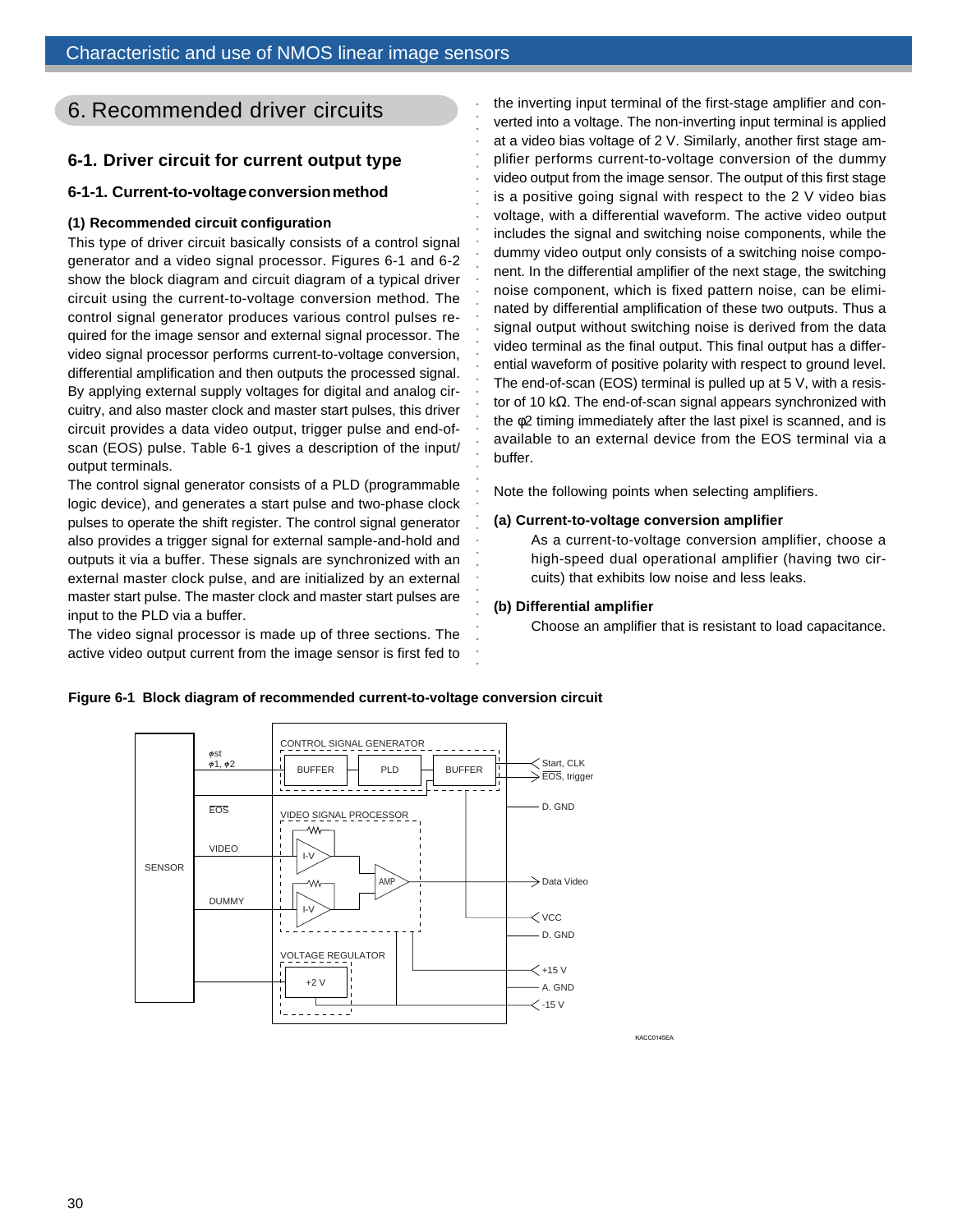

#### **Figure 6-2 Recommended current-to-voltage conversion circuit**

#### **Table 6-1 Input/output terminal description of recommended current-to-voltage conversion circuit**

|        | Terminal name                                | Symbol<br>on board | <b>Polarity</b> | <b>Function</b>                                                    |
|--------|----------------------------------------------|--------------------|-----------------|--------------------------------------------------------------------|
|        | Supply voltage Vd<br>(for digital circuitry) | $+5$               |                 | +5 V. 70 mA                                                        |
|        | Supply voltage Va                            | $+15$              |                 | +15 V, 30 mA                                                       |
| Input  | (for analog circuitry)                       | -15                |                 | -15 V, 30 mA                                                       |
|        | Master start pulse oms                       | <b>START</b>       | Positive        | Initializes internally generated pulse; C-MOS logic<br>compatible. |
|        | Master clock pulse omc                       | <b>CLK</b>         | Positive        | Synchronizes internally generated pulse; CMOS logic<br>compatible. |
|        | Ground                                       | G                  |                 | Ground.                                                            |
|        | Video                                        | Video              | Positive        | Video output.                                                      |
| Output | Trigger pulse                                | Trig.              | Positive        | A/D conversion timing signal; CMOS logic compatible.               |
|        | End-of-scan pulse                            | <b>EOS</b>         | Negative        | End-of-scan signal for shift register; CMOS logic<br>compatible.   |

aaaaaaaa

aaaaaaaaaa

#### **(2) Supply voltage**

Table 6-2 shows typical input supply voltage, input pulse amplitude voltage, output voltage and output pulse amplitude voltage for this recommended driver circuit.

The input supply voltage Vcc for digital circuitry is +5 V, and Vs for analog circuitry is  $\pm$ 15 V. The input pulses consist of a master clock pulse φmc and a master start pulse φms. These are positive going pulses and their amplitude voltages Vmc and Vms are both 5 V. The trigger pulse for external output is a positive going output, while the end-of-scan pulse is a negative going output. Their amplitude voltages Vtrig and Veos are also 5 V. The final data video output obtained has positive polarity with respect to the ground.

Voltages actually applied to the image sensor are as follows: The amplitude of the clock pulses Vφ1 and Vφ2, and start pulse Vφst are 5 V; the video bias voltage Vb that determines the photodiode reset voltage is 2 V; the saturation control gate voltage Vscg is 0 V; the saturation control drain voltage Vscd is 2 V which is equal to the video line bias voltage Vb. The Vss, Vsub and NC terminals are all grounded.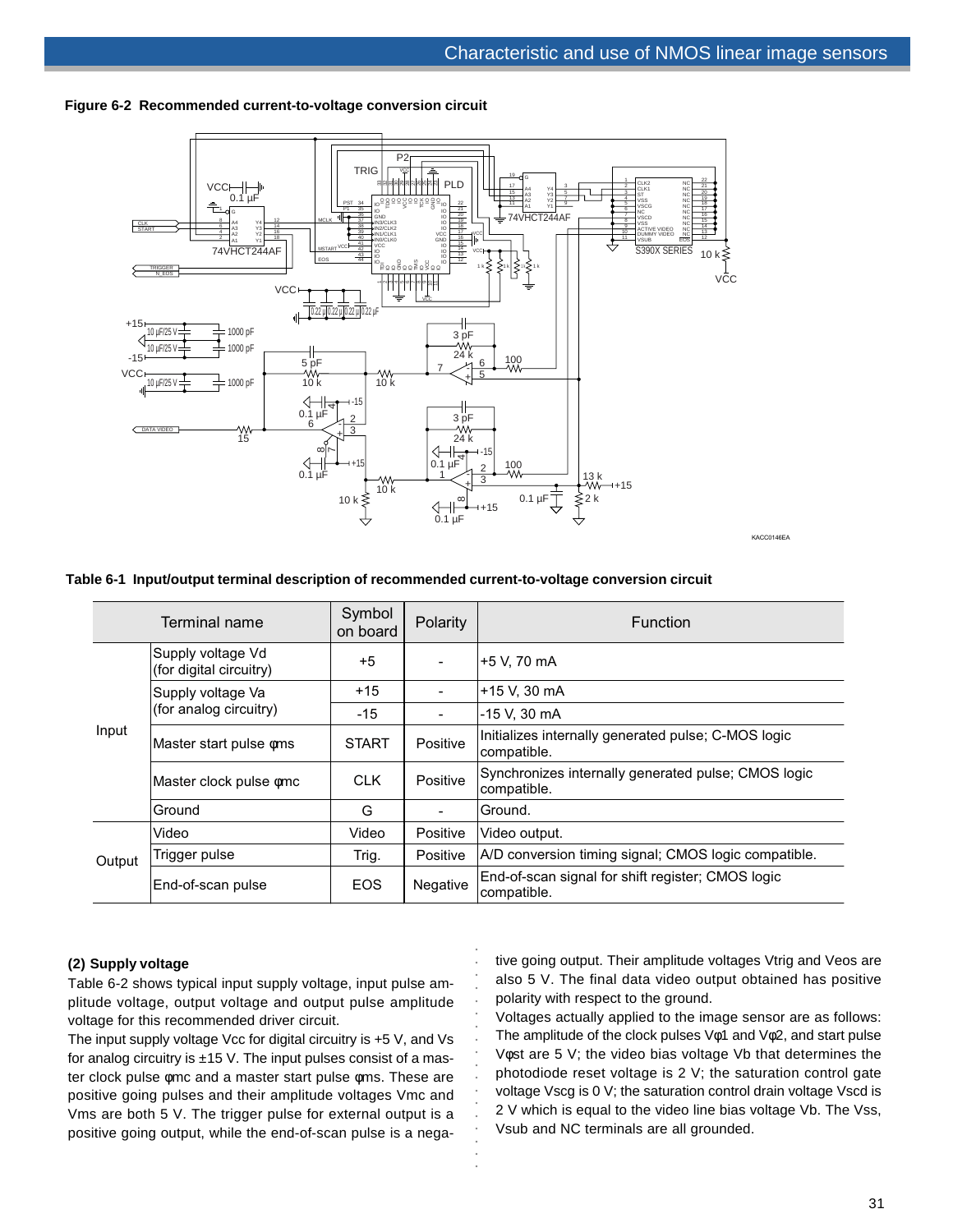|                                                  | Input or output voltage              | Symbol                   | Min.                     | Typ.          | Max.  | Unit |
|--------------------------------------------------|--------------------------------------|--------------------------|--------------------------|---------------|-------|------|
|                                                  | Supply voltage for digital circuitry | Vd                       | 4.85                     | 5             | 5.5   |      |
| Input<br>Output<br>Output for<br>image<br>sensor | Supply voltage for analog circuitry  | Va                       | ±14.5                    | ±15           | ±15.5 |      |
|                                                  | Mater start pulse oms                | Vms(H)                   | 2                        | 5             | 5.4   |      |
|                                                  |                                      | Vms(L)                   | 0                        |               | 0.8   |      |
|                                                  |                                      | Vmc(H)                   | $\overline{2}$           | 5             | 5.4   |      |
|                                                  | Master clock pulse omc               | Vmc(L)                   | 0                        |               | 0.8   |      |
|                                                  | Trigger pulse                        | Vtrig (H)                | 4.75                     | 5             | 5.4   |      |
|                                                  |                                      | Vtrig (L)                |                          |               | 0.4   |      |
|                                                  | End-of-scan pulse                    | Veos (H)                 | 4.75                     | 5             | 5.4   | V    |
|                                                  |                                      | Veos (L)                 | $\blacksquare$           |               | 0.4   |      |
|                                                  | Start pulse $\phi$ st                | Vs(H)                    | 4.75                     | 5             | 5.4   |      |
|                                                  |                                      | Vs (L)                   |                          |               | 0.4   |      |
|                                                  |                                      | $V\phi$ 1, $V\phi$ 2 (H) | 4.75                     | 5             | 5.4   |      |
|                                                  | Clock pulse $\phi$ 1, $\phi$ 2       | $V\phi$ 1, $V\phi$ 2 (L) | $\overline{\phantom{0}}$ |               | 0.4   |      |
|                                                  | Video bias voltage                   | Vb                       | $\blacksquare$           | 2             |       |      |
|                                                  | Saturation control drain voltage     | Vscd                     | $\overline{\phantom{0}}$ | $\mathcal{P}$ |       |      |
|                                                  | Saturation control gate voltage      | Vscq                     |                          | $\mathbf{0}$  |       |      |

## **Table 6-2 Typical input/outupt voltages for recommended current-to-voltage conversion circuit**

## **(3) Pulse timing**

The input pulse timing diagram for a recommended current-tovoltage conversion circuit is shown in Figure 6-3, along with output pulse timing for the image sensor. The input/output pulse timing conditions are also shown in Table 6-3.

## **Figure 6-3 Timing diagram for recommended current-to-voltage conversion circuit**



## **Table 6-3 Pulse timing conditions for recommended current-to-voltage conversion circuit**

|        | Parameter                                            | Symbol                                             | Min.           | Typ.                 | Max. | Unit       |
|--------|------------------------------------------------------|----------------------------------------------------|----------------|----------------------|------|------------|
|        | Mater start pulse oms width                          | tpwoms                                             | $1/f \phi mc$  |                      |      | s          |
|        | Mater start pulse oms rise time / fall time          | tfoms, tfoms                                       |                |                      | 500  |            |
| Input  | Master clock pulse omc width                         | tpwomc                                             | 30             |                      |      | ns         |
|        | Master clock pulse omc rise time / fall time         | tfomc, tfomc                                       |                |                      | 500  |            |
|        | Master clock frequency                               | fomc                                               |                |                      | 8    | <b>MHz</b> |
|        | End of scan pulse width                              | tpweos                                             | -              | $2/f \phi mc$        |      | s          |
|        | End of scan pulse rise time / fall time              | treos, tfeos                                       |                |                      | 100  | ns         |
| Output | Trigger pulse width                                  | tpwtrig                                            |                | $3/f$ <sub>omc</sub> |      | s          |
|        | Trigger pulse rise time / fall time                  | trtrig, tftrig                                     |                |                      | 100  | ns         |
| Output | Start pulse $\phi$ st width                          | tpwos                                              | $\blacksquare$ | $2/f \phi mc$        |      | s          |
| for    | Start pulse $\phi$ st rise time / fall time          | tros, tfos                                         |                |                      | 100  | ns         |
| image  | Clock pulse $\phi$ 1, $\phi$ 2 width                 | tpw $\phi$ 1, tpw $\phi$ 2                         |                | $2/f \phi mc$        |      | s          |
| sensor | Clock pulse $\phi$ 1, $\phi$ 2 rise time / fall time | tr $\phi$ 1, tf $\phi$ 1, tr $\phi$ 2, tf $\phi$ 2 |                |                      | 100  | ns         |

KACCC0147EA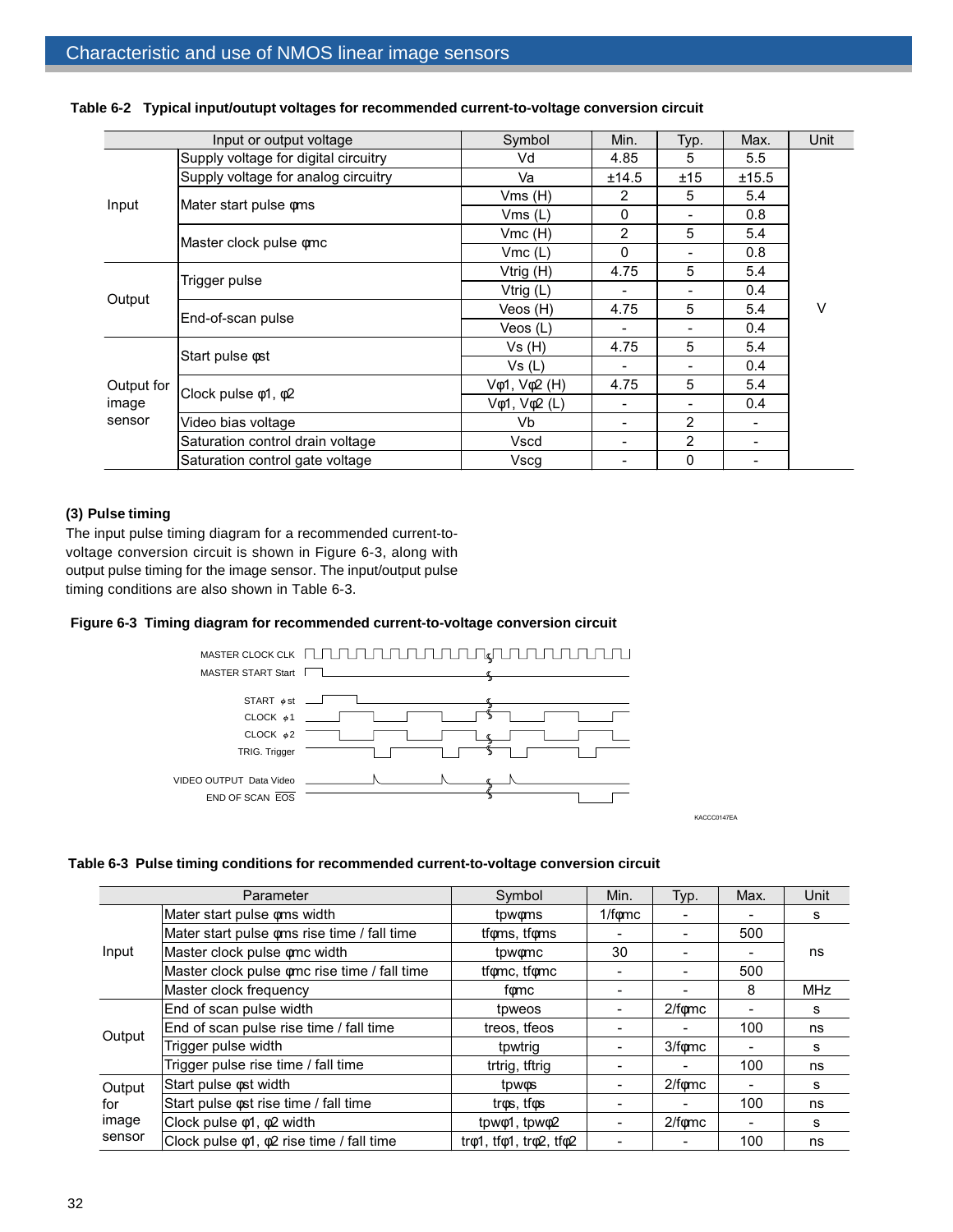The input pulses to the image sensor are supplied from the PLD at regular cycles, in minimum units of one cycle of the master clock pulse φmc.

The start pulse φst for the image sensor is produced in synchronization with the fall of the master start pulse φms, with a duration equal to two cycles of the master clock pulse φmc. Thus the master start pulse interval corresponds to the signal integration time, which is the reciprocal of the master start pulse frequency fφms, that is, 1/fφms (s). To ensure stable start operation, the master start pulse width tpwoms should be longer than the master clock pulse width tpwφmc of one cycle, and also they should be synchronized.

This driver circuit reads out one pixel in a duration equal to 4 cycles of the master clock pulse φmc. (One pixel may also be read out in a duration equal to one cycle or two cycles if the duty ratio of the clock pulses  $\phi$ 1 and  $\phi$ 2 is 50 %.) Therefore, all pulses other than the start pulse are generated at this cycle to produce the time-series output signal of each pixel. This means that the output signal readout frequency is 1/4th of the master clock pulse frequency fφmc.

The clock pulses  $\phi$ 1 and  $\phi$ 2 for the sensor have a duty ratio of 50 %, so are complementary to each other. Both pulses are set to high level with a pulse width equal to two cycles of the master clock pulse. The 1:1 pulse ratio is most suitable when operating an image sensor at the maximum operating frequency because the upper limit of shift register operation is determined by the clock pulse width.

The signal output is obtained in synchronization with the φ2 timing. The timings of the start pulse φst and clock pulses φ1 and φ2 are also shown in Figure 6-3.

The data acquisition timing for A/D conversion in this driver circuit is set at a point one master clock pulse cycle after the signal output, and is also used for peak-hold processing of the differential waveform by using an external circuit. This timing diagram is also shown in Figure 6-3.

The end-of-scan signal is output in synchronization with the φ2 timing immediately after the last pixel is read out.

A saturated output is shown in Figure 6-4.

## **Figure 6-4 Output of recommended current-to-voltage conversion circuit (saturated output)**



## **(4) Connection**

Figure 6-5 shows a wiring example for this driver circuit and peripheral devices. The power supplies  $(+5 V, \pm 15 V)$  should be connected to their respective power input terminals of the circuit, and the master start and master clock pulses from the pulse generator should be input to the St and CLK input terminals. The St terminal is also connected to the external trigger input terminal of the oscilloscope and the data video output (Video) is input to the oscilloscope. The trigger output terminal (Trig) and data video output terminal (Video) of this circuit should be connected respectively to the timing input terminal and analog input terminal of the S/H and A/D conversion circuit.

#### **(a) Saturated output (b) Enlarged view near EOS pulse**

aaaaaaaaaaaaaaaa



#### **Figure 6-5 Wiring example (recommended current-tovoltage conversion circuit)**



KACCC0148EA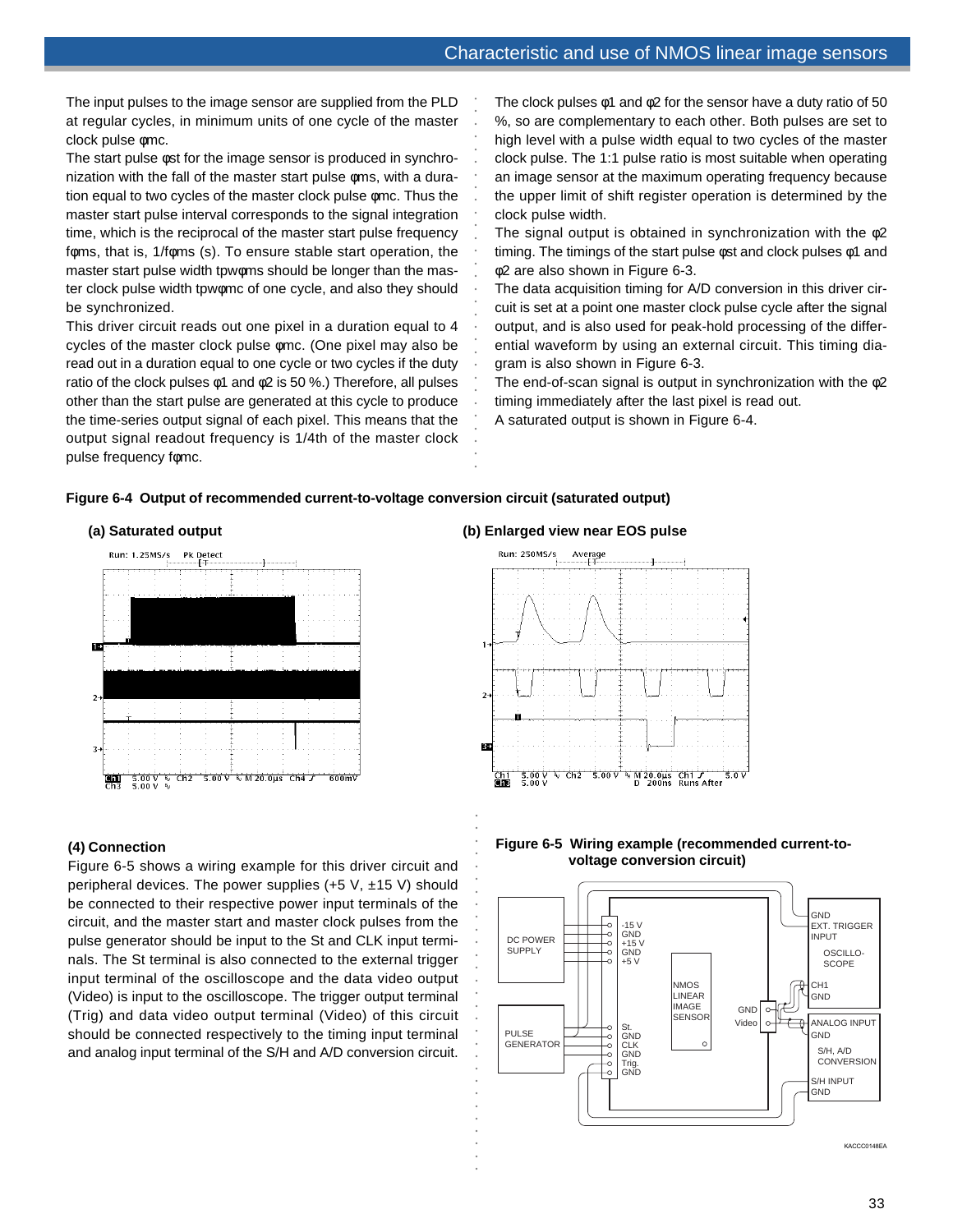## **(5) Caution points**

If operation is abnormal, check the following points.

- (a) Are correct voltages  $(+5 \text{ V}, \pm 15 \text{ V})$  being supplied to the circuit board?
- (b) Are the specified master clock and master start pulses input to the circuit board?
- (c) Are the clock pulses φ1, φ2 and start pulse φst being supplied to the image sensor socket pins?
- (d) Is the end-of-scan (EOS) signal being output?

## **6-1-2. External current-integration method**

#### **(1) Recommended circuit configuration**

This circuit basically consists of a control signal generator and a video signal processor. Figures 6-6 and 6-7 show the block diagram and circuit diagram of a recommended circuit. The control signal generator produces control pulses needed for the image sensor and signal processor. The video signal processor performs current integration, amplification and DC restoration, then outputs the processed signal. By applying external supply voltages for digital and analog circuitry, and also master clock and master start pulses, this driver circuit provides a data video output, monitor video output, trigger pulse and end-of-scan (EOS) pulse. Table 6-4 gives a description of the input/output terminals.

The control signal generator consists of a PLD (programmable logic device), and generates a start pulse and two-phase clock pulses to operate the shift register as well as signals to reset the current-integration circuit for output signal processing, clamp signals for DC restoration, and switching noise cancellation sig-

**Figure 6-7 Recommended external current-integration circuit**

nals. The control signal generator also provides a trigger signal for external sample-and-hold and outputs it via a buffer. These signals are synchronized with an external master clock pulse, and are initialized by an external master start pulse. The master clock and master start pulses are input to the PLD via a buffer. The video signal processor can be divided into four sections. The first stage integrates the video output signal from the image sensor. The non-inverting input terminal of this first stage is applied at a video bias voltage of 2 V. A reset switch is added in

## **Figure 6-6 Block diagram of recommended external current-integration circuit**





aaaaaaaaaaaaaaaaaaaaaaa

aaaaaaaaaaaaaaaaaaaaaaa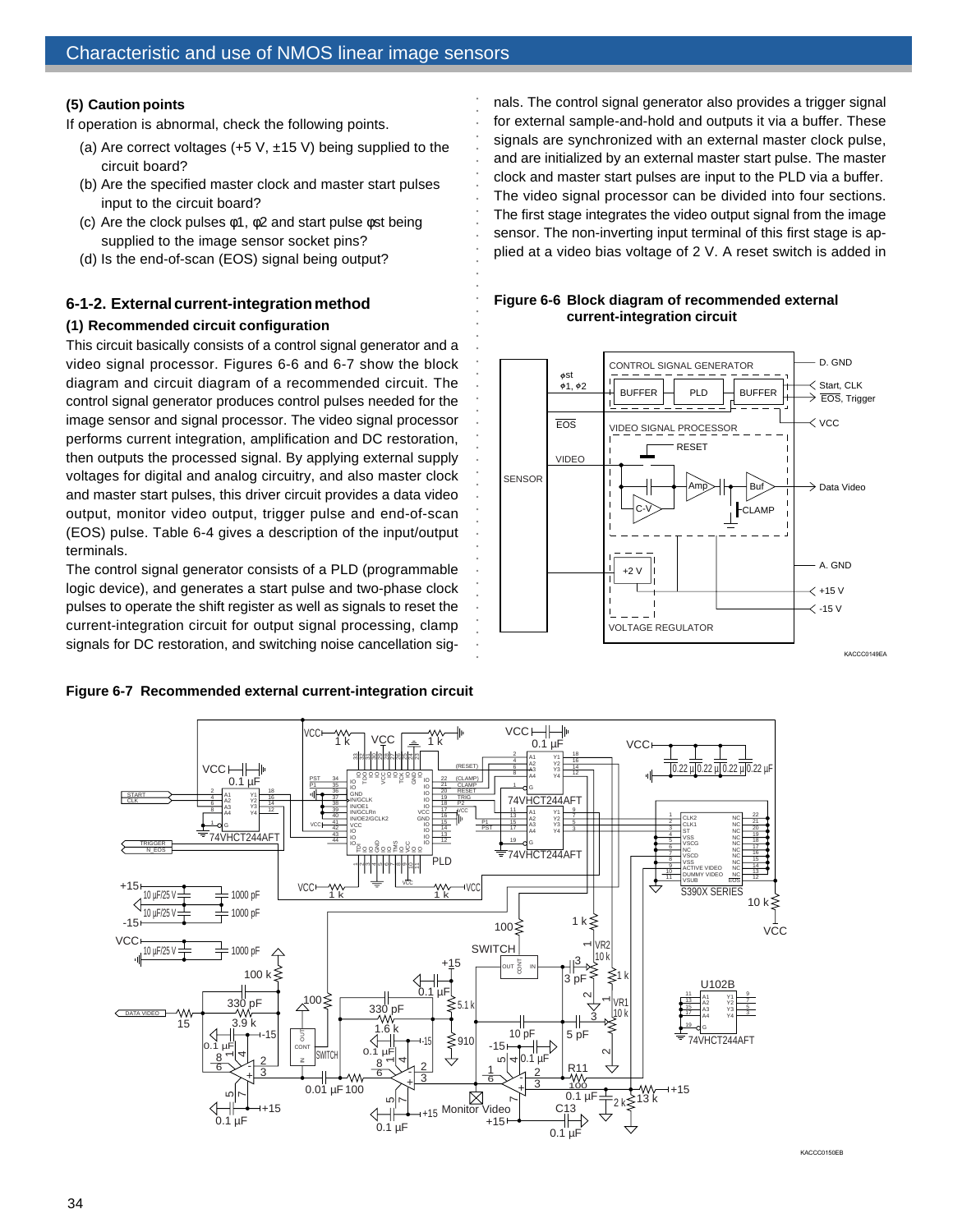|        | Terminal name                                | Symbol on<br>board | Polarity | <b>Function</b>                                                    |
|--------|----------------------------------------------|--------------------|----------|--------------------------------------------------------------------|
|        | Supply voltage Vd (for<br>digital circuitry) | +5                 |          | +5 V. 70 mA                                                        |
| Input  | Supply voltage Va (for                       | $+15$              |          | +15 V, 30 mA                                                       |
|        | analog circuitry)                            | -15                |          | -15 V, 30 mA                                                       |
|        | Master start pulse oms                       | <b>START</b>       | Positive | Initializes internally generated pulse; C-MOS logic<br>compatible. |
|        | Master clock pulse<br>omc                    | <b>CLK</b>         | Positive | Synchronizes internally generated pulse; CMOS logic<br>compatible. |
|        | Ground                                       | G                  |          | Ground                                                             |
|        | Monitor video                                | M.V                | Positive | Output for noise cancel and adjustment                             |
|        | Data video                                   | D.V                | Positive | Low noise, final video output                                      |
| Output | Trigger pulse                                | Trig.              | Positive | A/D conversion timing signal; CMOS logic compatible.               |
|        | End-of-scan pulse                            | <b>EOS</b>         | Negative | End-of-scan signal for shirt register; CMOS logic<br>compatible.   |

|  | Table 6-4  Input/output terminal description of recommended external current-integration circuit |  |  |  |  |
|--|--------------------------------------------------------------------------------------------------|--|--|--|--|
|  |                                                                                                  |  |  |  |  |

parallel to the integration capacitor of 10 pF, so that the capacitance is reset by a signal input to the reset switch each time a pixel is read out. The first stage also cancels the switching noise generating in synchronization with the clock pulses. The first stage output V, which is a positive going, boxcar waveform output with respect to the 2 volt video bias, is given by

 $V[V] = Q[pC]/10[pF]$ 

where Q is the output charge from the image sensor.

The second stage is a non-inverting amplifier with a gain of 3, which also serves as a low-pass filter to eliminate high frequency noise. This output is a positive going signal with respect to approximately 1 V, and is used as the monitor video output when adjusting the switching noise cancellation. Next is a clamping circuit consisting of a capacitor and a switching element for DC restoration of video signals. The clamping circuit holds the output potential at ground level by turning on the clamp switch for a certain period of time (clamp period) immediately after the integration capacitance is reset, so that the integration capacitance reset noise is eliminated. The clamping circuit eliminates random reset noise, while the first stage removes only fixed pattern switching noise. The output signal from this stage then changes from the ground level to positive polarity and enters the last stage. The last stage is a non-inverting amplifier with a gain of 1, also serving as a low-pass filter. The output signal is then finally derived from the data video terminal. If the output charge is Q (pC), then the output voltage Vout (V) is given by

#### Vout  $[V] = 3 \times Q$  [pC] / 10 [pF]

The end-of-scan (EOS) terminal is pulled up at 5 V, with a resistor of 10 kΩ. The end-of-scan signal appears synchronized with the φ2 timing immediately after the last pixel is scanned, and is available to an external device from the EOS terminal via a buffer.

Note the following points when selecting circuit components.

#### **(a) First-stage amplifier**

As a first-stage amplifier, choose an amplifier having low noise and less leaks while taking the switching speed into account.

- **(b) Second-stage, third-stage amplifiers**
	- Choose an amplifier that is resistant to load capacitance.
- **(c) Reset switch and clamp switch**

Use an FET or analog switch with low ON resistance and reset noise. Also take the signal voltage range into consideration.

#### **(2) Supply voltage**

aaaaaaaaaaaaaaaaaaaaaaaaaaaaaaaaaaaaaaaaaaaaaaaaaa

aaaaaaa

Table 6-5 gives the recommended values for input supply voltage, input pulse amplitude voltage, output voltage and output pulse amplitude voltage.

The input supply voltage Vcc for digital circuitry is  $+5$  V, and  $\pm$ Vs for analog circuitry is  $±15$  V. The input pulses consist of a master clock pulse φmc and a master start pulse φms. These are positive going pulses and their amplitude voltages Vmc and Vms are both 5 V. The trigger pulse for external output is also a positive going output while the end-of-scan pulse is a negative going output. Their amplitude voltages Vtrig and Veos are also 5 V. The data video output from the last stage is obtained with positive polarity with respect to ground, while the monitor video output used for adjustment of switching noise cancellation is available as a positive going signal with respect to approximately 2 V.

Voltages actually applied to the image sensor are as follows: The amplitude of the clock pulses  $V$  $\phi$ 1 and  $V$  $\phi$ 2, and start pulse Vφst are 5 V; the video bias voltage Vb that determines the photodiode reset voltage is 2 V; the saturation control gate voltage Vscg is 0 V; the saturation control drain voltage Vscd is 2 V which is equal to the video line bias voltage Vb. The Vss, Vsub and NC terminals are all grounded. The dummy video output is not used with this circuit, so the dummy video output terminal is left open.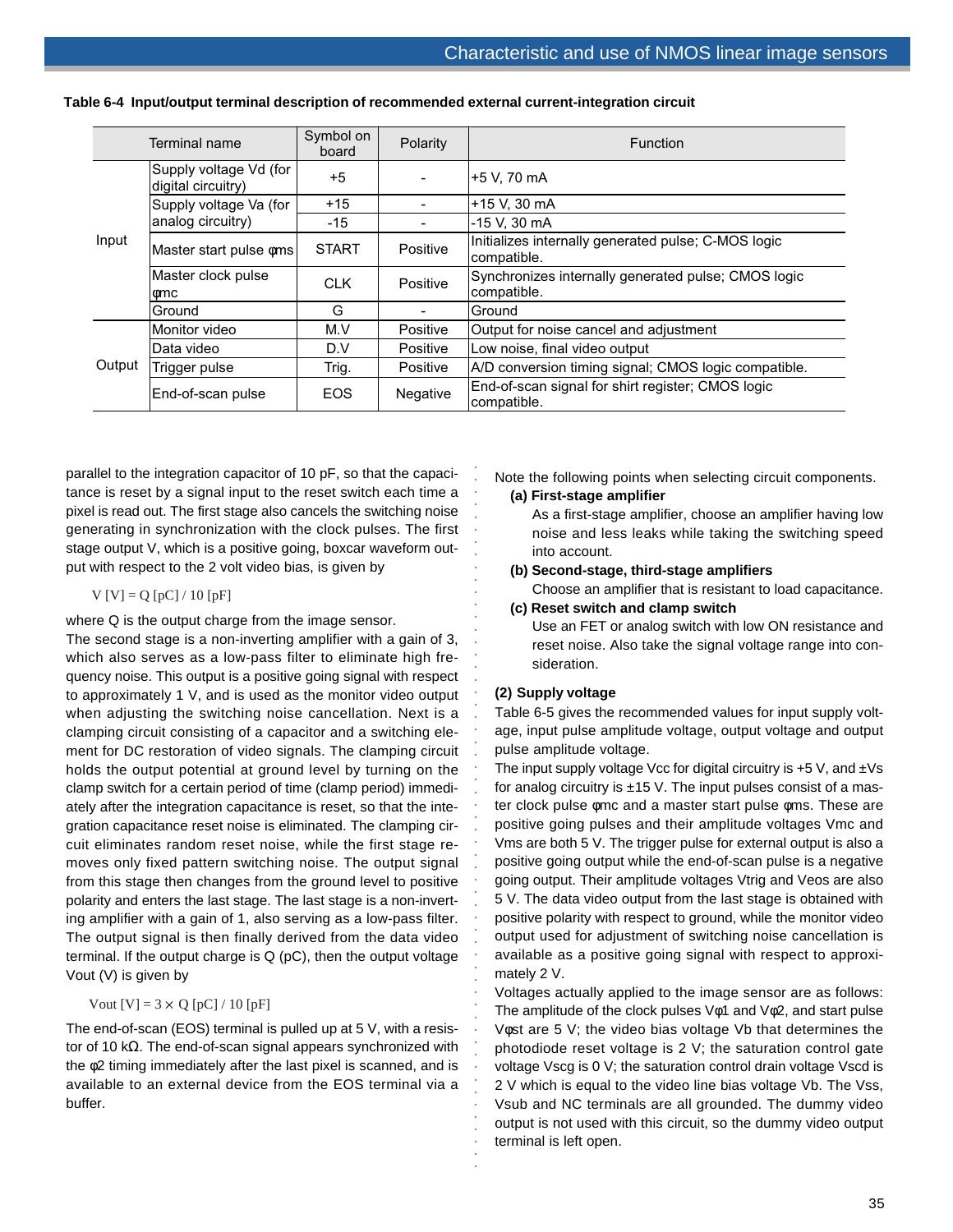|            | Input or output voltage              | Symbol                   | Min.                     | Typ.           | Max.  | Unit |
|------------|--------------------------------------|--------------------------|--------------------------|----------------|-------|------|
|            | Supply voltage for digital circuitry | Vd                       | 4.85                     | 5              | 5.5   |      |
|            | Supply voltage for analog circuitry  | Va                       | ±14.5                    | ±15            | ±15.5 |      |
|            |                                      | Vms(H)                   | 2                        | 5              | 5.4   |      |
| Input      | Mater start pulse $\phi$ ms          | Vms(L)                   | $\Omega$                 |                | 0.8   |      |
|            |                                      | Vmc(H)                   | $\overline{2}$           | 5              | 5.4   |      |
|            | Master clock pulse omc               | Vmc(L)                   | $\Omega$                 |                | 0.8   |      |
| Output     | Trigger pulse                        | Vtrig (H)                | 4.75                     | 5              | 5.4   |      |
|            |                                      | Vtrig (L)                |                          |                | 0.4   |      |
|            | End-of-scan pulse                    | Veos (H)                 | 4.75                     | 5              | 5.4   | v    |
|            |                                      | Veos (L)                 |                          |                | 0.4   |      |
|            | Start pulse $\phi$ st                | $V$ $\phi$ s $(H)$       | 4.75                     | 5              | 5.4   |      |
|            |                                      | $V$ $\phi$ s (L)         | $\overline{\phantom{a}}$ |                | 0.4   |      |
| Output for |                                      | $V\phi$ 1, $V\phi$ 2 (H) | 4.75                     | 5              | 5.4   |      |
| image      | Clock pulse $\phi$ 1, $\phi$ 2       | $V\phi$ 1, $V\phi$ 2 (L) | $\overline{\phantom{a}}$ | $\overline{a}$ | 0.4   |      |
| sensor     | Video bias voltage                   | Vb                       | $\overline{\phantom{0}}$ | 2              |       |      |
|            | Saturation control drain voltage     | Vscd                     |                          | 2              |       |      |
|            | Saturation control gate voltage      | Vscg                     |                          | 0              |       |      |

aaaaaaaaaaa

aaaaaaaaaaaaaaaaaaaaaaaaaaaaaaaaaaaaaaaaaaa

| Table 6-5 Input/outupt voltages for recommended current-to-voltage conversion circuit |  |  |  |
|---------------------------------------------------------------------------------------|--|--|--|
|                                                                                       |  |  |  |

#### **(3) Pulse timing**

The input/output pulse timing diagram for a recommended circuit is shown in Figure 6-8, along with output pulse timing for the image sensor. Pulse timing conditions are also shown in Table 6-6.

The input pulses to the image sensor are supplied from the PLD at regular cycles, with minimum units of one cycle of the master clock pulse φmc.

The start pulse φst for the image sensor is produced in synchronization with the rise of the master start pulse φms, with a duration equal to two cycles of the master clock pulse φmc. Thus the master start pulse interval corresponds to the signal integration time, which is the reciprocal of the master start pulse frequency foms, that is, 1/foms (s). To ensure stable start operation, the master start pulse width tpwφms should be longer than the master clock pulse width tpwφmc of one cycle, and they also should be synchronized.

This driver circuit is designed to read out one pixel in a duration equal to 4 cycles of the master clock pulse φmc. Within this duration, the output signal readout, integration capacitance reset and output potential clamping are performed. Therefore, all pulses other than the start pulse are generated at this cycle to produce the time-series output signal from each pixel. This means that the output signal readout frequency is 1/4th of the master clock pulse frequency fomc. Taking account of the relation between the integration reset time, clamp period and other characteristics, the maximum readout frequency for this driver circuit is specified as 62.5 kHz.

The clock pulses  $\phi$ 1 and  $\phi$ 2 for the sensor are set to a high level with pulse widths equal to two cycles of the master clock pulse. The signal output is obtained in synchronization with the  $\phi$ 2 timing. The timings of the start pulse φst and clock pulses φ1 and φ2 are shown in Figure 6-8.

Accompanying the on/off operations of address switches or integration capacitance reset switches, switching noise appears

in the output signal synchronized with the reset pulse φreset and clock pulse φ2. Since this noise is fixed pattern noise, it can be canceled out by injecting a charge equal to this noise component but in opposite phase, into the output signal component. More specifically, the inverted pulses of the reset pulse φreset and clock pulse φ2 are fed to the inverting input terminal of the integration amplifier via a CR coupled circuit. The amount of charge injection is adjusted with a variable resistor.

The clamping circuit eliminates noise generated by the reset switch in the integration amplifier as well as performing DC restoration of the output signal. This random reset noise is eliminated during the period between the end of reset operation for the integration capacitance and the signal output, in other words, while φreset is low but φ2 is high. If this period is too short, noise reduction may be insufficient. In this driver circuit, this period corresponds to one cycle of the master clock pulse. Data acquisition timing for A/D conversion is set at a point one master clock pulse cycle after signal output. As Figure 6-6 shows, the trigger pulse for external output is set at this point, in other words, set to rise at a point 1/2 of the φ2 high level. Therefore, the data is acquired in synchronization with the rise of the trigger pulse.

The end-of-scan signal is output in synchronization with the  $\phi$ 2 timing immediately after the last pixel is read out.

#### **(4) Connection**

Figure 6-9 shows a wiring example of this driver circuit and peripheral devices. The power supplies  $(+5 \text{ V}, \pm 15 \text{ V})$  should be connected to the respective power input terminals of the circuit, and the master start and master clock pulses from the pulse generator should be input to the St and CLK input terminals. The St terminal should also be connected to the external trigger input terminal of the oscilloscope. The data video output terminal (D.V.) and monitor video output terminal (M.V.) of this circuit should be connected to the input terminals (CH1, CH2)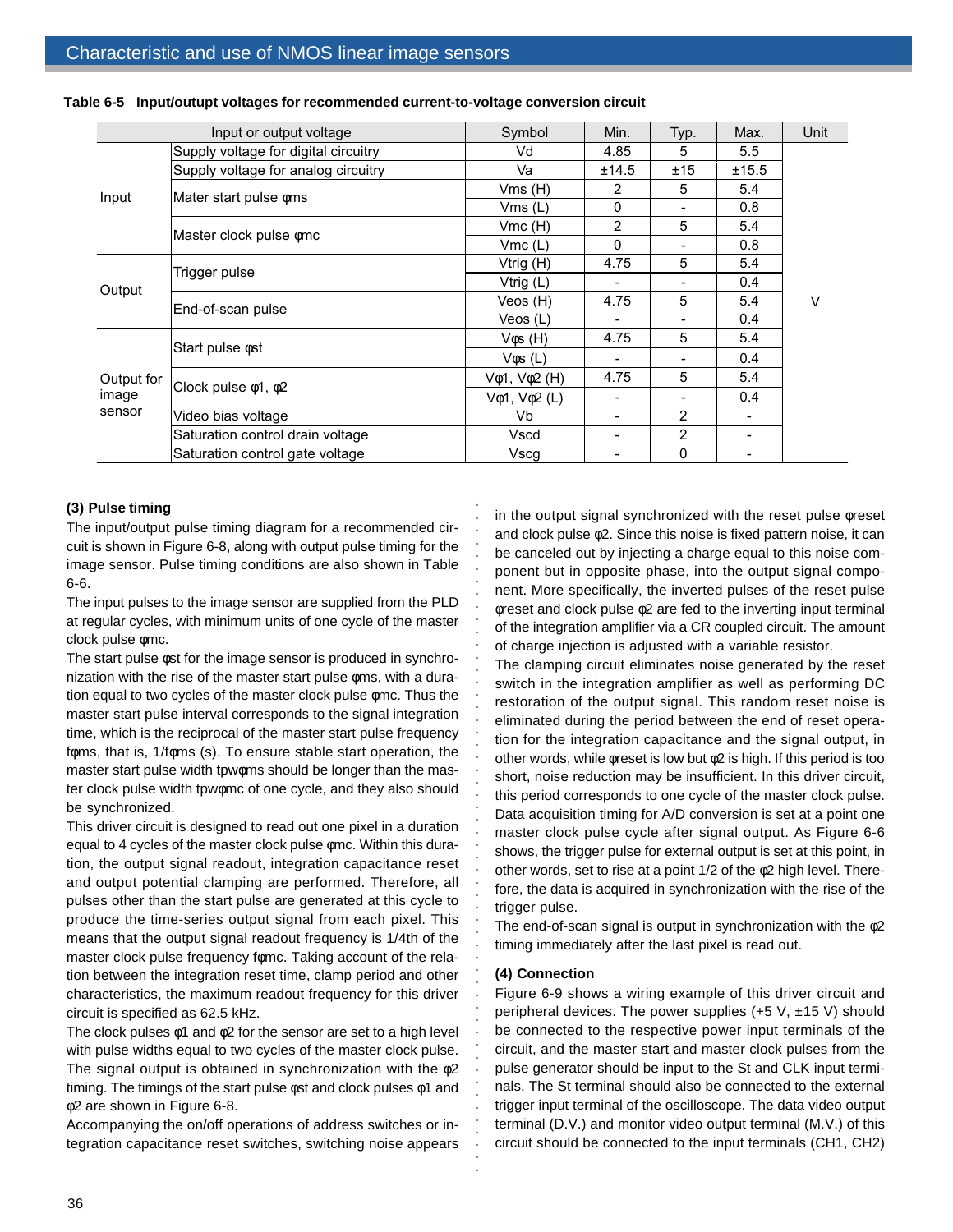

## **Figure 6-8 Timing diagram for recommended external current-integration conversion circuit**

## **Table 6-6 Pulse timing conditions for recommended external-current integration circuit**

|        | Parameter                                            | Symbol                                             | Min.         | Typ.           | Max. | Unit |
|--------|------------------------------------------------------|----------------------------------------------------|--------------|----------------|------|------|
|        | Mater start pulse oms width                          | tpwoms                                             | $1/f\phi$ mc |                |      | s    |
|        | Mater start pulse oms rise time / fall time          | troms, tfoms                                       |              |                | 500  |      |
| Input  | Master clock pulse omc width                         | tpwomc                                             | 30           | $\blacksquare$ |      | ns   |
|        | Master clock pulse omc rise time / fall time         | tromc, tfomc                                       |              |                | 500  |      |
|        | Master clock frequency                               | fomc                                               |              |                | 375  | kHz  |
|        | End of scan pulse width                              | tpweos                                             |              | $2/f\phi$ mc   |      | s    |
|        | End of scan pulse rise time / fall time              | treos, tfeos                                       |              |                | 100  | ns   |
| Output | Trigger pulse width                                  | tpwtrig                                            |              | $1/f\phi$ mc   | ۰.   | s    |
|        | Trigger pulse rise time / fall time                  | trtrig, tftrig                                     |              |                | 100  | ns   |
|        | Start pulse $\phi$ st width                          | tpwos                                              |              | $2/f\phi$ mc   |      | s    |
| Output | Start pulse $\phi$ st rise time / fall time          | tros, tfos                                         |              |                | 100  | ns   |
| sensor | for image Clock pulse $\phi$ 1 width                 | tpw <sub>0</sub> 1                                 |              | $2/f\phi$ mc   |      |      |
|        | Clock pulse $\phi$ 2 width                           | tpw $\phi$ 2                                       |              | $2/f\phi$ mc   |      | s    |
|        | Clock pulse $\phi$ 1, $\phi$ 2 rise time / fall time | tr $\phi$ 1, tf $\phi$ 1, tr $\phi$ 2, tf $\phi$ 2 |              |                | 100  | ns   |

aaaaaaa

aaaaaaaaaaaaaaaaaaaaaaaaaaaaa

of the oscilloscope. The trigger output terminal (Trig) and data video output terminal (D.V.) of this circuit should be connected to the timing input terminal and analog input terminal of the S/H and A/D conversion circuit, respectively.

After all connections are complete, turn on the power to each device.

## **(5) Adjusting switching noise cancellation**

As explained in the previous section "(3) Pulse timing" the switching noise appearing in the output can be canceled out by introducing φreset and φ2 at the inverting input terminal of the integration amplifier via a CR coupled circuit.

To make adjustment, first operate the image sensor under dark conditions and then observe the monitor video output on the oscilloscope. The monitor video output is a positive going signal with respect to 2 V, so switch the oscilloscope input selector to AC. In this state, adjust the variable resistors VR1 and VR2 shown in the circuit diagram of Figure 6-7 until switching noise synchronized with φreset and φ2 is minimized. The photographs in Figure 6-10 show the switching noise adjustment and saturated output state as displayed on the oscilloscope.

#### **Figure 6-9 Wiring example (recommended external current integration circuit)**

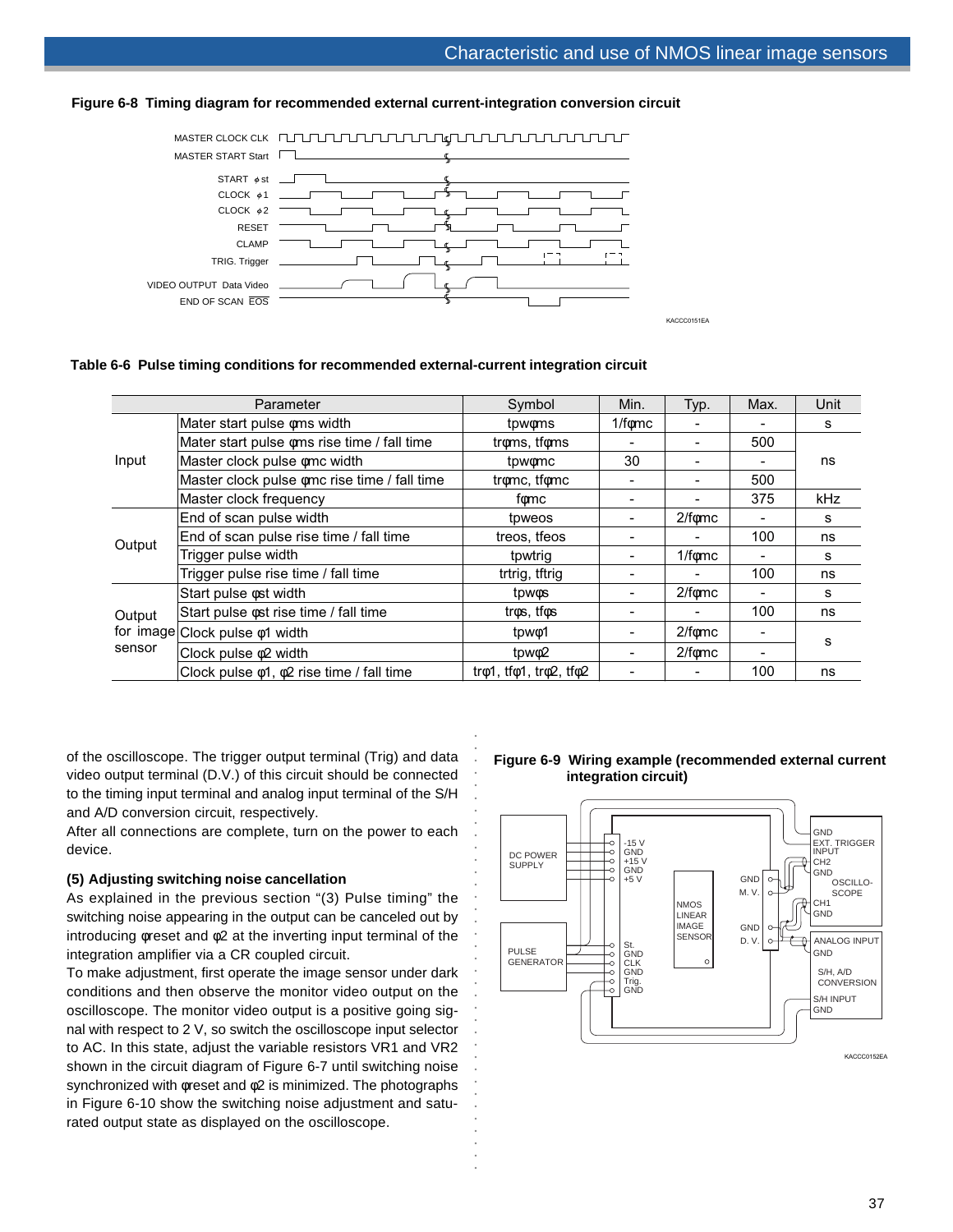## **Figure 6-10 Adjustment and saturated output of external current-integration circuit**

#### **(a) Before VR1 adjustment**



## **(b) After VR1 adjustment**



## **(c) Before VR2 adjustment**



## **(d) After VR2 adjustment**



## **(e) Saturated output**

aaaaaaaaaaaaaaaaaaaaaaaaaaaaaaaaaaaaaaaaaaaaaaaaaaaaa



## **(f) Enlarged view near EOS pulse**



## **(6) Caution items**

aaaaaaaaaaaaaaaaaaaaaaaaaaaaaaaaaa

If operation is abnormal, check the following points.

- (a) Are correct voltages (+5 V,  $\pm$ 15 V) supplied to the circuit board?
- (b) Are the specified master clock and master start pulses input to the circuit board?
- (c) Are the clock pulses φ1, φ2 and start pulse φst being supplied to the image sensor socket pins?
- (d) Is the end-of-scan (EOS) signal being output?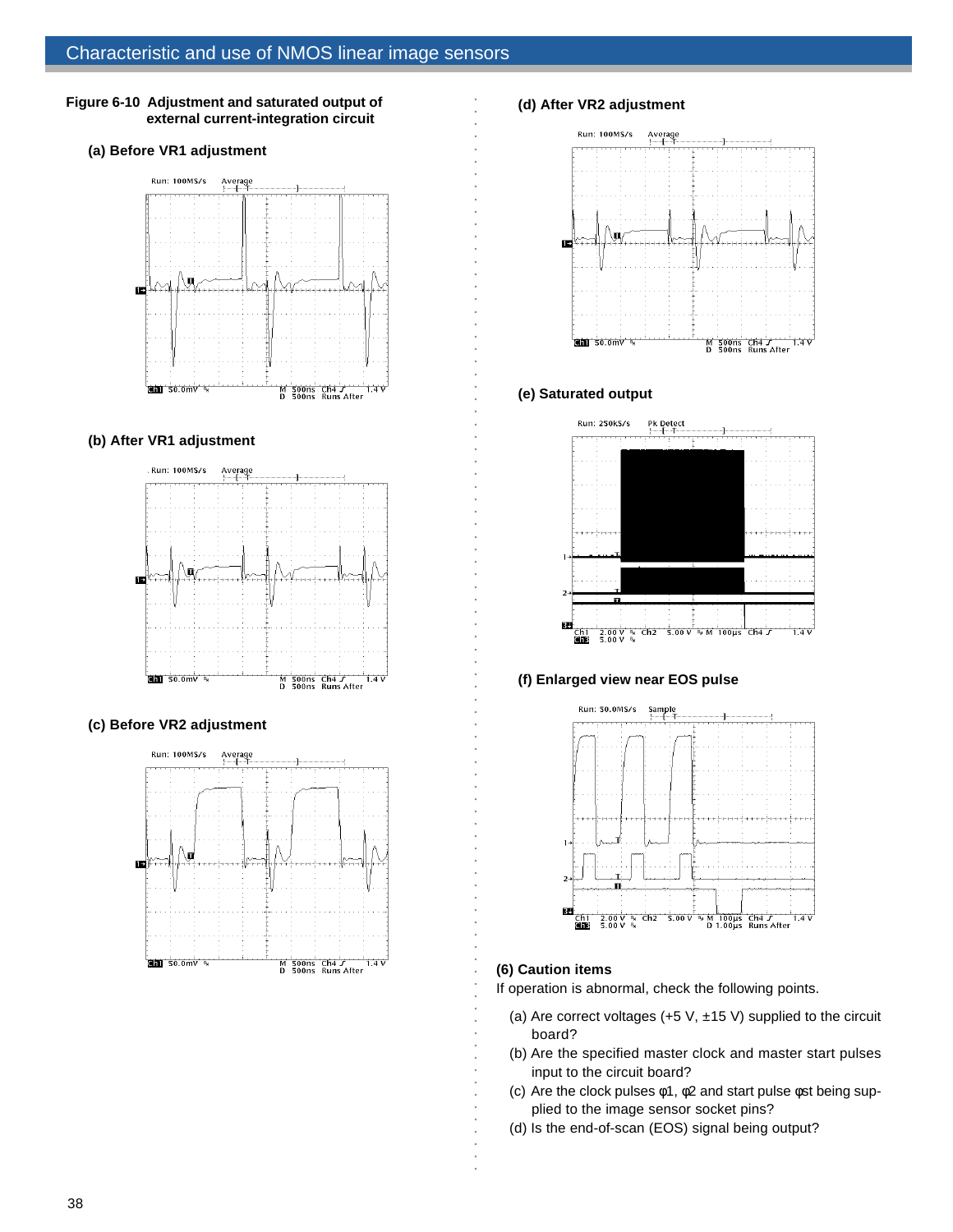## **6-2. Driver circuit for voltage output type image sensor**

## **(1) Circuit configuration**

This type of driver circuit basically consists of a control signal generator and a video signal processor. Figures 6-11 and 6-12 show the block diagram and circuit diagram of a recommended driver circuit. The control signal generator produces various control pulses required for the image sensor and external signal processor. The video signal processor performs inverting amplification and DC restoration of the image sensor video signal and then outputs the processed signal. By applying external supply voltages for digital and analog circuitry, and also master clock and master start pulses, this driver circuit provides a data video output, trigger pulse and end-of-scan (EOS) pulse. Table 6-7 gives a description of the input/output terminals.

The control signal generator consists of a PLD (programmable logic device), and generates a start pulse and two-phase clock pulses to operate the shift register and also a reset signal for internal signal processing. The control signal generator also provides a trigger signal for external sample-and-hold and outputs it via a buffer. These signals are synchronized with an external master clock pulse, and are initialized by an external master start pulse. The master clock and master start pulses are input to the PLD via a buffer.

The video signal processor consists of a non-inverting amplifier and an inverting amplifier. Image sensors to be used with this driver circuit incorporate a signal processing circuit comprised of a current integration circuit utilizing video line capacitance and an impedance conversion circuit. If a load (resistance or capacitance) is added to the sensor video line, stable sensor operation cannot be maintained, so this signal should be input to the non-inverting terminal of the first-stage amplifier. However, the image sensor provides a negative going, boxcar waveform output with respect to a certain positive potential. The output signal must therefore be transformed into a signal with positive polarity with respect to ground, in order to make signal processing easy by an external circuit. In this driver circuit, the video signal is next fed to the inverting input terminal of the second-stage amplifier while the non-inverting input terminal is biased at a positive potential. The offset can be compensated by adjusting this bias voltage, and the output will be a positive



## **Figure 6-11 Block diagram of driver circuit for voltage output type image sensor**

#### **Figure 6-12 Recommended driver circuit for voltage output type image sensor**



.<br>.<br>.<br>.

KACCC0154EA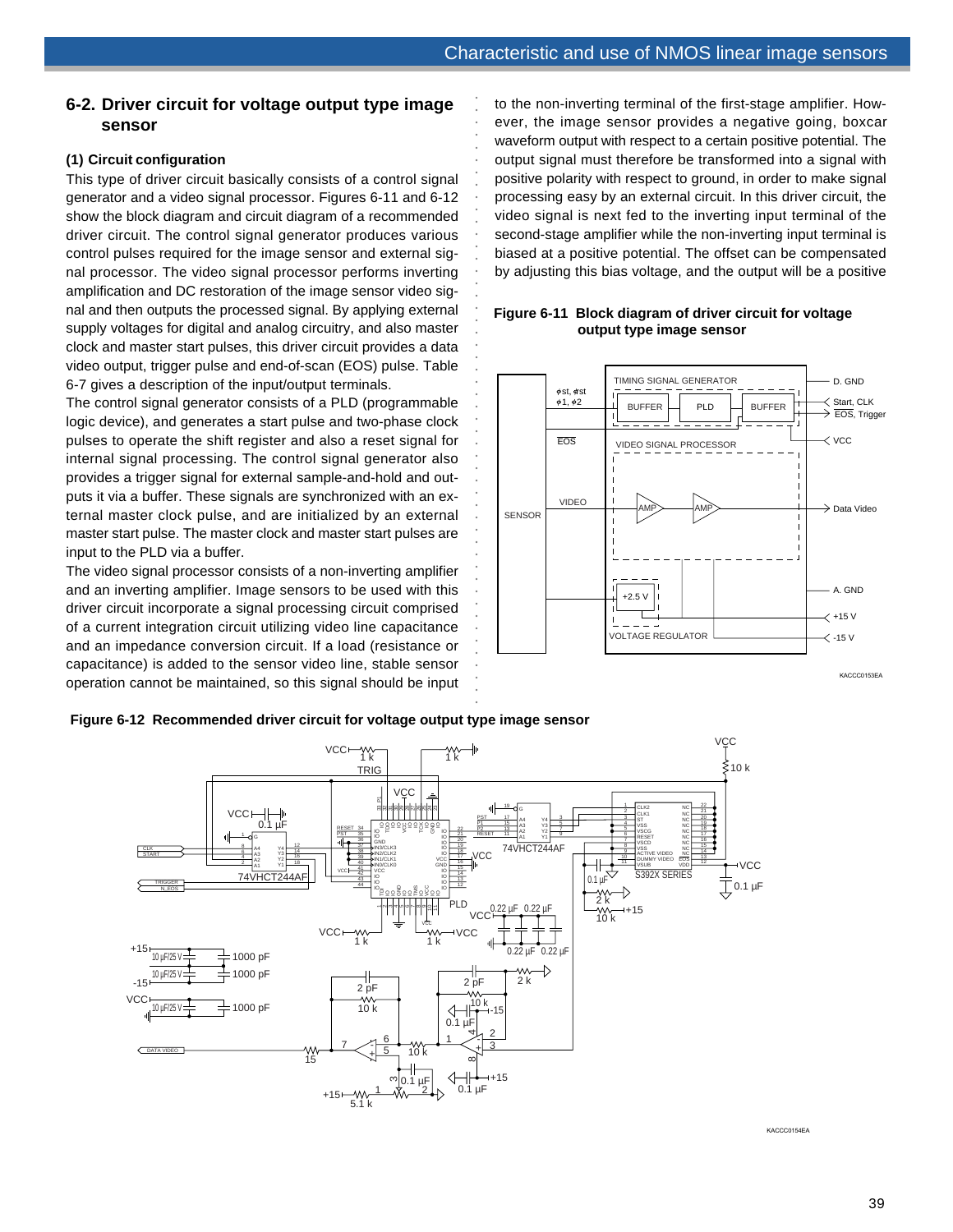|        | Terminal name                                | Symbol on<br>board | Polarity | <b>Function</b>                                                        |  |
|--------|----------------------------------------------|--------------------|----------|------------------------------------------------------------------------|--|
|        | Supply voltage Vd<br>(for digital circuitry) | $+5$               |          | +5 V, 70 mA                                                            |  |
| Input  | Supply voltage Va                            | $+15$              |          | +15 V. 30 mA                                                           |  |
|        | (for analog circuitry)                       | $-15$              |          | -15 V. 30 mA                                                           |  |
|        | Master start pulse oms                       | <b>START</b>       | Positive | Initializes internally generated pulse; C-MOS logic compatible.        |  |
|        | Master clock pulse omc                       | <b>CLK</b>         | Positive | Synchronies internally generated pulse; CMOS logic<br>compatible.      |  |
|        | Ground                                       | G                  |          | Ground.                                                                |  |
|        | Video                                        | Video              | Positive | Video output.                                                          |  |
| Output | Trigger pulse                                | Trig.              | Positive | A/D conversion timing signal; CMOS logic compatible.                   |  |
|        | End-of-scan pulse                            | <b>EOS</b>         |          | Negative End-of-scan signal for shirt register; CMOS logic compatible. |  |

aaaaaaaaaaaaaaaaaaaaaaa

#### **Table 6-7 Input/output terminal description of driver circuit for voltage output type image sensors**

signal with respect to ground. The output signal is amplified 6 times by these two amplifiers and derived from the video output terminal.

The end-of-scan (EOS) terminal is pulled up at 5 V, with a resistor of 10 kΩ. The end-of-scan signal appears synchronized with the φ2 timing immediately after the last pixel is scanned, and is available for an external device from the EOS terminal via the buffer.

Note the following points when selecting amplifiers.

## **(a) Non-inverting amplifie**r

Choose a high-speed operational amplifier with low noise.

#### **(b) Inverting amplifier**

Choose a high-speed operational amplifier that is resistant to load capacitance.

#### **(2) Supply voltage**

Table 6-8 shows the recommended values of input supply voltage, input pulse amplitude voltage, output voltage and output pulse amplitude voltage.

The input supply voltage Vd for digital circuitry is +5 V, and Va for analog circuitry is  $\pm 15$  V. The input pulses consist of a master clock pulse φmc and a master start pulse φms. These are positive going outputs and their amplitude voltages Vmc and Vms are both 5 V. The trigger pulse for external output is a positive going output while the end-of-scan pulse is a negative going output. Their amplitude voltages Vtrig and Veos are also 5 V. The final data video output obtained has a positive polarity with respect to the ground.

|                 | Input or output voltage                             | Symbol                                 | Min.                     | Typ.                     | Max.  | Unit   |
|-----------------|-----------------------------------------------------|----------------------------------------|--------------------------|--------------------------|-------|--------|
|                 | Supply voltage for digital circuitry                | Vd                                     | 4.85                     | 5                        | 5.5   |        |
|                 | Supply voltage for analog circuitry                 | Va                                     | ±14.5                    | ±15                      | ±15.5 |        |
|                 |                                                     | Vms(H)                                 | 2                        | 5                        | 5.4   |        |
| Input           | Mater start pulse $\phi$ ms                         | Vms(L)                                 | $\mathbf 0$              | $\blacksquare$           | 0.8   |        |
|                 | Master clock pulse omc                              | Vmc(H)                                 | $\overline{2}$           | 5                        | 5.4   |        |
|                 |                                                     | Vmc(L)                                 | $\Omega$                 | $\blacksquare$           | 0.8   |        |
|                 | Trigger pulse                                       | Vtrig (H)                              | 4.75                     | 5                        | 5.4   |        |
|                 |                                                     | Vtrig (L)                              |                          | $\blacksquare$           | 0.4   |        |
| Output          | End-of-scan pulse                                   | Veos (H)                               | 4.75                     | 5                        | 5.4   |        |
|                 |                                                     | Veos $(L)$                             | $\overline{\phantom{0}}$ | $\overline{\phantom{0}}$ | 0.4   |        |
|                 |                                                     | Vs(H)                                  | 4.75                     | 5                        | 5.4   | $\vee$ |
|                 | Start pulse $\phi$ st                               | Vs (L)                                 |                          | $\blacksquare$           | 0.4   |        |
|                 |                                                     | V <sub>¢1</sub> , V <sub>¢</sub> 2 (H) | 4.75                     | 5                        | 5.4   |        |
|                 | Clock pulse $\phi$ 1, $\phi$ 2                      | $V\phi$ 1, $V\phi$ 2 (L)               |                          | $\blacksquare$           | 0.4   |        |
| Output for      |                                                     | Vr(H)                                  | 4.75                     | 5                        | 5.4   |        |
| image<br>sensor | Reset pulse or                                      | Vr(L)                                  | $\overline{\phantom{0}}$ | $\blacksquare$           | 0.4   |        |
|                 | Reset voltage                                       | Vr                                     |                          | 2.5                      |       |        |
|                 | Saturation control drain voltage                    | Vscd                                   |                          | 2.5                      |       |        |
|                 | Saturation control gate voltage                     | Vscg                                   | $\blacksquare$           | $\Omega$                 | -     |        |
|                 | Internal output processing circuit drain<br>voltage | Vdd                                    |                          | 5                        |       |        |

## **Table 6-8 Input/output voltages for recommended driver circuit designed for voltage output type image sensors**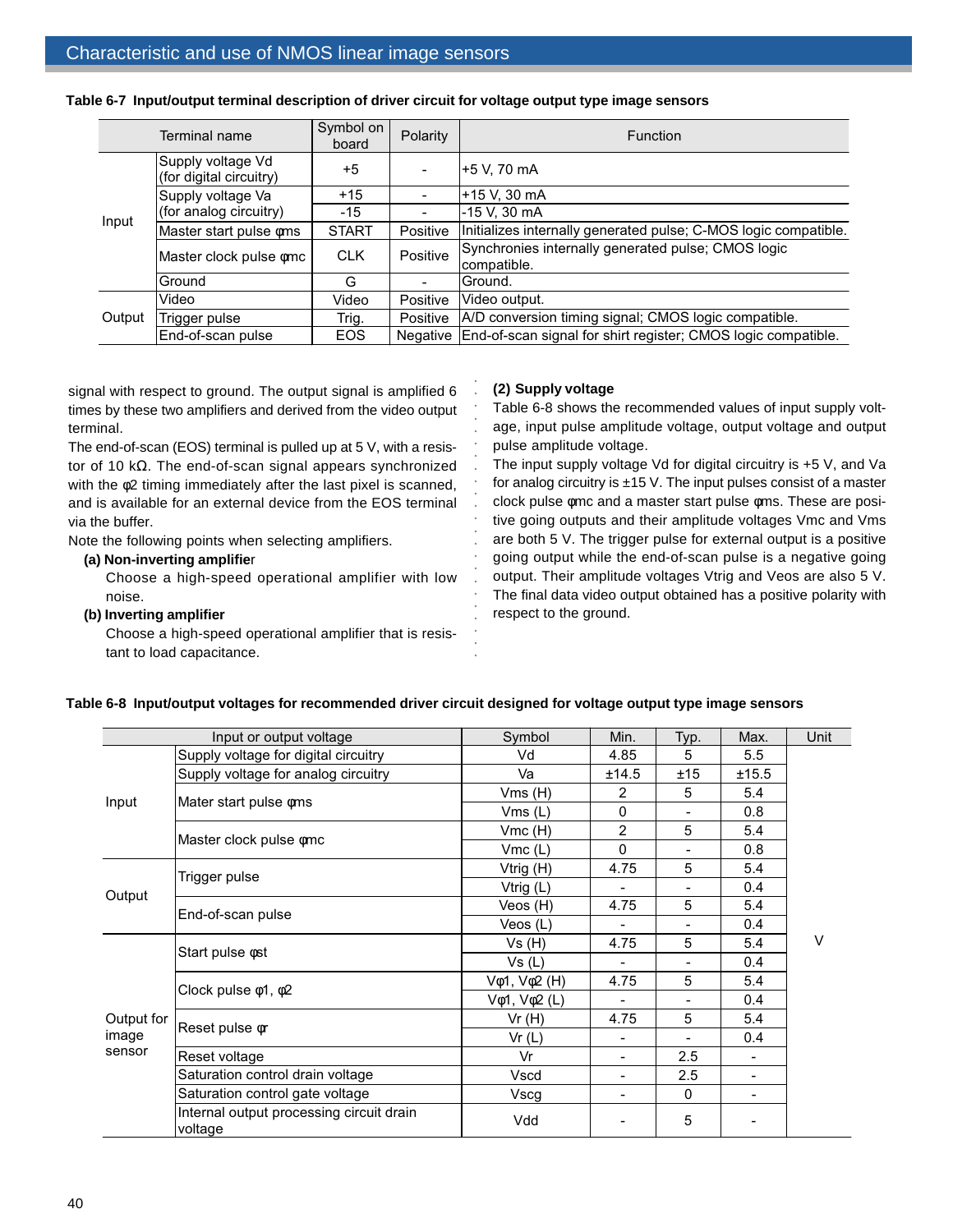Voltages actually applied to the image sensor are as follows: The amplitude of the clock pulses Vφ1 and Vφ2, start pulse Vφst, and reset pulse Vφr are 5 V; the reset voltage Vr that determines the photodiode reset potential is 2.5 V; the saturation control gate voltage Vscg is 0 V; the saturation control drain voltage Vscd is 2.5 V which is equal to the reset voltage Vr; the supply voltage Vdd for the drain of the internal signal processor is 5 V. The Vss, Vsub and NC terminals are all grounded. The dummy video output is not used with this circuit, so the dummy video output terminal is left open.

## **(3) Pulse timing**

The input/output pulse timing diagram for this driver circuit is shown in Figure 6-13, along with its output pulse timing for the image sensor. The pulse timing conditions are listed in Table 6- 9.

The input pulses to the image sensor are supplied from the PLD at regular cycles, with minimum units of one cycle of the master clock pulse φmc. The start pulse φst for the image sensor is produced in synchronization with the fall of the master start pulse φms, with a duration equal to two cycles of the master clock pulse φmc. Thus the master start pulse interval corresponds to the signal integration time, which is the reciprocal of the master start pulse frequency foms, that is 1/foms (s). To ensure stable start operation, the master start pulse width tpwφms should be longer than the master clock pulse width tpwomc of one cycle.

This driver circuit is designed to read out one pixel in a period equal to 6 cycles of the master clock pulse φmc. Both the readout for one pixel and the reset for the photodiode and video line are performed in this period. For this reason, all pulses other

## **Figure 6-13 Timing diagram of recommended driver circuit for voltage output type image sensor**



aaaaaaaaaaa

aaaaaaaaaaaa

KACCC0155EA

## **Table 6-9 Pulse timing conditions for recommended driver circuit for voltage output type image sensor**

| Parameter           |                                                           | Symbol                                             | Min.                     | Typ.                     | Max.           | Unit       |
|---------------------|-----------------------------------------------------------|----------------------------------------------------|--------------------------|--------------------------|----------------|------------|
|                     | Mater start pulse oms width                               | tpwoms                                             | $1/f\phi$ mc             |                          |                | s          |
|                     | Mater start pulse oms rise time / fall time               | troms, tfoms                                       |                          | ۰                        | 500            |            |
| Input               | Master clock pulse omc width                              | tpwomc                                             | 30                       | $\blacksquare$           |                | ns         |
|                     | Master clock pulse omc rise time / fall time              | tromc, tfomc                                       |                          |                          | 500            |            |
|                     | Master clock frequency                                    | f⊚mc                                               | $\blacksquare$           |                          | 3              | <b>MHz</b> |
|                     | End of scan pulse width                                   | tpweos                                             |                          | 4/fomc                   |                | s          |
|                     | End of scan pulse rise time / fall time                   | treos, tfeos                                       | $\overline{\phantom{0}}$ | ۰                        | 100            | ns         |
| Output              | Trigger pulse width                                       | tpwtrig                                            | -                        | 3/fomc                   | $\blacksquare$ | s          |
|                     | Trigger pulse rise time / fall time                       | trtrig, tftrig                                     | $\overline{\phantom{0}}$ |                          | 100            | ns         |
|                     | Start pulse ost width                                     | tpwos                                              |                          | $2/f \phi mc$            |                | s          |
|                     | Start pulse $\phi$ st rise time / fall time               | tros, tfos                                         |                          |                          | 100            | ns         |
|                     | Clock pulse $\phi$ 1 width                                | tpwo1                                              |                          | $2/f \phi mc$            | $\blacksquare$ |            |
|                     | Clock pulse $\phi$ 2 width                                | tpw $\phi$ 2                                       |                          | 4/f <sub>0</sub> mc      |                | s          |
| Output<br>for image | Clock pulse $\phi$ 1, $\phi$ 2 rise time / fall time      | tr $\phi$ 1, tf $\phi$ 1, tr $\phi$ 2, tf $\phi$ 2 | -                        | $\overline{\phantom{a}}$ | 100            | ns         |
| sensor              | Reset pulse or width                                      | tpw $\phi$ r                                       |                          | 3/fomc                   | $\blacksquare$ | s          |
|                     | Reset pulse or rise time / fall time                      | trør, tfør                                         |                          | $\blacksquare$           | 100            |            |
|                     | Reset pulse $\phi$ 2 overlap times                        | toovr                                              |                          | $2/f \phi mc$            | -              |            |
|                     | Reset pulse rise time to $\phi$ 2 fall time<br>difference | td $\phi$ -2                                       |                          | $1/f \phi mc$            |                | ns         |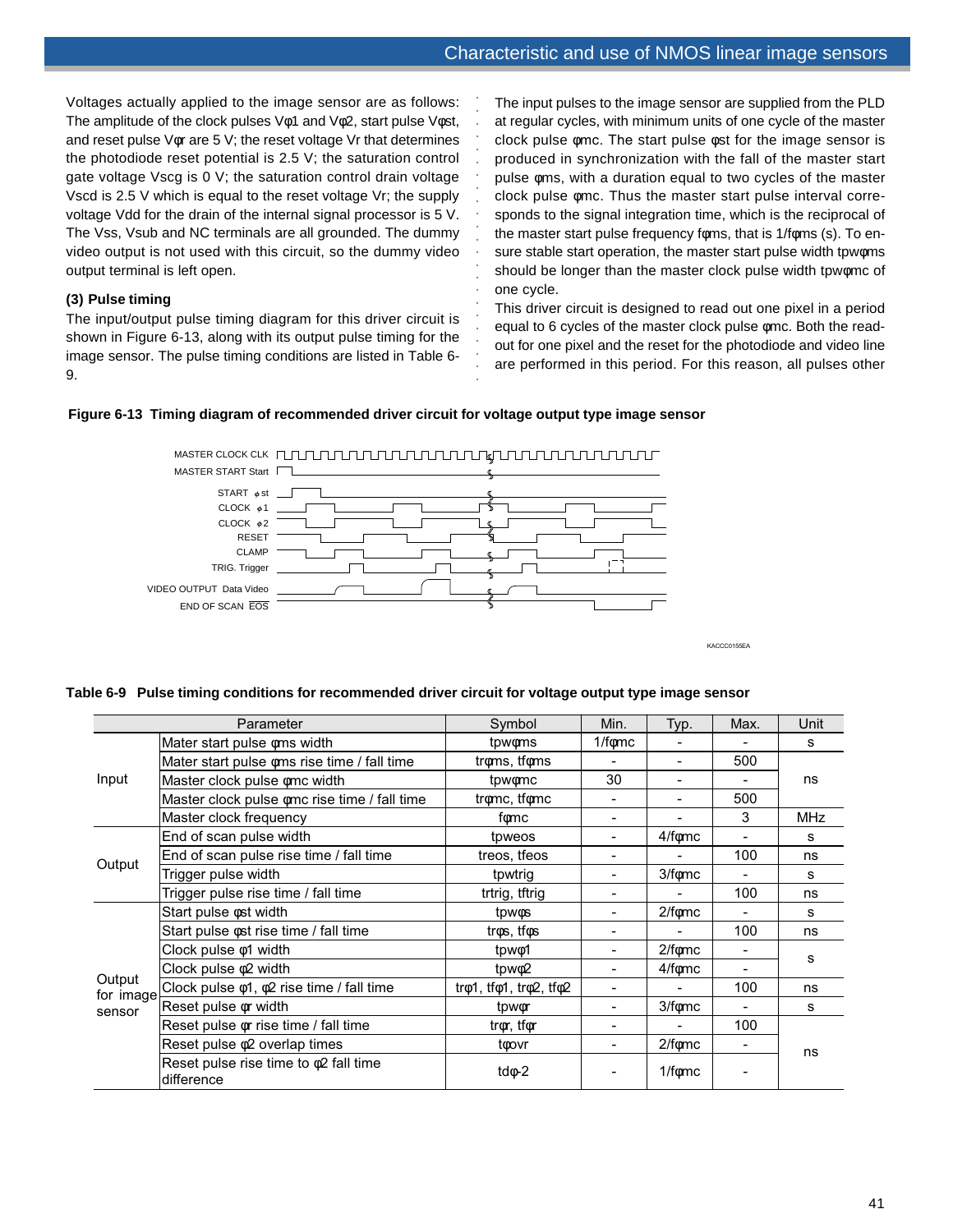than the start pulse are generated at this cycle to produce the time-series output signal of each pixel. This means that the output signal readout frequency is 1/6th of the master clock pulse frequency fφmc. Taking account of the relation between the photodiode reset time and other characteristics, the maximum readout frequency for this driver circuit is specified as 500 kHz.

The clock pulses  $\phi$ 1 and  $\phi$ 2 are in a complementary relation. Both pulses are set to a high level with a pulse width respectively equal to two and four cycles of the master clock pulse. The signal output is obtained in synchronization with the φ2 timing. The timing of the start pulse  $\phi$ st and clock pulses  $\phi$ 1 and  $\phi$ 2 are also shown in Figure 6-13.

The photodiode potential is reset by simultaneously turning on the address switch and the reset switch for internal signal processing circuit so that the photodiode potential is set equal to the reset voltage Vr. Since the address switch operates synchronized with the clock pulse φ2, the reset pulse φr must overlap with φ2. In this driver circuit operation, the reset pulse φr sets to high level for a period equal to three cycles of the master clock pulse and the two cycles of them are overlapped with φ2. To maintain the photodiode reset potential at a constant value, the reset pulse φr falls one master clock cycle earlier than the rise of φ2. The timing diagram of reset pulse φr is also shown in Figure 6-13. The video output signal is obtained between the rise of φ2 and the rise of φr.

Data acquisition timing for A/D conversion in this driver circuit is set at a point one master clock pulse cycle after the signal output. As shown in Figure 6-13, the trigger pulse for external output is set to rise at a point 1/4th of the φ2 high level. Data is therefore acquired in synchronization with the rise of the trigger pulse.

The end-of-scan signal is output in synchronization with the φ2 timing immediately after the last pixel is read out.

## **(4) Connections**

aaaaaaaaaaaaaaaaaaaaaa

aaaaaaaaaaaaaaaaaaaaaa

Figure 6-14 shows a wiring example for this driver circuit and peripheral devices. The power supplies  $(+5 \text{ V}, \pm 15 \text{ V})$  should be connected to their respective power input terminals of the circuit, and the master start and master clock pulses from the pulse generator should be input to the St and CLK input terminals. The St terminal is also connected to the external trigger input terminal of the oscilloscope and the data video output (Video) is input to the oscilloscope. The trigger output terminal (Trig) and data video output terminal (Video) of this circuit should be connected respectively to the timing input terminal and analog input terminal of the S/H and A/D conversion circuit.

## **(5) Adjusting the output offset level**

As explained in the previous section "(1) Circuit configuration", the video output offset level can be adjusted by varying the voltage applied to the non-inverting input terminal of the inverting amplifier. This adjustment is made by using a variable resistor shown in the recommended driver circuit diagram.

To make this adjustment, first operate the image sensor under dark conditions and then observe the video output on the oscilloscope. Adjust the variable resistor so that the output level during the φ2 high and φr low levels are set to ground level as shown in oscilloscope photographs of Figure 6-15.

## **Figure 6-14 Wiring example (recommended driver circuit for voltage output type)**



KACCC0156EA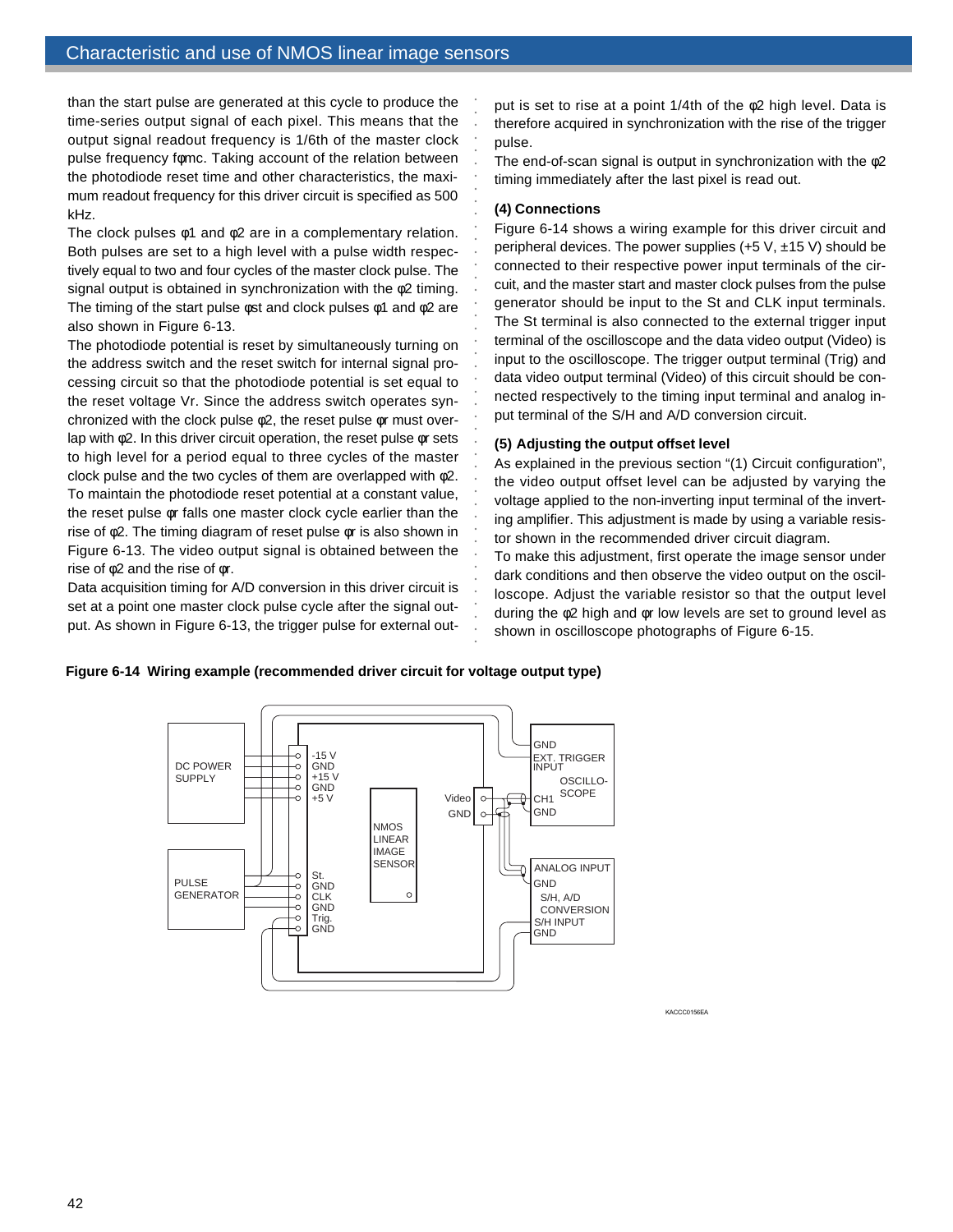## **Figure 6-15 Offset adjustment and saturated output of driver circuit for voltage output type sensor**

## **(a) Before offset adjustment**



#### **(b) After offset adjustment**



## **(c) Saturated output**



#### **(d) Enlarged view near EOS pulse**



## **(6) Caution points**

aaaaaaaaaaaaaaaaaaaaaaaaaaaaaaaaa

aaaaaaaaaaaaaaaaaaaaaaaaaaaaaaaaaaaaaaaaaaaaaaaaaaaaaa

If operation is abnormal, check the following points.

- (1) Are correct voltages (+5 V,  $\pm$ 15 V) being supplied to the circuit board?
- (2) Are the specified master clock and master start pulses input to the circuit board?
- (3) Are the clock pulses φ1, φ2 and start pulse φst being supplied to the image sensor socket pins?
- (4) Is the end-of-scan (EOS) signal being output?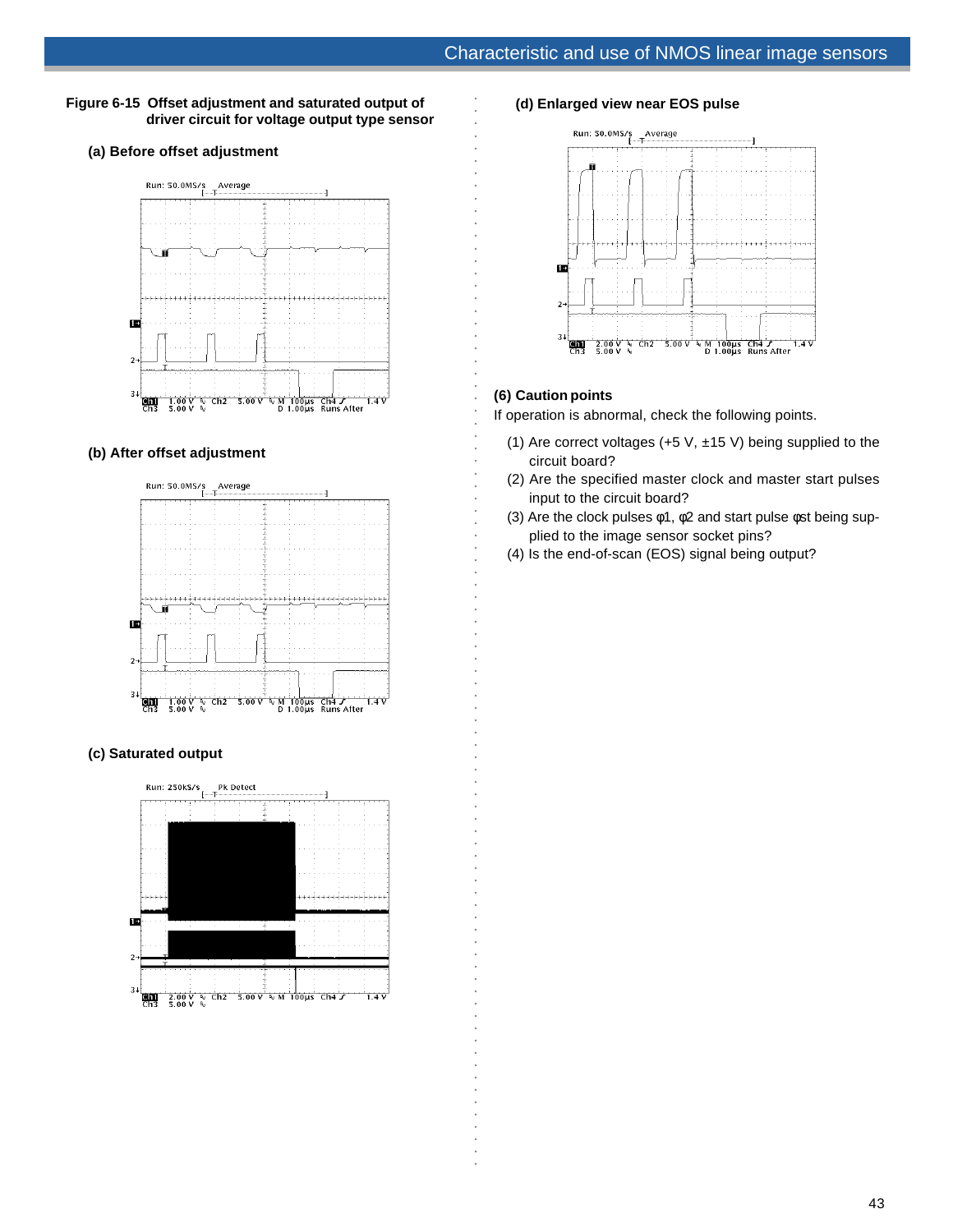## **6-3. Pulse generator**

## **(1) Circuit configuration**

Figure 6-16 shows the circuit diagram of a recommended pulse generator. By applying an external supply voltage of 5 V (30 mA), this pulse generator provides a master clock pulse and master start pulse outputs. Since a crystal oscillator is used as master clock, highly accurate pulse signals can be obtained. The master start pulse initializes the driver circuit and determines the integration time of the image sensor. The master clock pulse becomes a minimum pulse unit originated in the PLD and also determines the image sensor operating time (data rate).

Figure 6-17 shows timing diagrams for the master clock and master start pulses. The master start pulse width is set twice as long as the master clock pulse width.

## **Figure 6-16 Recommended pulse generator circuit**

## **(2) Master clock pulse setting**

To set the master clock pulse, use the rotary switch SW-CLK. The original clock frequency is divided by the PLD.

## **(3) Master start pulse interval setting**

To set the master clock pulse interval, use the rotary switch SW-START and slide switch SW-125.

This master start pulse interval corresponds to the integration time. Since integration time =  $X X10<sup>y</sup>$  (s), the PLD should be programmed so that X can be set with SW-125 and Y with SW-START.



aaaaaaaaaaaaaaaaaaaaaaaaa

KACCC0157EA

## **Figure 6-17 Timing diagram for recommended pulse generator circuit**



KACCC0126EA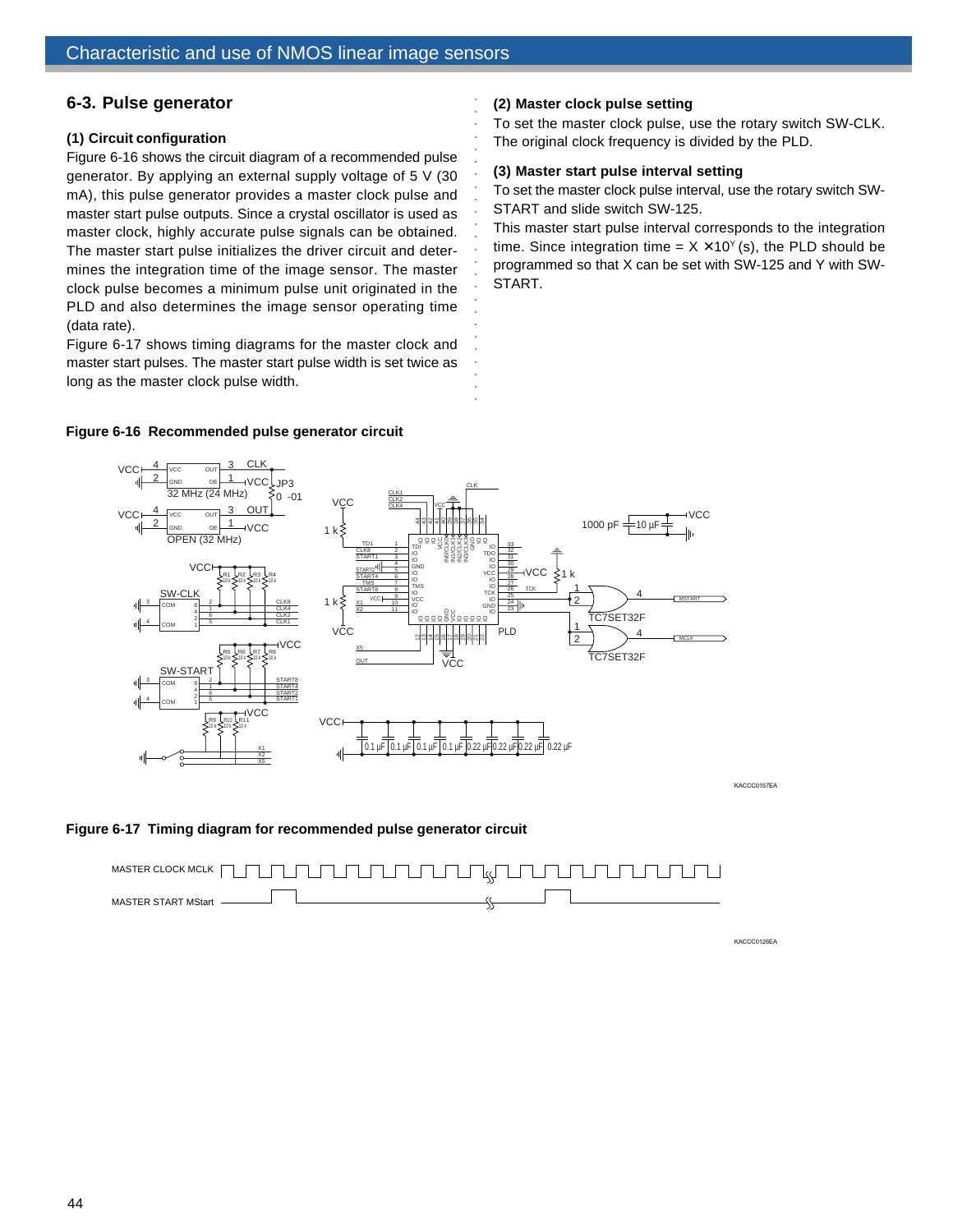# 7. Standard driver circuits

Hamamatsu offers various types of driver circuits specifically designed to operate NMOS linear image sensors as shown in Table 7-1.

## **Table 7-1 Driver circuits for NMOS linear image sensors**

|                       | Type                                     | Driver circuit |                 | Multichannel detector head |
|-----------------------|------------------------------------------|----------------|-----------------|----------------------------|
| Circuit configuration |                                          | board type No. | Non-cooled type | Cooled type                |
| Current output type   | IExternal current<br>lintegration method | C7884/-01      | C8892           | C5964 series               |

aaaaaaaaaaaaaaaaaaaaaaaaaaaaaaaaa

aaaaaaaaaaaaaaaaaaaaaaaaaaaaaaaa

## **7-1. Driver circuit configurations**

Hamamatsu provides two types of driver circuits for current output type NMOS image sensors (S3901 to S3904, S8380, S8381 series): a current-to-voltage conversion type and a current integration type.

The driver circuit basically consists of a pulse generator and a signal processor. The pulse generator produces start pulses and two-phase clock pulses necessary to drive the image sensor by input of external master clock and master start pulses. It also outputs trigger pulses for data acquisition. The signal processor performs the signal processing necessary for video output of the image sensor, as described below.

# **(1) Current output/current integration type (C7884 series,**

## **C8892, C5964 series)**

These circuits perform integration of video output current, offset cancellation, signal amplification and noise elimination with a clamping circuit.

## **7-2. Driver circuit functions**

Hamamatsu provides three types of driver circuits with different functions: board type, cooled multichannel detector head and non-cooled multichannel detector head. Their outline drawings are shown in Figure 7-1.

## **(1) Board type**

This board type driver circuit is designed so that an image sensor can be mounted in the center of the board. Since the board is compact and easy to use, it can be used not only in image sensor evaluation but also in actual applications when installed into equipment.

## **(2) Non-cooled multichannel detector head**

This is a driver circuit assembled into a compact detector head with a circular configuration.This has a circular flange (approximately φ8 cm diameter bolt circle) for connection to a monochromator and the depth is as short as less than 40 mm. It has the same connector pin arrangement. (Note: This pin arrangement differs from C7884 and C7884-01.)

The case of each detector head has shielding effects against external noise and an optical axis alignment function for image sensor. The signal input from, or output to external devices can be handled through the single connector located on the rear of the case, allowing easy handling.

## **(3) Cooled multichannel detector head**

This multichannel detector head has a temperature control circuit and heat radiating fins to maintain sensor temperature at 0 °C. Cooling the image senor reduces its dark current and allows an extended time for integrating signal charge.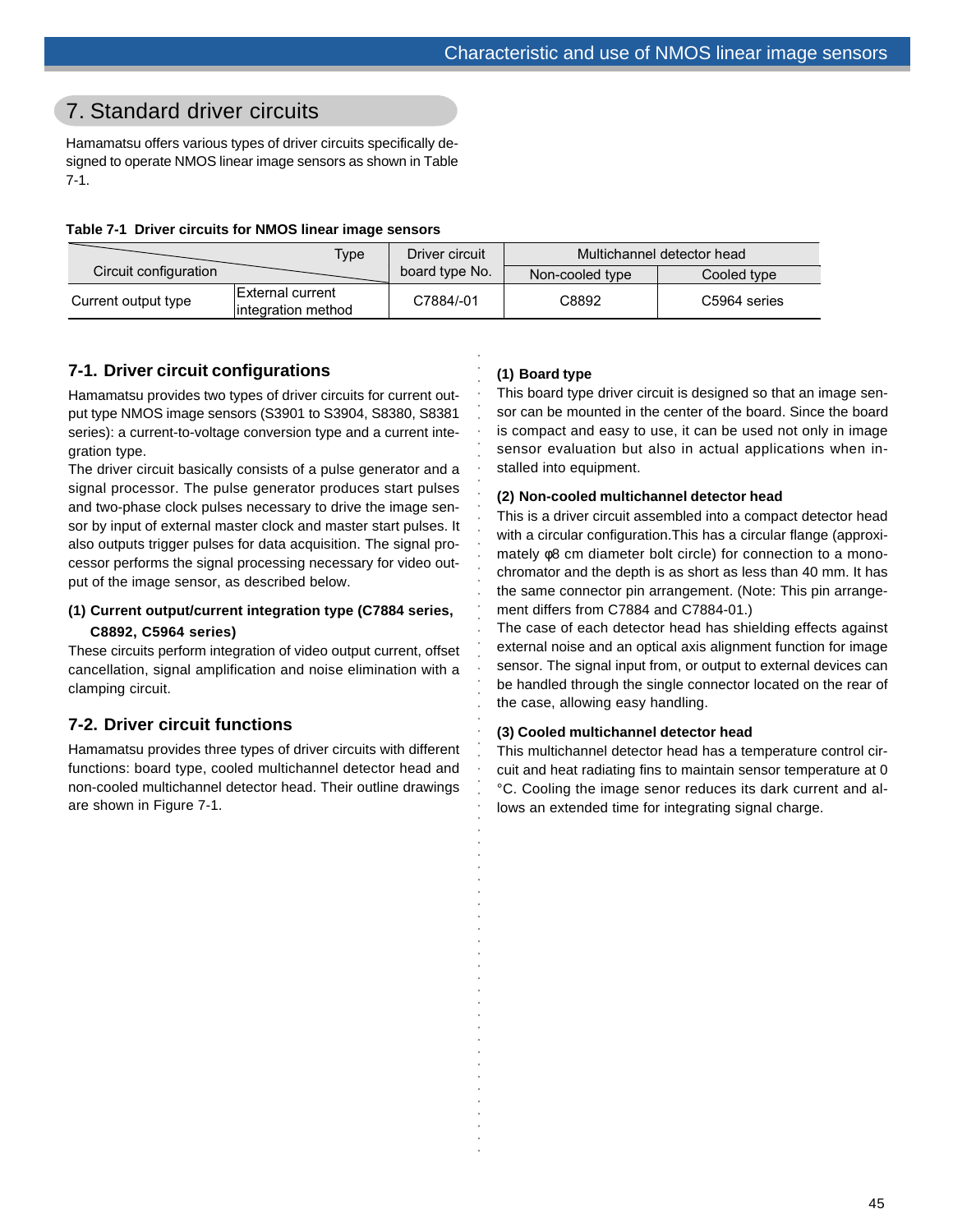## **Figure 7-1 Dimensional outlines (Unit: mm)**

#### **(a) C7884/-01**



KACCA0086EA

## **(b) C8892**



WEIGHT: approx. 0.16 kg

KACCA0113EA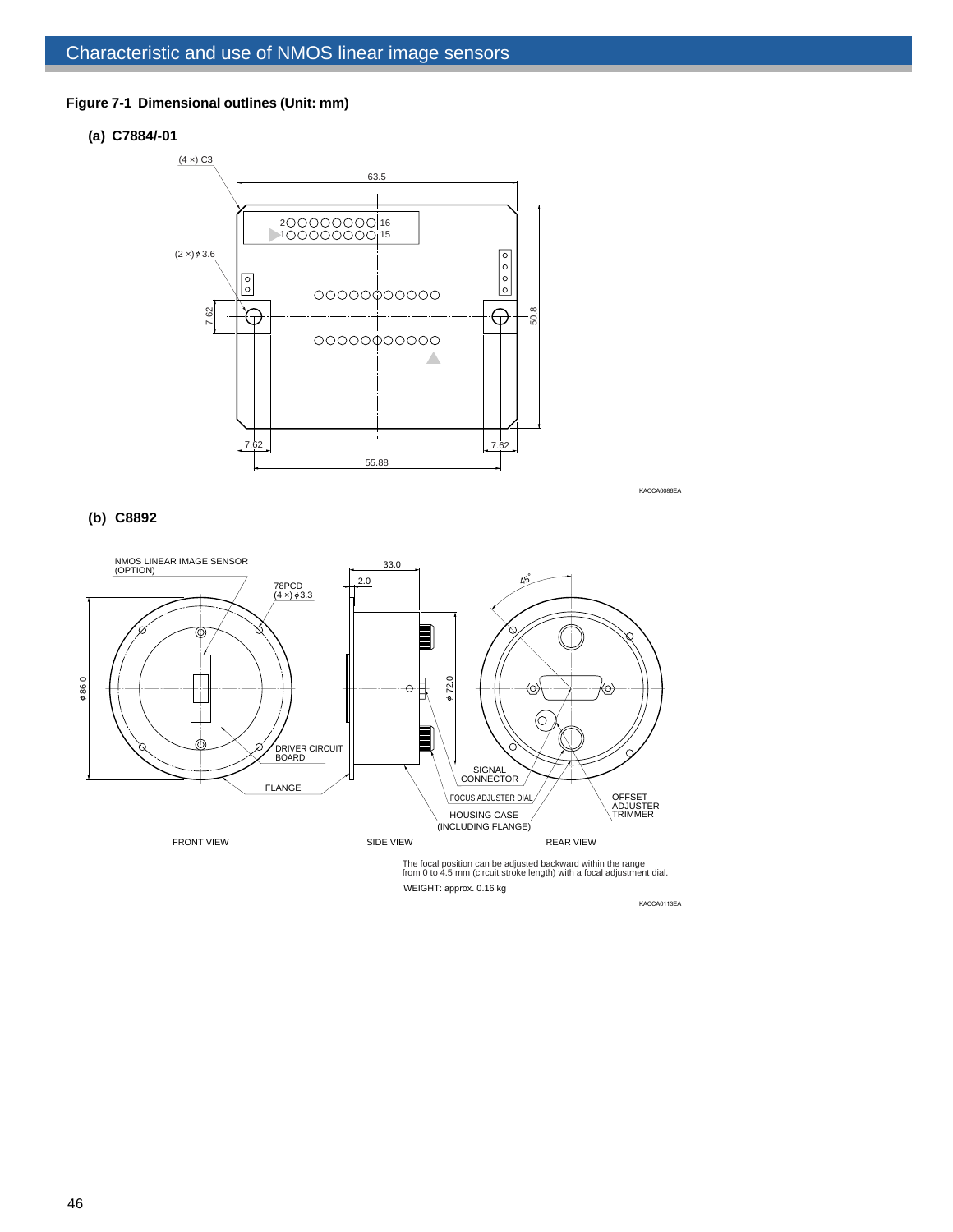## **(c) C5964 series**



## **7-3. External current-integration circuit C7884 series for current-output image sensor**

## **7-3-1. Product lineup**

| Product name   | Type No. | Features                                                         |
|----------------|----------|------------------------------------------------------------------|
| Driver circuit | C7884    | Low noise<br>Superior output linearity<br>Boxcar waveform output |
|                | C7884-01 | Low noise<br>Superior output linearity<br>Boxcar waveform output |

## **7-3-2. Specifications**

■ Absolute maximum ratings (Ta=25 °C)

| Parameter               | Symbol    | Condition       | Value          | Unit   |
|-------------------------|-----------|-----------------|----------------|--------|
| Positive supply voltage | $+Vs$ Max |                 | $+20$          |        |
| Negative supply voltage | -Vs Max   |                 | $-20$          |        |
| Operating temperature   | Topr      | No condensation | 0 to $+50$     |        |
| Storage temperature     | Tstg      | No condensation | $-10$ to $+60$ | $\sim$ |

■ Characteristics (Unless otherwise noted Ta=25 °C, +Vs=+12 V) (1) Analog circuitry

| u u u u u vydrovnu v   |        |          |                    |                               |      |      |            |
|------------------------|--------|----------|--------------------|-------------------------------|------|------|------------|
| Parameter              | Symbol |          | Condition          | Min.                          | Typ. | Max. | Unit       |
| Circuit operation mode |        |          |                    | Current-to-voltage conversion |      |      |            |
| Circuit gain           | G      |          | All series         |                               | 0.3  |      | V/pC       |
|                        |        | C7884    | S3901/S3904 series |                               |      | 500  | kHz        |
| Data rate              |        |          | S3902/S3903 series |                               |      |      | <b>MHz</b> |
|                        | fvo    | C7884-01 | S3901/S3904 series |                               |      | 62.5 | kHz        |
|                        |        |          | S3902/S3903 series |                               |      | 62.5 | kHz        |

KACCA0053EA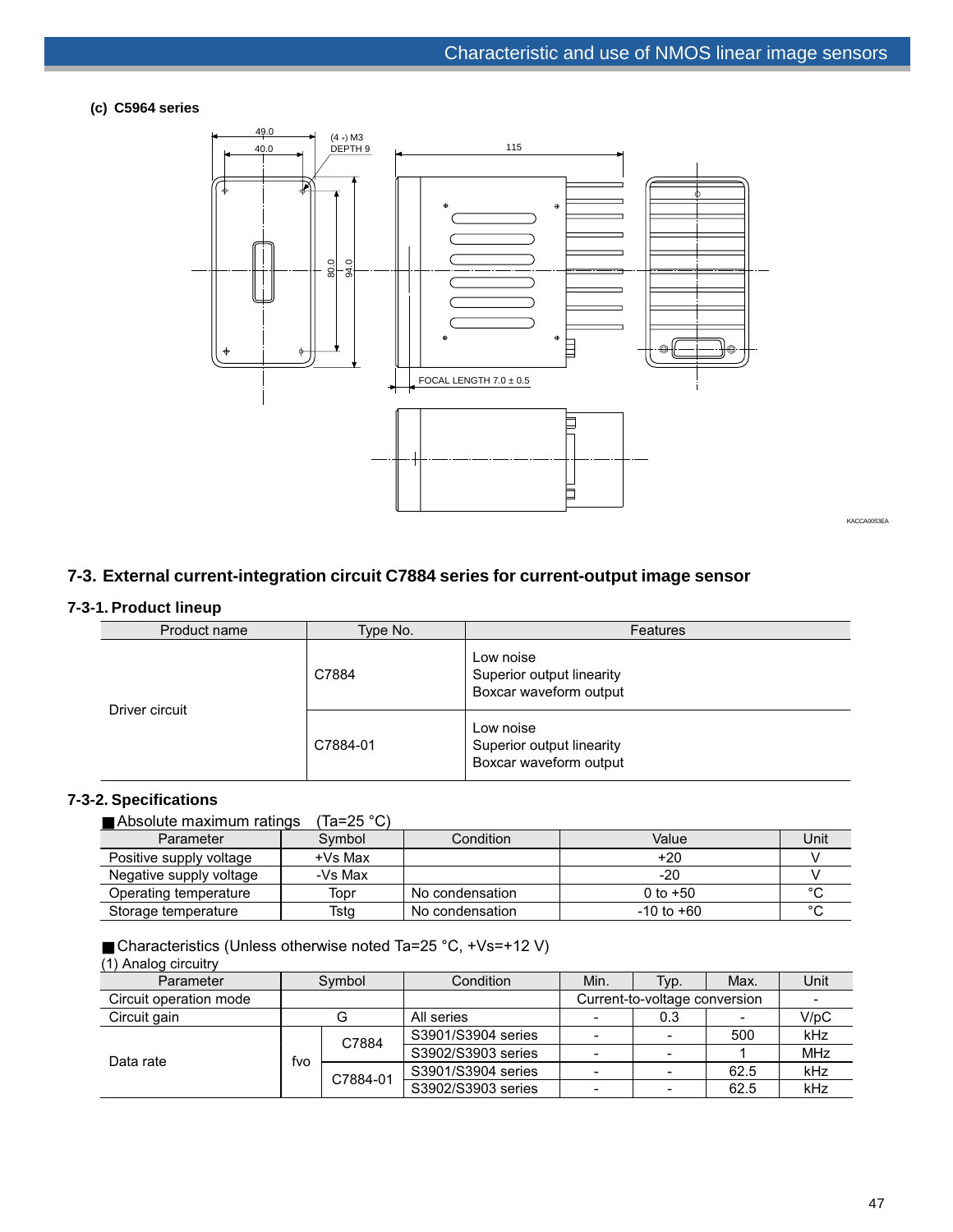| Parameter |                         |                    | Symbol    | Min.                     | Typ.                     | Max.                     | Unit       |
|-----------|-------------------------|--------------------|-----------|--------------------------|--------------------------|--------------------------|------------|
|           |                         | Input voltage      | Vms(H)    | 2.0                      | 5.0                      | 5.4                      | $\vee$     |
|           | Master start pulse      |                    | Vms (L)   | $\mathbf{0}$             |                          | 0.8                      | V          |
|           | фms                     | Pulse width        | tpwoms    | $1/f\phi$ mc             | $\blacksquare$           | $\blacksquare$           | ns         |
|           | (Positive logic)        | Rise time          | troms     |                          | $\overline{\phantom{0}}$ | 50                       | ns         |
|           |                         | Fall time          | tfoms     |                          |                          | 50                       | ns         |
|           |                         | Input voltage      | Vmc (H)   | 2.0                      | 5.0                      | 5.4                      | $\vee$     |
| Input     |                         |                    | Vmc(L)    | $\mathbf{0}$             | $\overline{\phantom{a}}$ | 0.8                      | $\vee$     |
|           | Master clock pulse      | Pulse width        | tpwomc    | 30                       | -                        |                          | ns         |
|           | фmс<br>(Positive logic) | Rise time          | tromc     | $\blacksquare$           | -                        | 20                       | ns         |
|           |                         | Fall time          | tfomc     | $\overline{\phantom{0}}$ |                          | 20                       | ns         |
|           |                         | C7884<br>Frequency | fomc      | $\overline{\phantom{a}}$ | -                        | 2(4)                     | <b>MHz</b> |
|           |                         | C7884-01           |           | $\blacksquare$           | $\overline{\phantom{a}}$ | 250                      | kHz        |
|           | Trigger pulse<br>Trig   | Output voltage     | Vtrig (H) | 2.0                      | 5.0                      | 5.4                      | V          |
|           |                         |                    | Vtrig (L) | $\mathbf{0}$             |                          | 0.8                      | $\vee$     |
|           |                         | Pulse width        | tpwtrig   | $\blacksquare$           | $1/f \phi mc$            |                          | ns         |
|           | (Positive logic)        | Rise time          | trtrig    | $\overline{\phantom{0}}$ |                          | 100                      | ns         |
| Output    |                         | Fall time          | tftrig    | $\overline{\phantom{a}}$ | $\overline{\phantom{0}}$ | 100                      | ns         |
|           |                         |                    | Veos (H)  | 2.0                      | 5.0                      | 5.4                      | V          |
|           | End of scan pulse       | Output voltage     | Veos (L)  | $\Omega$                 |                          | 0.8                      | $\vee$     |
|           | <b>EOS</b>              | Pulse width        | tpweos    | $\overline{\phantom{a}}$ | $2/f \phi mc$            | $\overline{\phantom{a}}$ | ns         |
|           | (Negative logic)        | Rise time          | treos     | $\blacksquare$           | $\overline{\phantom{0}}$ | 100                      | ns         |
|           |                         | Fall time          | tfeos     | $\blacksquare$           | $\overline{\phantom{0}}$ | 100                      | ns         |

(2) Digital circuitry

■ General ratings NOTE: Maximum clock frequency: Value in parentheses is for S3902/S3903 series.

| Parameter           |                         |                         | Symbol | Condition | Min.                     | Typ.    | Max.                     | Unit |
|---------------------|-------------------------|-------------------------|--------|-----------|--------------------------|---------|--------------------------|------|
|                     | Positive supply voltage |                         | $+Vs$  |           | $+11.5$                  | $+12.0$ | $+15.5$                  |      |
| Supply voltage      | Negative supply voltage |                         | -Vs    |           | $-11.5$                  | $-12.0$ | $-15.5$                  |      |
| Current consumption | C7884<br>C7884-01       | Positive supply voltage | +ls    | $+15V$    | $\overline{\phantom{0}}$ | 35      | $\overline{\phantom{0}}$ | mA   |
|                     |                         | Negative supply voltage | -ls    | $-15V$    | $\overline{\phantom{0}}$ | 10      | $\overline{\phantom{a}}$ | mA   |
|                     |                         | Positive supply voltage | +ls    | $+15V$    | $\overline{\phantom{0}}$ | 25      | $\overline{\phantom{a}}$ | mA   |
|                     |                         | Negative supply voltage | -ls    | $-15V$    |                          | 15      | $\overline{\phantom{a}}$ | mA   |

aaaaaaaaaaaaaaaa

aaaaaaaaaaaaaaaaaaa

# **7-3-3. How C7884 series differs from recommended**

## **circuit**

## **1Power supply**

C7884 internally generates supply voltage Vcc for digital circuitry and operates from two power supplies (±12 V Typ.).

## llll **Temperature stability**

To improve temperature stability, reference and filter circuits are incorporated in various points and a regulator is installed in the power supply.

## *LExternal noise measures*

Filters and capacitors are placed on the power supply line to prevent external noise pickup.